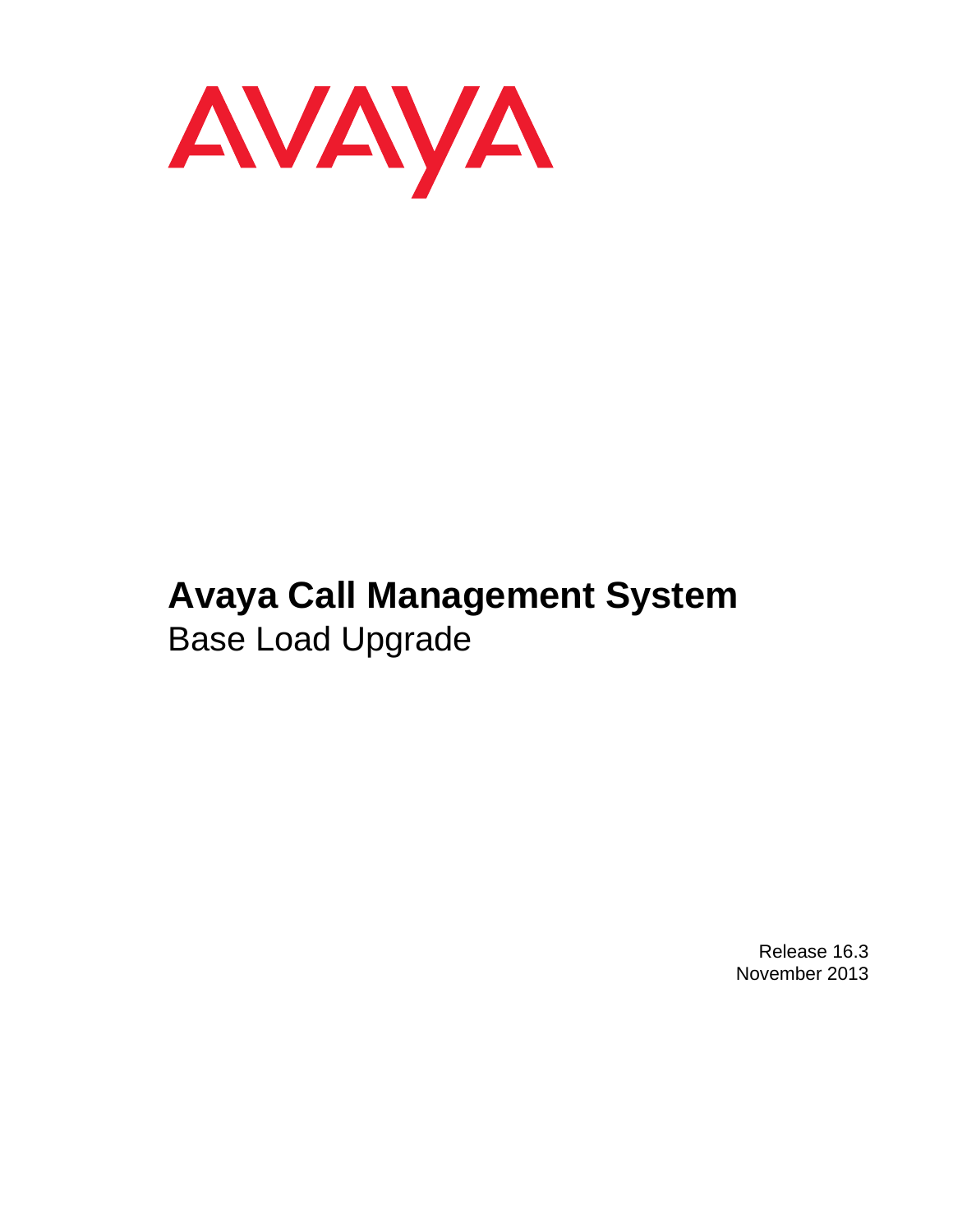#### **© 2013 Avaya Inc. All Rights Reserved.**

#### **Notice**

While reasonable efforts were made to ensure that the information in this document was complete and accurate at the time of printing, Avaya Inc. can assume no liability for any errors. Changes and corrections to the information in this document might be incorporated in future releases.

#### **Documentation disclaimer**

Avaya Inc. is not responsible for any modifications, additions, or deletions to the original published version of this documentation unless such modifications, additions, or deletions were performed by Avaya. Customer and/or End User agree to indemnify and hold harmless Avaya, Avaya's agents, servants and employees against all claims, lawsuits, demands and judgments arising out of, or in connection with, subsequent modifications, additions or deletions to this documentation to the extent made by the Customer or End User.

#### **Link disclaimer**

Avaya Inc. is not responsible for the contents or reliability of any linked Web sites referenced elsewhere within this documentation, and Avaya does not necessarily endorse the products, services, or information described or offered within them. We cannot guarantee that these links will work all the time and we have no control over the availability of the linked pages.

#### **Warranty**

Avaya Inc. provides a limited warranty on this product. Refer to your sales agreement to establish the terms of the limited warranty. In addition, Avaya's standard warranty language, as well as information regarding support for this product, while under warranty, is available through the Avaya Support Web site:

<http://www.avaya.com/support>

#### **License**

USE OR INSTALLATION OF THE PRODUCT INDICATES THE END USER'S ACCEPTANCE OF THE TERMS SET FORTH HEREIN AND THE GENERAL

LICENSE TERMS AVAILABLE ON THE AVAYA WEB SITE<br><u>http://www.avaya.com/support/LicenseInfo</u> ("GENERAL LICENSE TERMS").<br>IF YOU DO NOT WISH TO BE BOUND BY THESE TERMS, YOU MUST RETURN THE PRODUCT(S) TO THE POINT OF PURCHASE WITHIN TEN (10) DAYS OF DELIVERY FOR A REFUND OR CREDIT.

Avaya grants End User a license within the scope of the license types described below. The applicable number of licenses and units of capacity for which the license is granted will be one (1), unless a different number of licenses or units of capacity is specified in the Documentation or other materials available to End User. "Designated Processor" means a single stand-alone computing device. "Server" means a Designated Processor that hosts a software application to be accessed by multiple users. "Software" means the computer programs in object code, originally licensed by Avaya and ultimately utilized by End User, whether as stand-alone Products or pre-installed on Hardware. "Hardware" means the standard hardware Products, originally sold by Avaya and ultimately utilized by End User.

#### **License type(s)**

**Designated System(s) License (DS).** End User may install and use each copy of the Software on only one Designated Processor, unless a different number of Designated Processors is indicated in the Documentation or other materials available to End User. Avaya may require the Designated Processor(s) to be identified by type, serial number, feature key, location or other specific designation, or to be provided by End User to Avaya through electronic means established by Avaya specifically for this purpose.

**Concurrent User License (CU).** End User may install and use the Software on multiple Designated Processors or one or more Servers, so long as only the licensed number of Units are accessing and using the Software at any given time. A "Unit" means the unit on which Avaya, at its sole discretion, bases the pricing of its licenses and can be, without limitation, an agent, port or user, an e-mail or voice mail account in the name of a person or corporate function (e.g., webmaster or helpdesk), or a directory entry in the administrative database utilized by the Product that permits one user to interface with the Software. Units may be linked to a specific, identified Server.

**Named User License (NU).** Customer may: (i) install and use the Software on a single Designated Processor or Server per authorized Named User (defined below); or (ii) install and use the Software on a Server so long as only authorized Named Users access and use the Software. "Named User," means a user or device that has been expressly authorized by Avaya to access and use the Software. At Avaya's sole discretion, a "Named User" may be, without limitation, designated by name, corporate function (e.g., webmaster or helpdesk), an e-mail or voice mail account in the name of a person or corporate function, or a directory entry in the administrative database utilized by the Product that permits one user to interface with the Product.

**Shrinkwrap License (SR).** With respect to Software that contains elements provided by third party suppliers, End User may install and use the Software in accordance with the terms and conditions of the applicable license agreements, such as "shrinkwrap" or "clickwrap" license accompanying or applicable to the Software ("Shrinkwrap License"). The text of the Shrinkwrap

License will be available from Avaya upon End User's request (see "Third-party Components" for more information).

#### **Copyright**

Except where expressly stated otherwise, the Product is protected by copyright and other laws respecting proprietary rights. Unauthorized reproduction, transfer, and or use can be a criminal, as well as a civil, offense under the applicable law.

#### **Third-party components**

Certain software programs or portions thereof included in the Product may contain software distributed under third party agreements ("Third Party Components"), which may contain terms that expand or limit rights to use certain portions of the Product ("Third Party Terms"). Information identifying Third Party Components and the Third Party Terms that apply to them is available on the Avaya Support Web site:

<http://www.avaya.com/support/ThirdPartyLicense>

#### **Preventing toll fraud**

"Toll fraud" is the unauthorized use of your telecommunications system by an unauthorized party (for example, a person who is not a corporate employee, agent, subcontractor, or is not working on your company's behalf). Be aware that there can be a risk of toll fraud associated with your system and that, if toll fraud occurs, it can result in substantial additional charges for your telecommunications services.

#### **Avaya fraud intervention**

If you suspect that you are being victimized by toll fraud and you need technical assistance or support, call Technical Service Center Toll Fraud Intervention Hotline at +1-800-643-2353 for the United States and Canada. For additional support telephone numbers, see the Avaya Support Web site:

<http://www.avaya.com/support>

#### **Trademarks**

Avaya and the Avaya logo are either registered trademarks or trademarks of Avaya Inc. in the United States of America and/or other jurisdictions. All other trademarks are the property of their respective owners.

#### **Downloading documents**

For the most current versions of documentation, see the Avaya Support Web site:

[http://www.avaya.com/support](http://www.avaya.com/support/)

#### **Avaya support**

Avaya provides a telephone number for you to use to report problems or to ask questions about your product. The support telephone number is 1-800-242-2121 in the United States. For additional support telephone numbers, see the Avaya Support Web site:

[http://www.avaya.com/support](http://www.avaya.com/support/)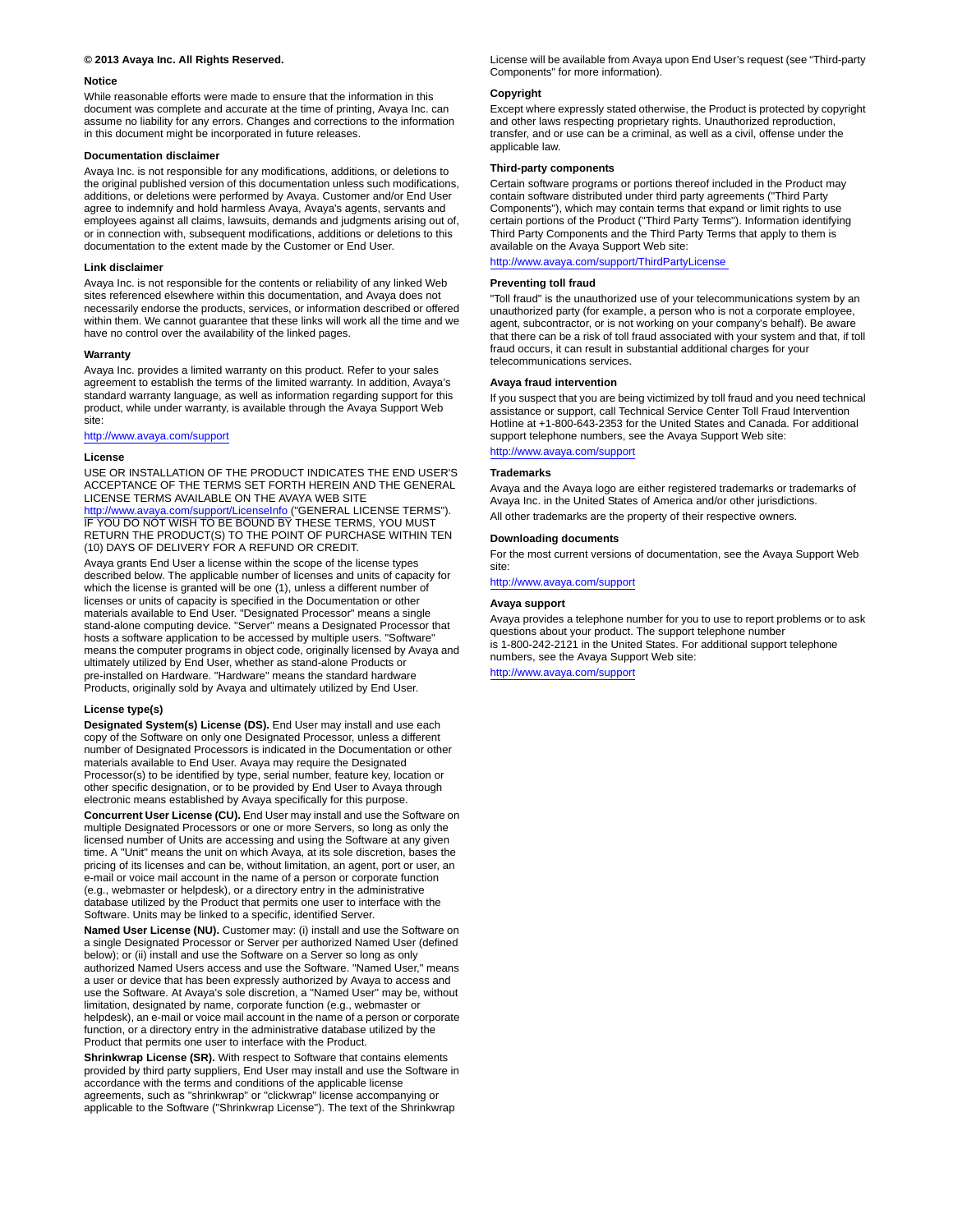#### **Contents**

|                                                                                | $\overline{\mathbf{5}}$ |
|--------------------------------------------------------------------------------|-------------------------|
|                                                                                | 5                       |
|                                                                                | 6                       |
|                                                                                | $\overline{7}$          |
|                                                                                | 7                       |
|                                                                                | $\overline{7}$          |
|                                                                                | 8                       |
| <b>Contacting Avaya technical support during the upgrade</b>                   | 8                       |
|                                                                                | 8                       |
|                                                                                | 9                       |
|                                                                                | $\boldsymbol{9}$        |
|                                                                                | 10                      |
| Verifying that your previous backups completed successfully                    | 10                      |
|                                                                                | 10                      |
| Verifying that your last CMSADM backup completed successfully                  | 11                      |
| Verifying that your last LAN backup of the system data completed successfully  | 11                      |
|                                                                                | 12                      |
| Verifying that your previous full or incremental backup completed successfully | 12                      |
| Verifying that your last LAN backup of CMS data completed successfully         | 13                      |
|                                                                                | 13                      |
|                                                                                | 14                      |
|                                                                                | 15                      |
|                                                                                | 16                      |
|                                                                                | 17                      |
|                                                                                | 17                      |
|                                                                                | 17                      |
|                                                                                | 18                      |
| Performing a full system backup with LAN backup                                | 19                      |
|                                                                                | 20                      |
| Performing a full data backup with a tape device                               | 20                      |
| Performing a full data backup with LAN backup                                  | 21                      |
|                                                                                | 22                      |
|                                                                                |                         |
|                                                                                | 23                      |
|                                                                                | 23                      |
|                                                                                | 24                      |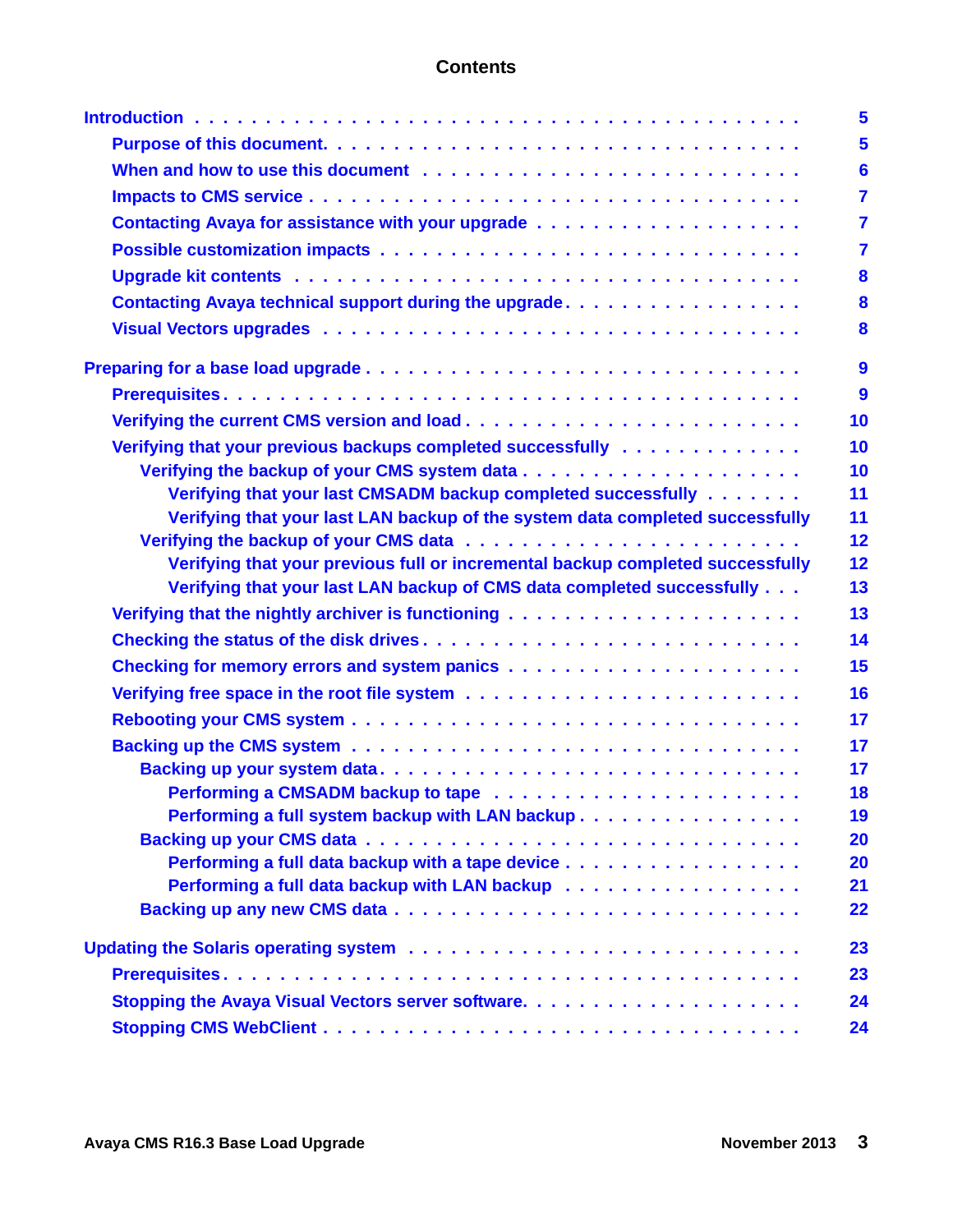#### **Contents**

|                                                                    | 25 |
|--------------------------------------------------------------------|----|
|                                                                    | 25 |
|                                                                    | 25 |
|                                                                    | 30 |
|                                                                    | 33 |
|                                                                    | 33 |
|                                                                    | 34 |
|                                                                    | 36 |
|                                                                    | 37 |
|                                                                    | 40 |
|                                                                    | 40 |
|                                                                    | 42 |
|                                                                    | 43 |
|                                                                    | 45 |
|                                                                    | 46 |
|                                                                    | 46 |
| <b>Preparing the Avaya Visual Vectors Server software </b>         | 46 |
| Removing the Avaya Visual Vectors Server software.                 | 47 |
| Installing the Avaya Visual Vectors Server software                | 47 |
|                                                                    | 48 |
|                                                                    | 48 |
| Installing Access Security Gateway and the CMS Authentication File | 49 |
| Completing the base load upgrade process                           | 53 |
|                                                                    | 53 |
|                                                                    | 53 |
|                                                                    | 54 |
|                                                                    | 54 |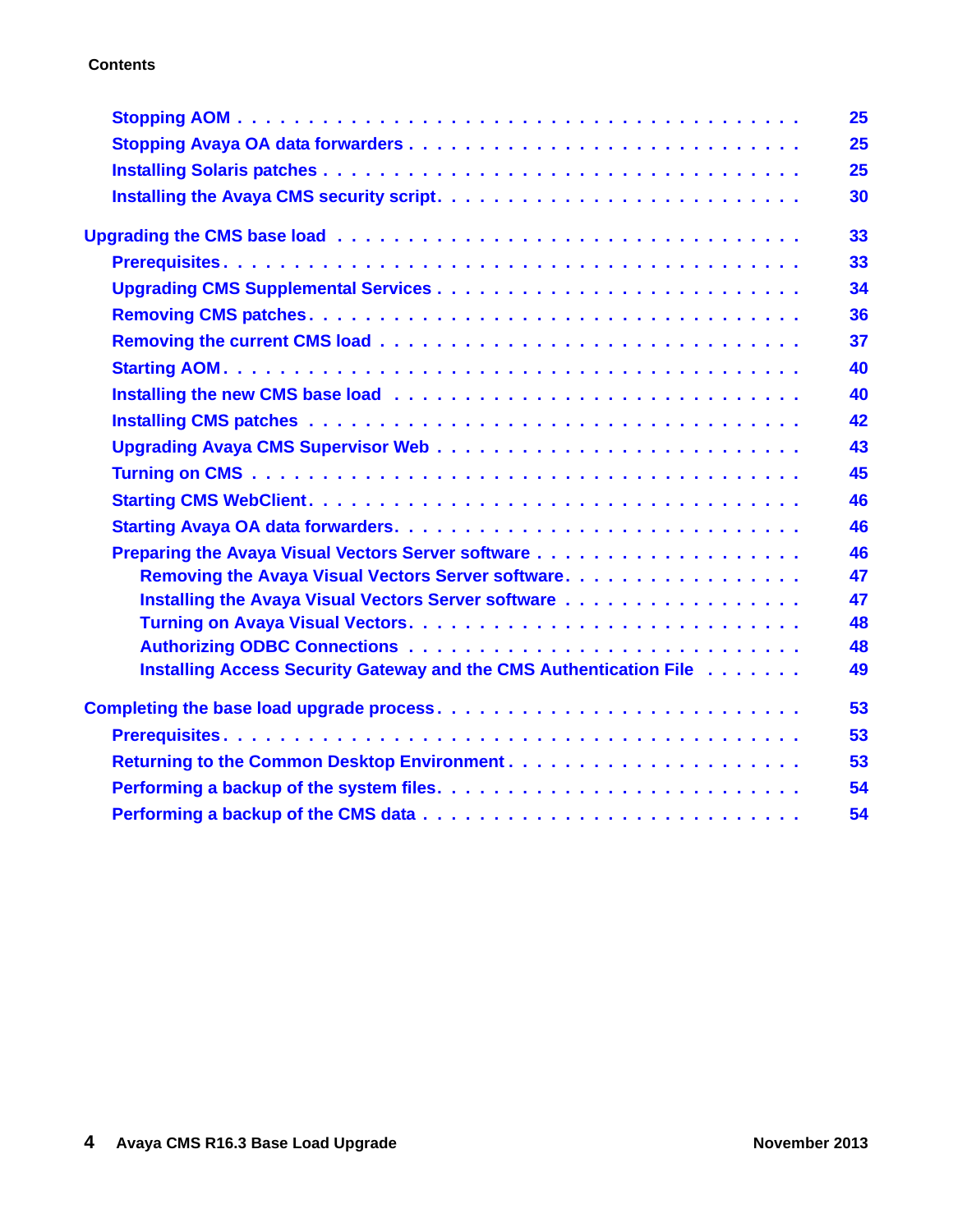# <span id="page-4-2"></span><span id="page-4-0"></span>**Introduction**



#### **A** Important:

Customers who have 146 GB disks on their systems, use LAN Backup, and want the new migration capability, must use CUE to upgrade to CMS R16.3.

The Avaya Call Management System(CMS) base load upgrade is installed by Avaya customers who either had problems with an earlier CMS build of release R16.3 or need to upgrade from R16.1 or R16.2 base load to R16.3 load if using a backup procedure other than LAN. This upgrade provides all software fixes from known issues in previous CMS releases.

You must load this upgrade early as Technical Support Organization will troubleshoot the product that has the latest release installed.

This section includes the following topics:

- [Purpose of this document](#page-4-1) on page 5
- [When and how to use this document](#page-5-0) on page 6
- [Impacts to CMS service](#page-6-0) on page 7
- [Contacting Avaya for assistance with your upgrade](#page-6-1) on page 7
- [Possible customization impacts](#page-6-2) on page 7
- [Upgrade kit contents](#page-7-0) on page 8
- [Contacting Avaya technical support during the upgrade](#page-7-1) on page 8
- [Visual Vectors upgrades](#page-7-2) on page 8

### <span id="page-4-1"></span>**Purpose of this document**

The purpose of this document is to describe the Avaya Call Management System (CMS) base load upgrade process for R16.3xx.x. This Avaya CMS base load upgrade is designed to be installed by Avaya CMS customers who either have had problems with an earlier version of the product or would like access to any new features added in the maintenance release. This upgrade provides all known software fixes from previous versions. The software is acquired by ordering the latest PCN. The PCN provides a list of all fixes and features added in the maintenance release.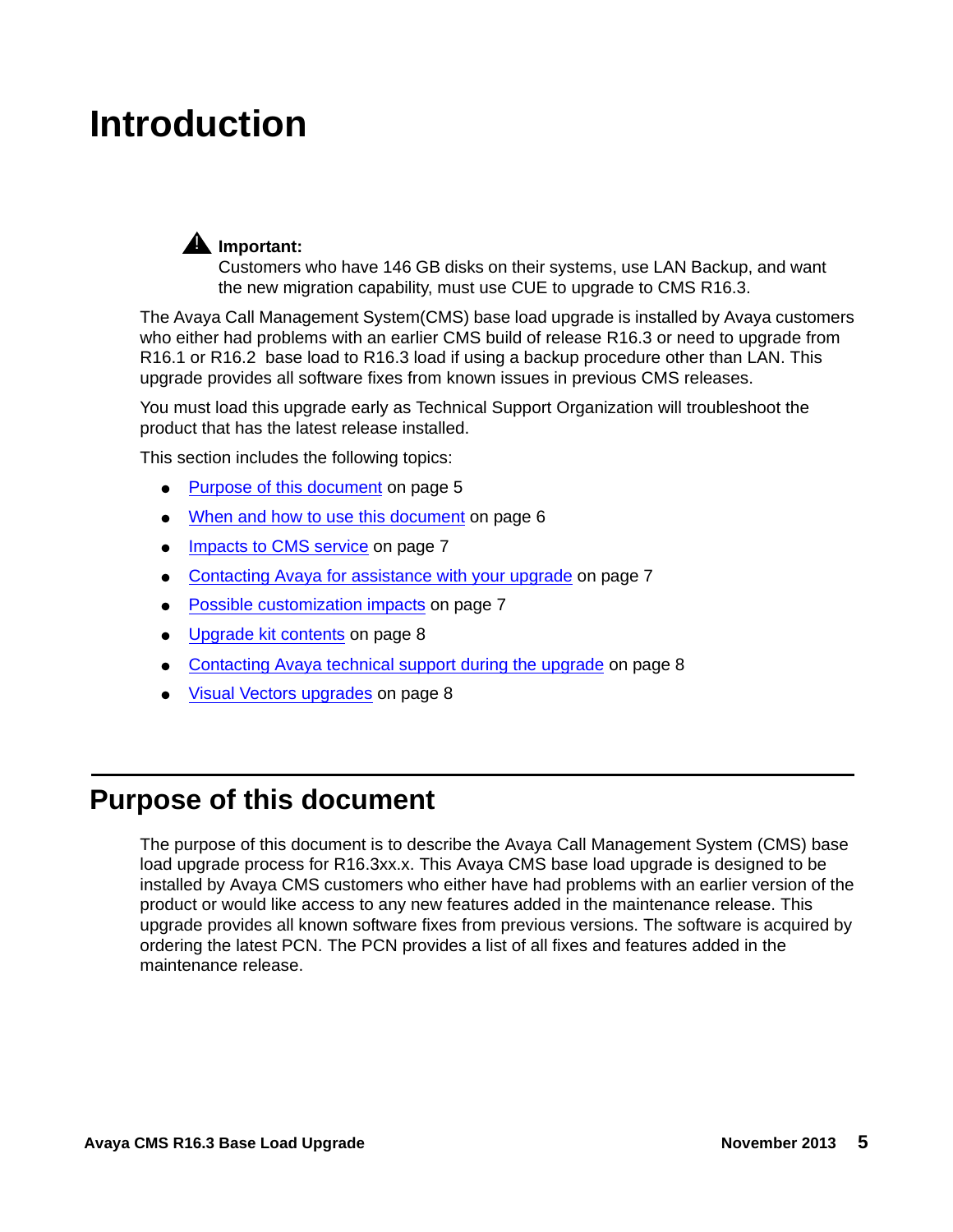

**A** Important:

Before installing a base load upgrade, verify that the software discs you received when ordering the PCN actually upgrade your current version of software. Verify that you are using the proper base load upgrade document for your release of CMS.

### <span id="page-5-0"></span>**When and how to use this document**



#### **A** Important:

Customers who have 146 GB disks on their systems, use LAN Backup, and want the new migration capability, must use CUE to upgrade to CMS R16.3.

Use this document to upgrade Avaya Call Management System (CMS) from an older CMS Release 16.3 (R16.3) base load to a newer CMS R16.3 load. You can also upgrade CMS Release 16.1 (R16.1) or Release 16.2 (R16.2) base load to the CMS R16.3 load if you have used a backup procedure other than LAN. Unless indicated otherwise, all procedures in the *Avaya CMS Base Load Upgrade* document are required.

Avaya recommends that:

- Before performing the upgrade, read through this entire document so that you are familiar with what tasks you will need to perform. If you decide you would like to have Avaya assist you performing the upgrade, see [Contacting Avaya for assistance with your upgrade](#page-6-1) on [page 7.](#page-6-1)
- Have a pen or pencil during the upgrade so that you can record any required information.
- During the upgrade, mark each step as it is completed.
- You will be required to enter UNIX commands during the upgrade process. You must enter the command from the UNIX prompt in a terminal window. Press the **Enter** key after you have typed in the command. Use the same capitalization and spacing shown in this document.
- If you encounter problems or have questions during the upgrade, contact Avaya technical support.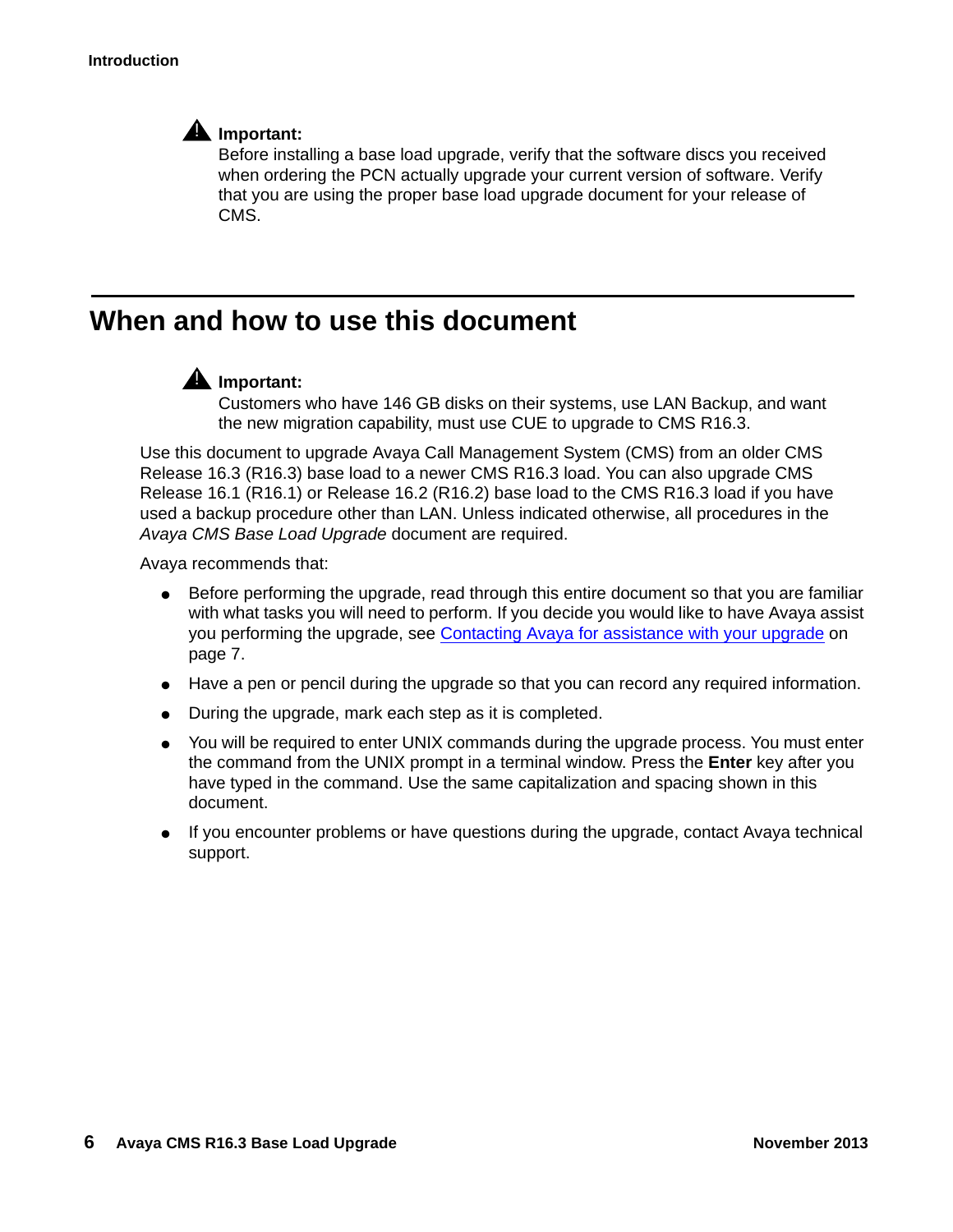## <span id="page-6-0"></span>**Impacts to CMS service**

### **CAUTION: !**

This software upgrade is service affecting.

During the upgrade process you will have to reboot your CMS system and turn off the CMS software. This upgrade can take several hours to complete. During the Solaris patch installation, your system will display an estimate of the amount of time needed to install the Solaris patches. The Solaris patch installation is the part of the base load upgrade that usually requires the longest amount of time to complete.

## <span id="page-6-1"></span>**Contacting Avaya for assistance with your upgrade**

You can make arrangements to have Avaya provide remote assistance for this upgrade. This remote assistance must be scheduled at least two weeks before your upgrade. Charges, which will be quoted, vary for this service. Contact the Technical Support Organization at 1-800-242-2121.

## <span id="page-6-2"></span>**Possible customization impacts**

The software upgrade that you are installing could potentially impact system customization that was performed before this upgrade. For example:

- Custom reports
- LAN printer customization
- Work-force management interfaces
- Operational Analyst

You can schedule an evaluation of your system to determine whether any of your system customizations might be impacted by this upgrade. Schedule this evaluation at least two weeks before your upgrade. Charges, which will be quoted, vary for this service. Contact Avaya CRM at 1-866-282-9266.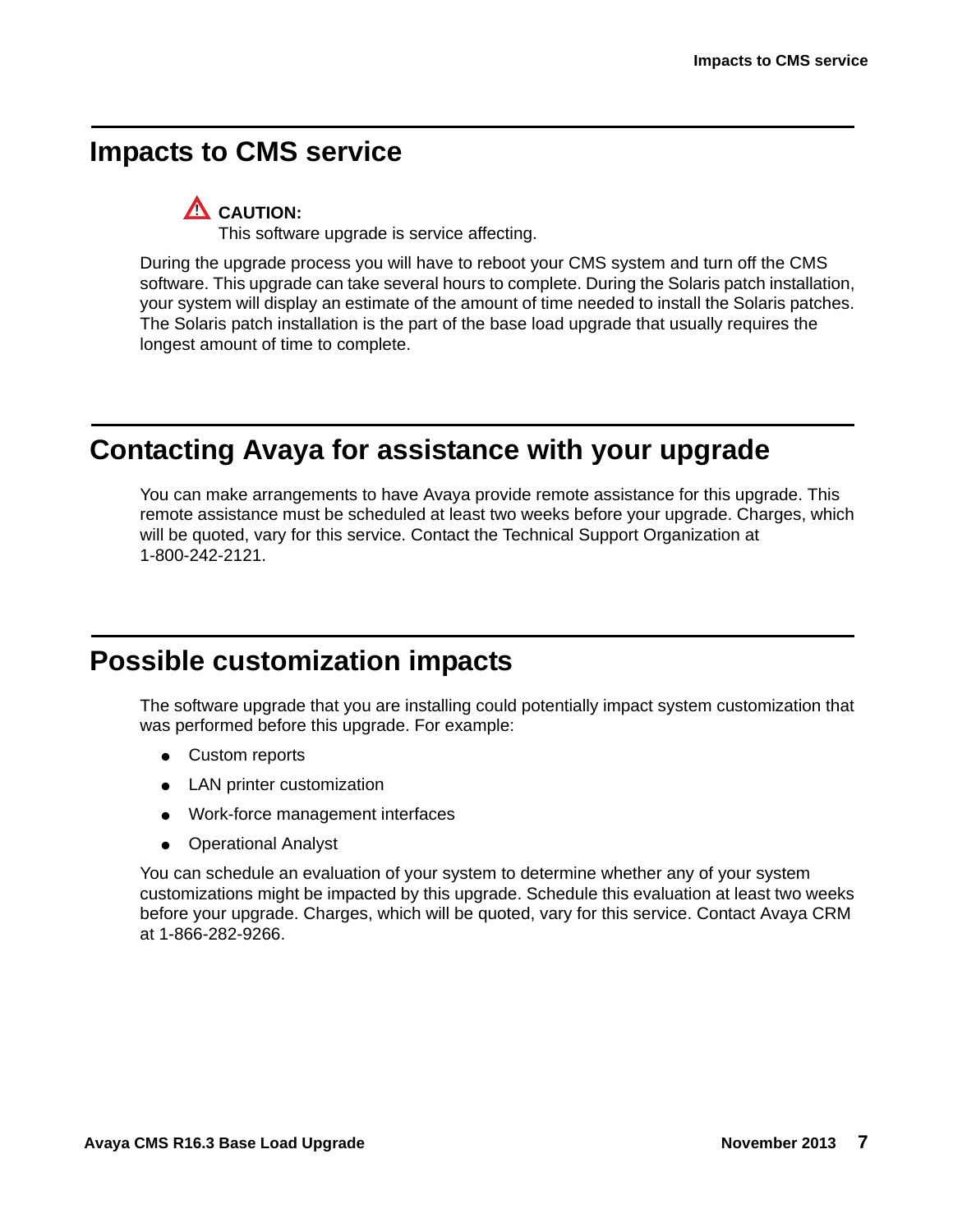## <span id="page-7-0"></span>**Upgrade kit contents**

All the software you need for the upgrade should be included with your upgrade kit.

## <span id="page-7-1"></span>**Contacting Avaya technical support during the upgrade**

If you encounter problems or have questions during the upgrade and are unable to resolve them by following the upgrade instructions, call technical support at 1-800-242-2121. Be ready to provide the number of the Quality Protection Plan you are using.

## <span id="page-7-2"></span>**Visual Vectors upgrades**

If you are upgrading the Visual Vectors software to Visual Vectors 16, which is compatible with CMS R16.3, you must upgrade to the appropriate versions of the following software:

- A CMS load of r16.3xx.x or later.
- Visual Vectors server vvsr16xx.x or later.
- Visual Vectors client software release VV16.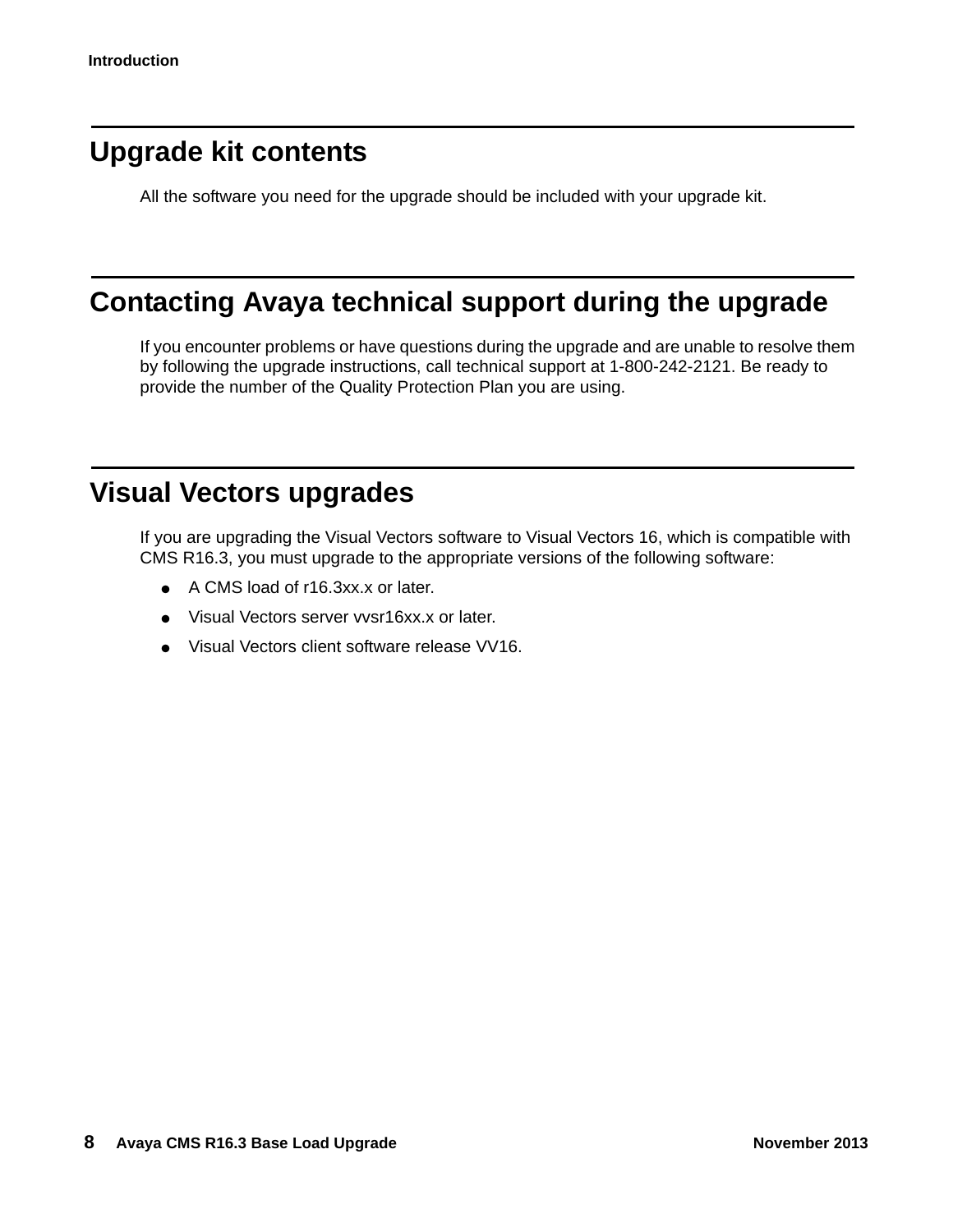# <span id="page-8-2"></span><span id="page-8-0"></span>**Preparing for a base load upgrade**

This section describes the tasks you must perform before you upgrade your CMS base load. These procedures will help you verify that your CMS system has no existing hardware or software problems before the upgrade. If you do not perform these procedures, your base load upgrade could fail, and your CMS system could be put in a non-functioning state for some time.

This section includes the following topics:

- [Prerequisites](#page-8-1) on page 9
- [Verifying the current CMS version and load](#page-9-0) on page 10
- [Verifying that your previous backups completed successfully](#page-9-1) on page 10
- [Verifying that the nightly archiver is functioning](#page-12-1) on page 13
- [Checking the status of the disk drives](#page-13-0) on page 14
- [Checking for memory errors and system panics](#page-14-0) on page 15
- [Verifying free space in the root file system](#page-15-0) on page 16
- [Rebooting your CMS system](#page-16-0) on page 17
- [Backing up the CMS system](#page-16-1) on page 17

### <span id="page-8-1"></span>**Prerequisites**

Before you perform the procedures in this section, you must:

- Read the information in [Introduction](#page-4-2) on page 5
- The Avaya CMS software disc will include a readme file called **cms.readme**. Avaya recommends you review this file for any changes that might impact the procedures in this document.
- Log in to the system as **root**.

#### **A** Important:

You will not be able to log into the system remotely as **root**. If you are logging into the system remotely, log in as a user and then enter: **su - root**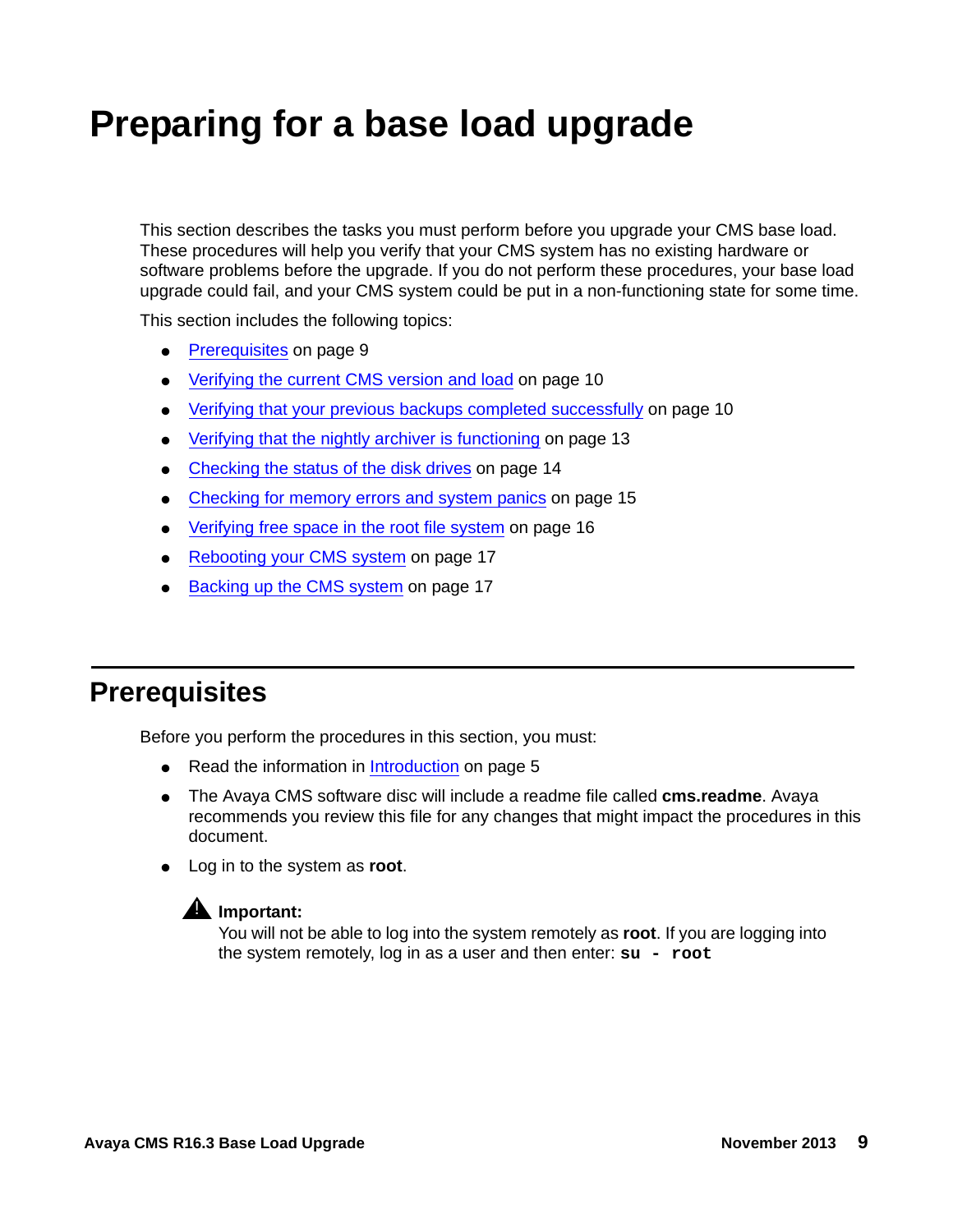## <span id="page-9-0"></span>**Verifying the current CMS version and load**

To verify the version and load of CMS currently on the machine:

- 1. Log in to the system as **root**.
- 2. Enter:

**pkginfo -x cms**

The system displays the currently installed CMS package, including the load number, for example:

cms Avaya Call Management System (sparc) *xxxxx.x*

3. Record the displayed CMS version information for reference later, during the upgrade process.

CMS version: **EXAMPLE 1999** 

## <span id="page-9-1"></span>**Verifying that your previous backups completed successfully**

Approximately two days before the CMS base load upgrade, verify that your backups have been completing successfully.

This section includes the following topics:

- [Verifying the backup of your CMS system data](#page-9-2) on page 10
- [Verifying the backup of your CMS data](#page-11-0) on page 12

### <span id="page-9-2"></span>**Verifying the backup of your CMS system data**

To verify that your previous system backup completed successfully, choose one of the following procedures:

● If you backup your data directly to tape, a USB storage device or a network mount point, go to [Verifying that your last CMSADM backup completed successfully](#page-10-0) on page 11.

You are responsible for backing up your CMS system unless you engage Avaya to perform the backups in conjunction with this base load upgrade.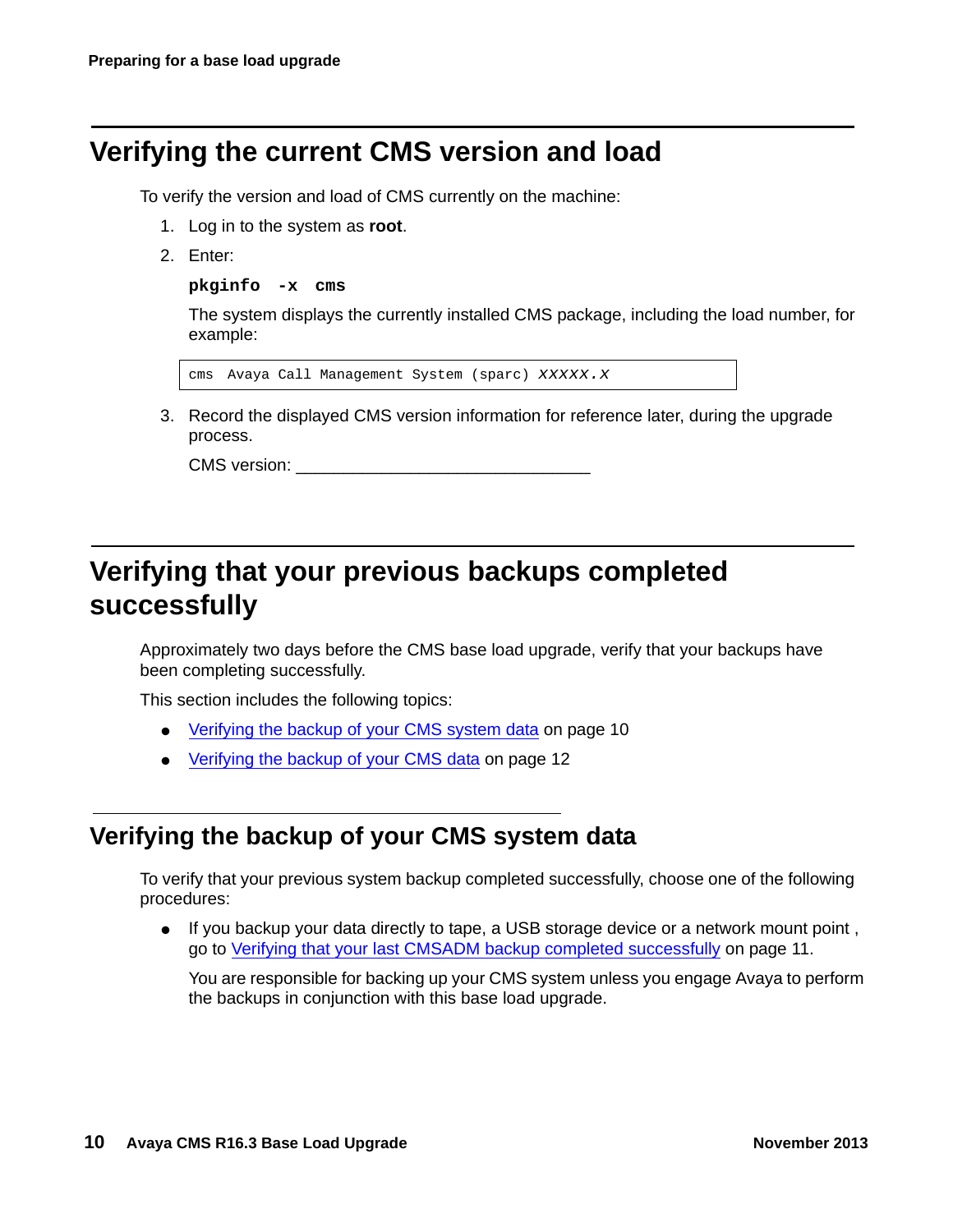● If you use the CMS LAN backup feature, go to Verifying that your last LAN backup of the [system data completed successfully](#page-10-1) on page 11

You are responsible for backing up your CMS system. Avaya is not responsible for performing LAN backups. For more information about the CMS LAN backup feature, see *Avaya Call Management System Release 16 LAN Backup User Guide*. This document provides: information about using the CMS LAN backup feature, hardware requirements, software requirements, and support guidelines.

### <span id="page-10-0"></span>**Verifying that your last CMSADM backup completed successfully**

To verify that your last CMSADM backup completed successfully:

1. Enter:

**tail /cms/install/logdir/backup.log**

2. Verify that the previous CMSADM backup completed successfully.

An example of a successful CMSADM backup message is:

```
===== Begin backup Wed Apr 9 05:37:05 EDT 2009
Converter started Wed Apr 9 05:37:07 EDT 2009
Converter completed successfully Wed Apr 9 05:37:10 EDT 2009
Testing tape on /dev/rmt/0...
Tape test on /dev/rmt/0 is okay...
2873600 blocks
===== Finished backup Wed Apr 9 06:30:35 EDT 2009
```
- 3. Choose one of the following actions:
	- If your previous backup was successful, go to [Verifying the backup of your CMS](#page-11-0)  data [on page 12](#page-11-0).
	- If your previous backup was *not* successful, contact your Avaya CMS support representative.

### <span id="page-10-1"></span>**Verifying that your last LAN backup of the system data completed successfully**

If you use the CMS LAN backup feature, perform the following procedure:

1. Enter:

```
cat /cms/install/logdir/backup.log | pg
```
2. Press **Enter** to continue the display. It might be necessary to repeat this step several times.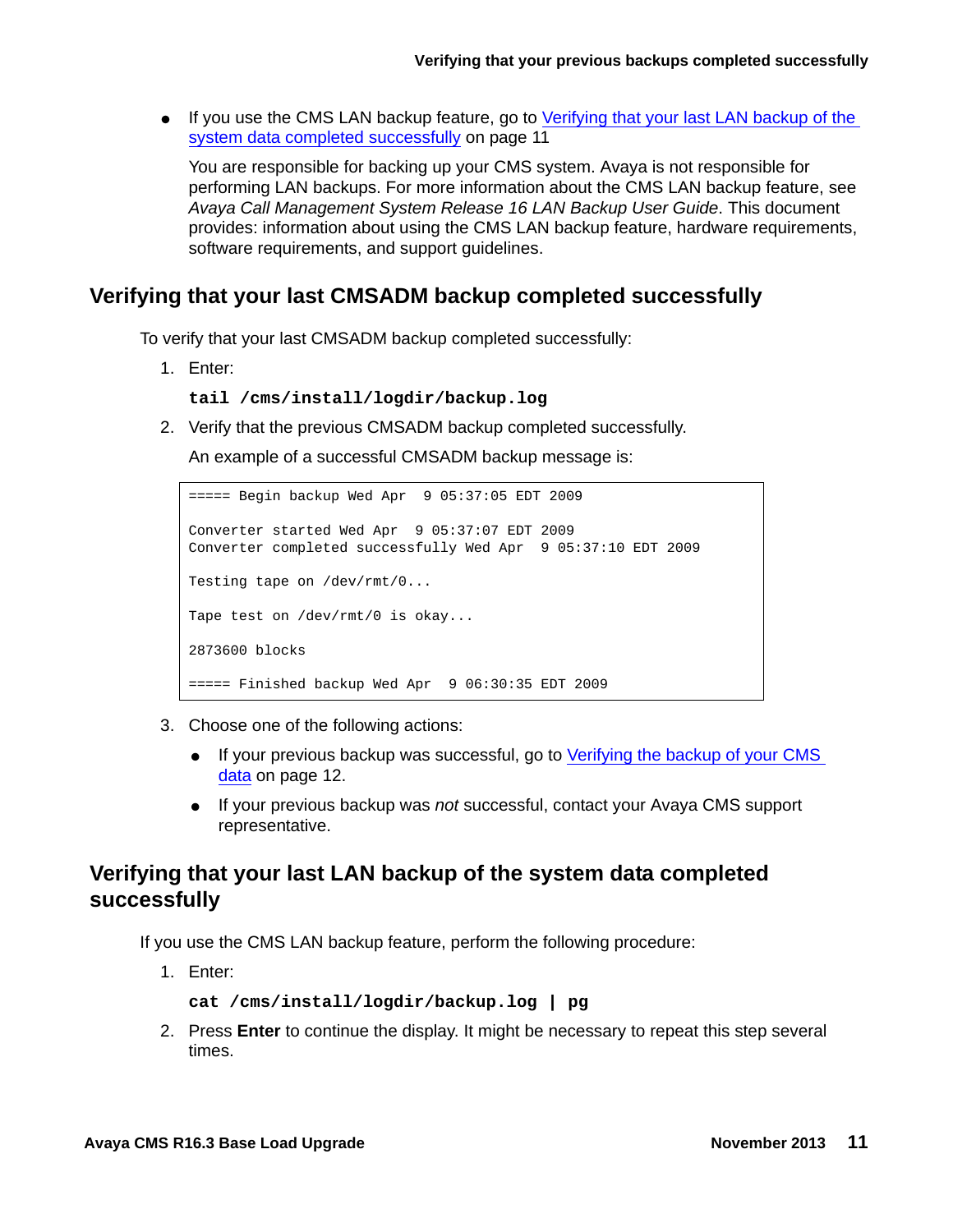3. Verify that the previous system backup completed successfully.

An example of a successful system backup message is:

===== LAN SYSTEM BACKUP SUCCESSFULLY FINISHED *Date and time*

- 4. Choose one of the following actions:
	- If your previous backup was successful, go to [Verifying the backup of your CMS](#page-11-0)  data [on page 12](#page-11-0).
	- If your previous backup was *not* successful, contact your Avaya CMS support representative.

### <span id="page-11-0"></span>**Verifying the backup of your CMS data**

To verify that your previous system backup completed successfully, choose one of the following procedures:

- If you backup your data directly to a tape device, go to [Verifying that your previous full or](#page-11-1)  [incremental backup completed successfully](#page-11-1) on page 12.
- If you use the CMS LAN backup feature, go to [Verifying that your last LAN backup of CMS](#page-12-0)  [data completed successfully](#page-12-0) on page 13

For more information about the CMS LAN backup feature, see *Avaya Call Management System Release 16 LAN Backup User Guide*. This document provides: information about using the CMS LAN backup feature, hardware requirements, software requirements, and support guidelines.

### <span id="page-11-1"></span>**Verifying that your previous full or incremental backup completed successfully**

To verify that your previous full or incremental backup completed successfully:

1. Verify that you are logged in as **root**.

### $\triangle$  Important:

If at anytime during the upgrade process you need to verify that you are logged in as the root user, you can enter the command: **id**

2. Enter:

**tail /cms/maint/backup/back.log**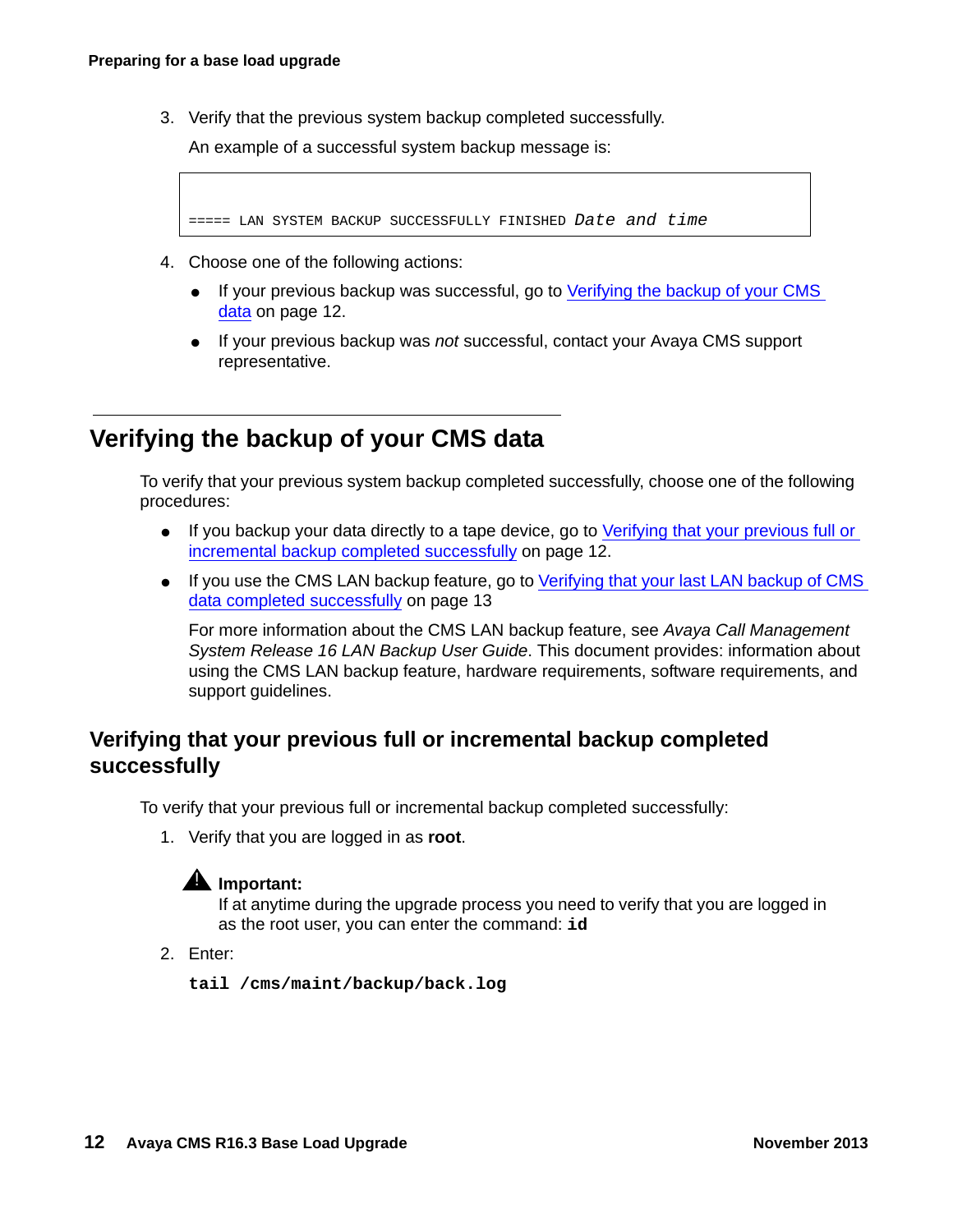3. Verify that the previous full or incremental backup completed successfully.

An example of a successful full or incremental backup message is:

1711 4/15/09 2:14 AM 2 1 INFO BACKUP INFO: The backup has completed successfully. Please label the volume CMS-030415-01-LSAC-00-F-01-r3milcms

- 4. Choose one of the following actions:
	- If your previous backup was successful go to Verifying that the nightly archiver is functioning [on page 13](#page-12-1).
	- If your previous backup was *not* successful, contact your Avaya CMS support representative.

### <span id="page-12-0"></span>**Verifying that your last LAN backup of CMS data completed successfully**

To verify that your last LAN backup of CMS data completed successfully:

1. Enter:

```
cat /cms/install/logdir/backup.log | pg
```
- 2. Press **Enter** to continue the display. It might be necessary to repeat this step several times.
- 3. Verify that the previous data backup completed successfully.

An example of a successful data backup message is:

+++++ ON-Bar BACKUP SUCCESSFULLY FINISHED *Date and time*

- 4. Choose one of the following actions:
	- If your previous backup was successful, go to Verifying that the nightly archiver is functioning [on page 13](#page-12-1).
	- If your previous backup was *not* successful, contact your Avaya CMS support representative.

## <span id="page-12-1"></span>**Verifying that the nightly archiver is functioning**

To verify that nightly archiver is functioning correctly:

1. Verify that you are logged in to the system as **root**.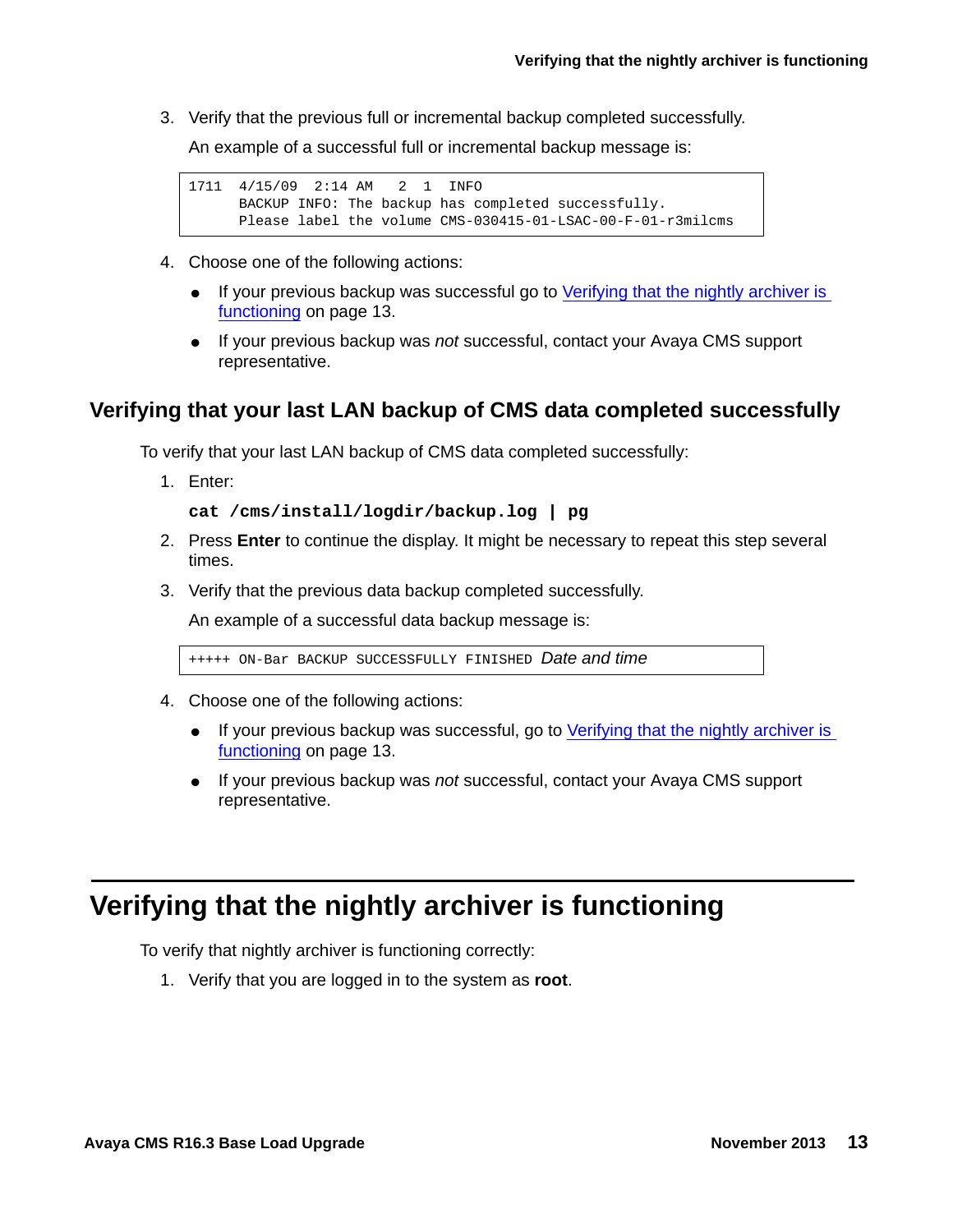2. Enter:

**su cms cms**

The system displays the CMS main menu.

- 3. Press **Enter** to accept the default terminal type.
- 4. Select Maintenance > Error Log Report.
- 5. Enter **2600** in the Error codes field.
- 6. Leave all of the other fields blank.
- 7. Press **Enter** to select the Run option.
- 8. Press **Enter**.

The system displays an archive history report.

9. Verify that the nightly archiver is functioning correctly for all ACDs administered on the system.

An example of a successful nightly archiver message is:

```
2600 4/15/09 2:15 AM 2 1 INFO
     ARCHIVER status: Daily Archive for (Mon) 
     Apr. 14, 2009 Successful
```
- 10. Select Exit to return to the previous menu.
- 11. Choose one of the following actions:
	- If the nightly archiver is functioning correctly, go to Checking the status of the disk drives [on page 14.](#page-13-0)
	- If the nightly archiver is *not* functioning correctly, contact your Avaya CMS support representative.

### <span id="page-13-0"></span>**Checking the status of the disk drives**

To check the status of the disk drives:

- 1. Verify your RAID adapter by entering the following:
	- a. To determine that you have the AAC style RAID adapter, enter:

**grep aac /etc/path\_to\_inst**

This command should return the following if you have the AAC style RAID adapter:

"/pci@0/pci@0/pci@9/scsi@0" 0 "aac"

Otherwise, it will return the prompt only.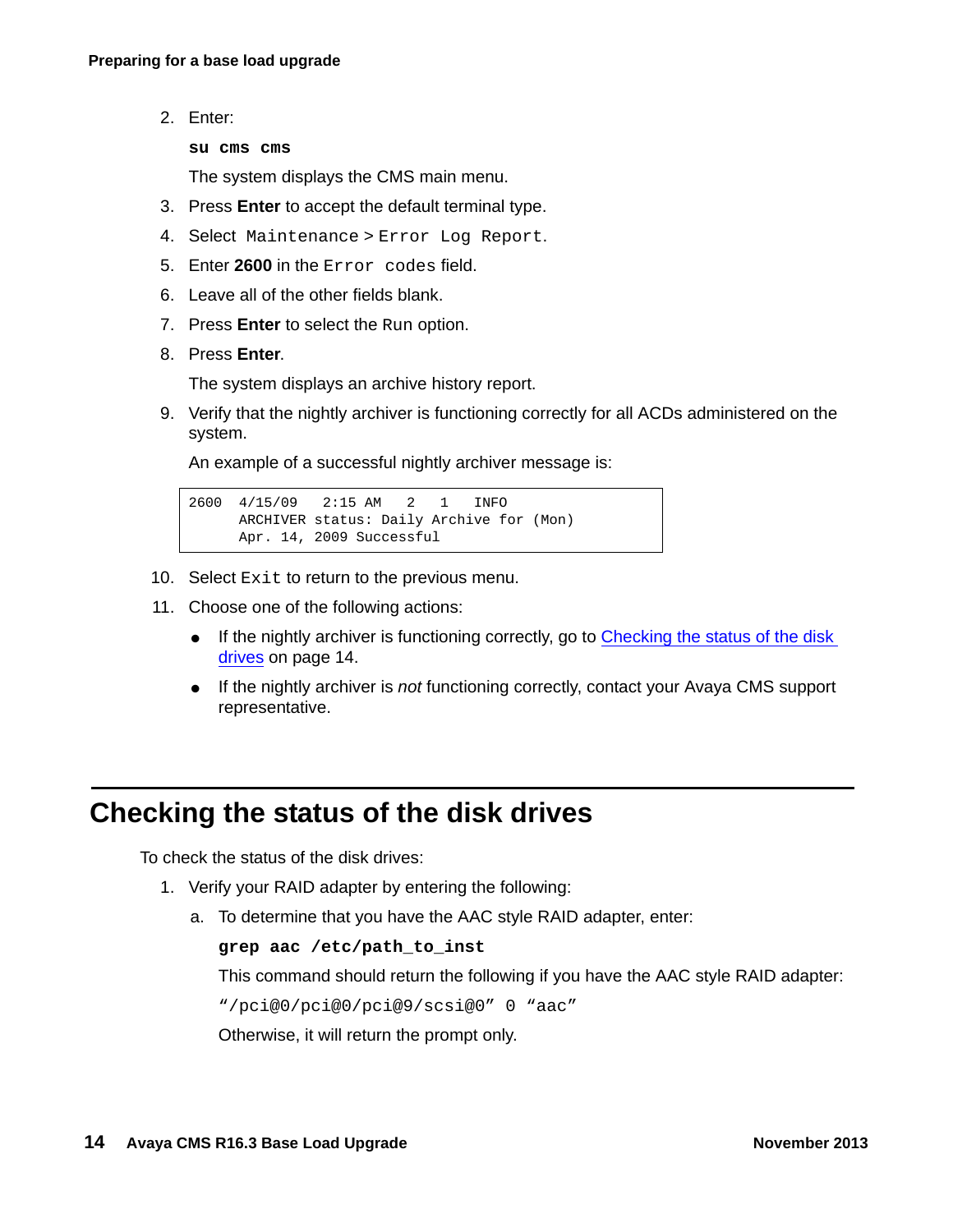b. To determine that you have the MRSAS style RAID adapter, Enter:

**grep mr\_sas /etc/path\_to\_inst**

This command should return the following if you have the MRSAS style RAID adapter:

"/pci@0,0/pci8086,340a@3/pci1000,9263@0" 0 "mr\_sas"

Otherwise, it will return the prompt only.

- 2. Verify that you are logged in to the system as **root**.
- 3. If you have the AAC style RAID adapter, enter:

```
/opt/StorMan/arcconf getconfig 1 | egrep "Logical devices" | pg
```
This command returns the following output:

```
Logical devices/Failed/Degraded : 1/0/0
```
- If the output shows zero for Failed or Degraded, continue with Checking for memory [errors and system panics](#page-14-0) on page 15.
- If the output shows anything other than zero for Failed and Degraded, your system requires maintenance. Contact your Avaya CMS support representative.
- 4. If you have the MRSAS style RAID adapter, enter:

```
/opt/MegaRAID/CLI/MegaCli –ldinfo –l0 –a0 | grep State
```
This command returns the following output:

State : Optimal

- If the output shows "Optimal", continue with Checking for memory errors and system panics [on page 15.](#page-14-0)
- If the output shows anything other than "Optimal", your system requires maintenance. Contact your Avaya CMS support representative.

### <span id="page-14-0"></span>**Checking for memory errors and system panics**

To check for memory errors and system panics:

1. Enter:

```
egrep -i "panic | memory error | afsr" /var/adm/messages* | pg
```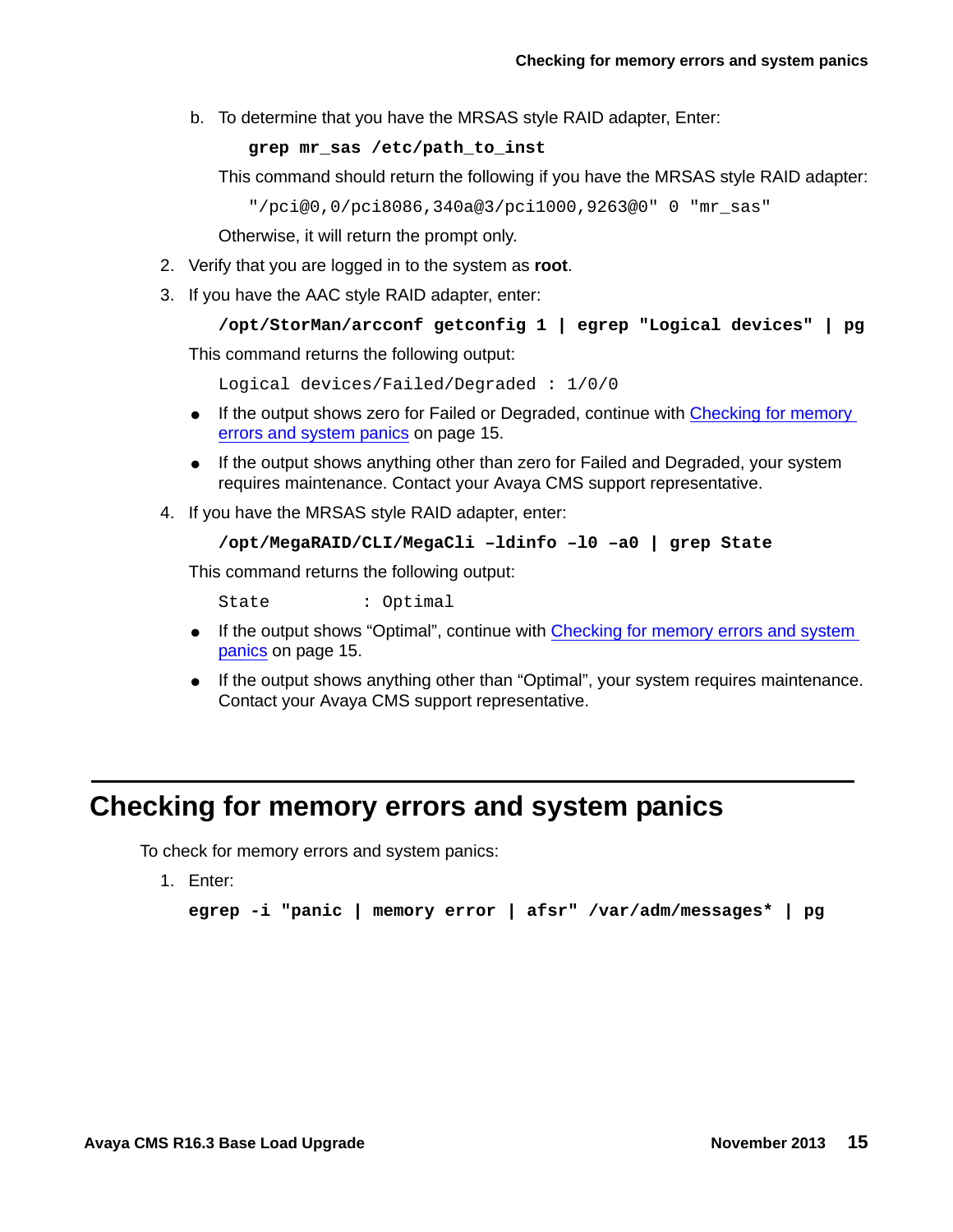**Note:**

It might be necessary to press **Enter** to continue the display.

An example of some memory error messages are:

```
/var/adm/messages:Apr 15 21:27:51 r3upctn SUNW,UltraSPARC-II: [ID 860344 kern.notice] 
[AFT0] errID 0x00011903.9c12748f Corrected Memory Error on Board 3 J3600 is Persistent
/var/adm/messages:Apr 16 09:27:52 r3upctn SUNW,UltraSPARC-II: [ID 417990 kern.notice] 
[AFT0] Corrected Memory Error on CPU7, errID 0x00014050.8646ccd6
/var/adm/messages:Apr 16 09:27:52 r3upctn AFSR 0x00000000.00100000<CE> AFAR 
0x00000000.09498550
/var/adm/messages:Apr 16 09:27:52 r3upctn AFSR.PSYND 0x0000(Score 05) AFSR.ETS 0x00 
Fault PC 0x10023bd0
/var/adm/messages:Apr 16 09:27:52 r3upctn SUNW,UltraSPARC-II: [ID 136280 kern.notice] 
[AFT0] errID 0x00014050.8646ccd6 Corrected Memory Error on Board 3 J3600 is Persistent
/var/adm/messages:Apr 16 21:27:51 r3upctn SUNW,UltraSPARC-II: [ID 488351 kern.notice] 
[AFT0] Corrected Memory Error on CPU6, errID 0x0001679c.f8a4aa5f
/var/adm/messages:Apr 16 21:27:51 r3upctn AFSR 0x00000000.00100000<CE> AFAR 
0x00000000.09498550
/var/adm/messages:Apr 16 21:27:51 r3upctn AFSR.PSYND 0x0000(Score 05) AFSR.ETS 0x00 
Fault_PC 0x10023bd0
/var/adm/messages:Apr 16 21:27:51 r3upctn SUNW,UltraSPARC-II: [ID 599456 kern.notice] 
[AFT0] errID 0x0001679c.f8a4aa5f Corrected Memory Error on Board 3 J3600 is Persistent
/var/adm/messages:Apr 17 09:27:51 r3upctn SUNW,UltraSPARC-II: [ID 473191 kern.notice] 
[AFT0] Corrected Memory Error on CPU6, errID 0x00018ee9.a6074fb3
```
- 2. Choose one of the following actions, depending on the message that is displayed:
	- If the system displays no memory error or panic messages, go to Verifying free space [in the root file system](#page-15-0) on page 16.
	- If the system displays any memory error or panic messages, your system requires maintenance. Contact your Avaya CMS support representative.

### <span id="page-15-0"></span>**Verifying free space in the root file system**

To verify that sufficient free space is available in your root file system to accomplish the base load upgrade:

1. Enter:

**df -k /**

The system displays a message similar to the following:

| Filesystem        | kbytes  | used            | avail |      | capacity Mounted on |
|-------------------|---------|-----------------|-------|------|---------------------|
| /dev/dsk/c1t0d0s0 | 6201485 | 1738401 4401070 |       | 2.9% |                     |

2. Check the disk capacity.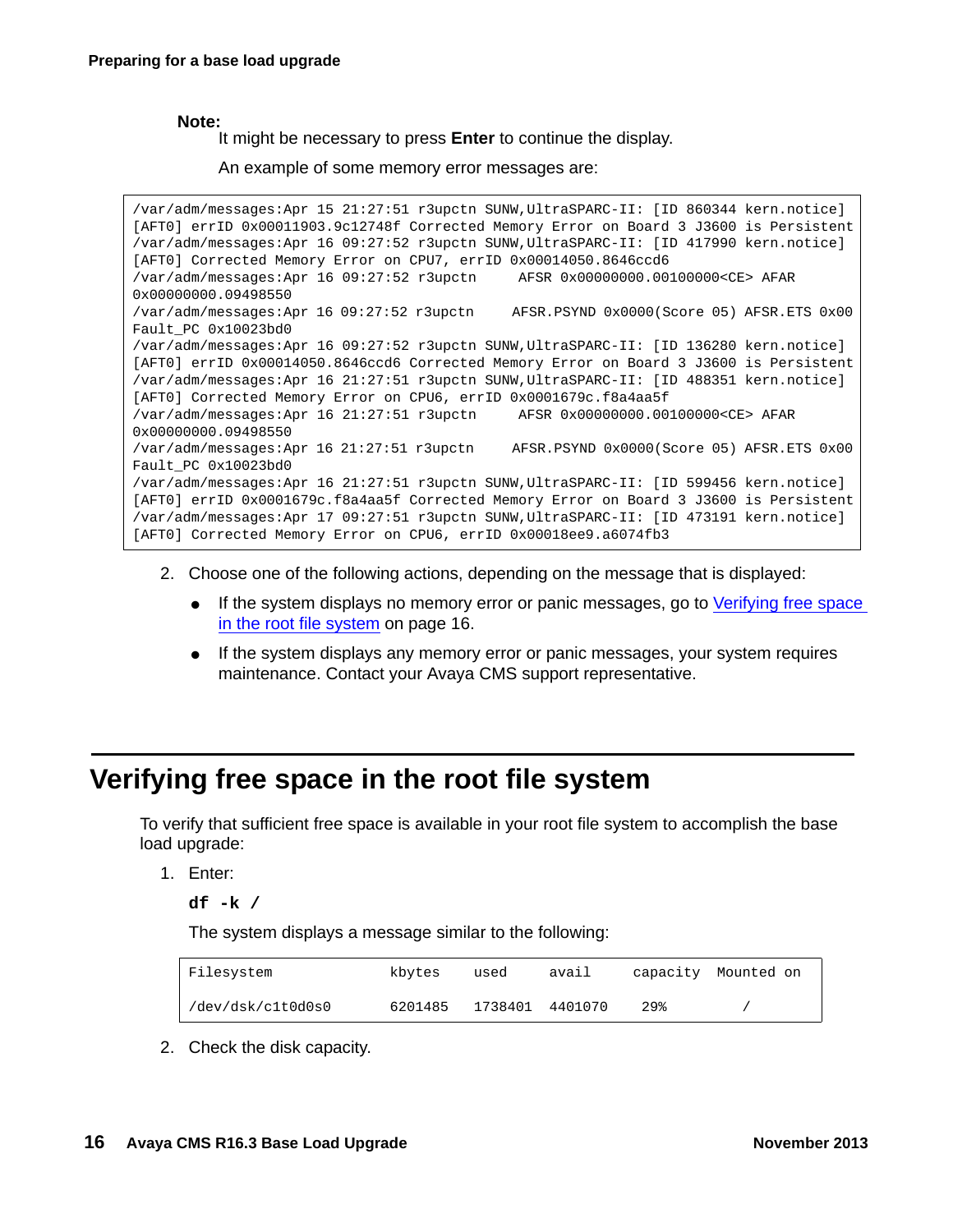- 3. Choose one of the following actions:
	- If the disk capacity is less than 85%, go to [Rebooting your CMS system](#page-16-0) on page 17.
	- If the disk capacity is 85% or greater, contact your Avaya CMS support representative.

## <span id="page-16-0"></span>**Rebooting your CMS system**

You must reboot your CMS system and verify that the system is functioning properly. Reboot the CMS system before you backup your data.

To reboot your CMS system:

1. Enter the following command from the pound (#) prompt:

**/usr/sbin/shutdown -y -i6 -g0**

The system reboots.

- 2. Log in to the system as **root**.
- 3. Choose one of the following actions:
	- If the system does not boot correctly or if any error messages are displayed, contact your Avaya CMS support representative.
	- If the system boots correctly, go to [Backing up the CMS system](#page-16-1) on page 17.

## <span id="page-16-1"></span>**Backing up the CMS system**

Before beginning a CMS base load upgrade, you must backup your CMS system data and CMS data.

This section includes the following topics:

- [Backing up your system data](#page-16-2) on page 17
- [Backing up your CMS data](#page-19-0) on page 20
- [Backing up any new CMS data](#page-21-0) on page 22

### <span id="page-16-3"></span><span id="page-16-2"></span>**Backing up your system data**

A backup of the system data must be performed approximately one day before the CMS base load upgrade.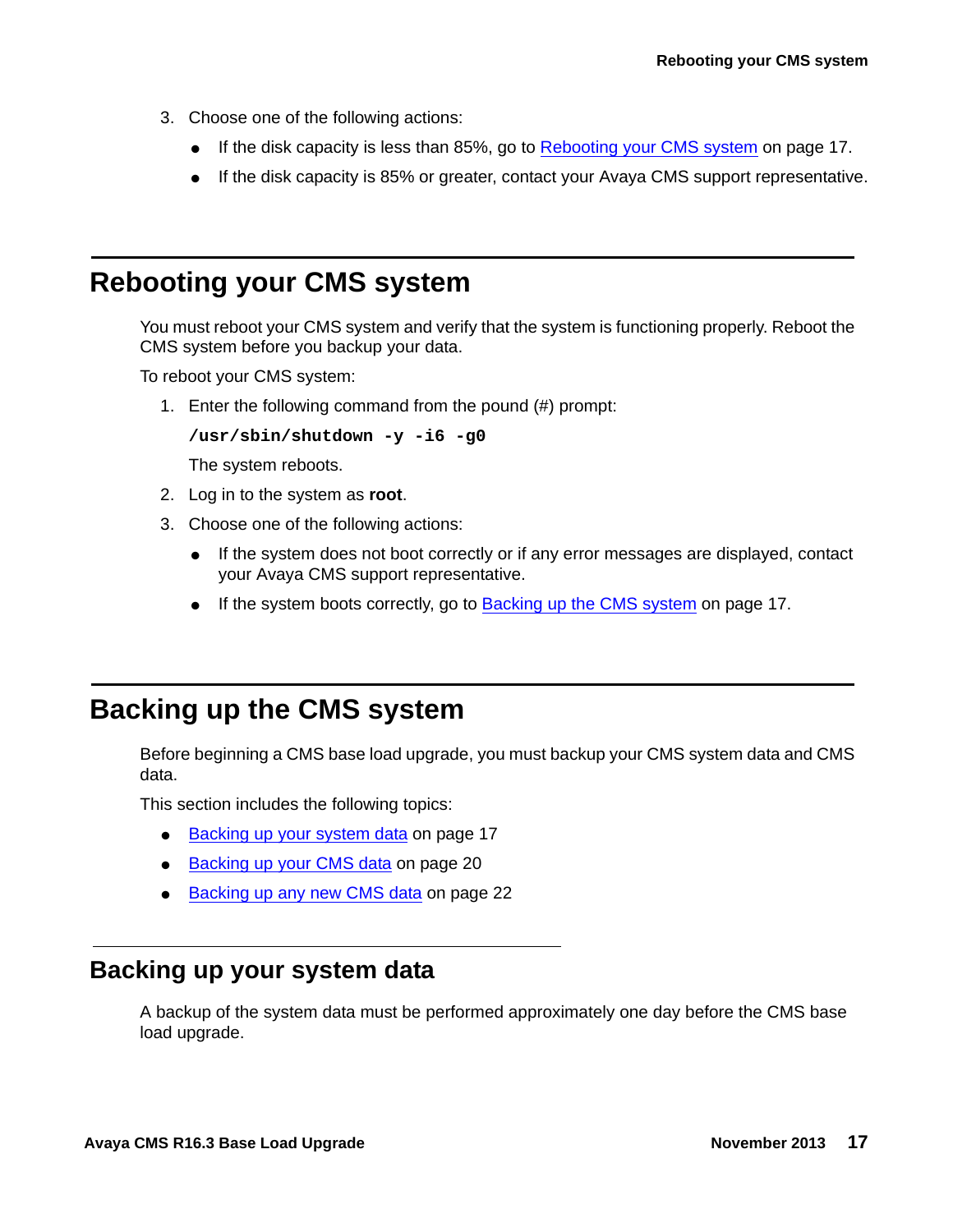To take a back up of your current system files, choose one of the following procedures:

- If you backup your data directly to a tape device, go to Performing a CMSADM backup to tape [on page 18](#page-17-0).
- If you backup your data to a USB storage device, refer to the section *Performing a CMSADM backup to a USB storage device* of the *Avaya CMS Software Installation, Maintenance, and Troubleshooting* document for information on how to perform CMSADM backups to a USB storage device.
- If you backup your data to a network mount point, refer to the section *Performing a CMSADM backup to a network mount point* of the *Avaya CMS Software Installation, Maintenance, and Troubleshooting* document for information on how to perform CMSADM backups to a network mount point.
- If you use the CMS LAN backup feature, go to Performing a full system backup with LAN backup [on page 19](#page-18-0).

For more information about the CMS LAN backup feature, see *Avaya Call Management System Release 16 LAN Backup User Guide*. This document provides: information about using the CMS LAN backup feature, hardware requirements, software requirements, and support guidelines.

### <span id="page-17-0"></span>**Performing a CMSADM backup to tape**

To back up of your current system files, perform the following procedure:

- 1. Verify that you are using the correct tape for the tape drive for your system. Many of the tape cartridges look alike, and using the wrong tape can damage the tape drive mechanism and tape heads.
- 2. Log in as **root**.
- 3. Enter:

#### **cmsadm**

The Avaya Call Management System Administration Menu (CMSADM Menu) is displayed.

4. Enter the number associated with the backup option.

Depending on the number of tape drives connected to your system, one of the following messages will be displayed by your system.

● If only one tape drive is available, the system displays the following message:

```
Please insert the first cartridge tape into device name.
Press ENTER when ready or Del to quit:
```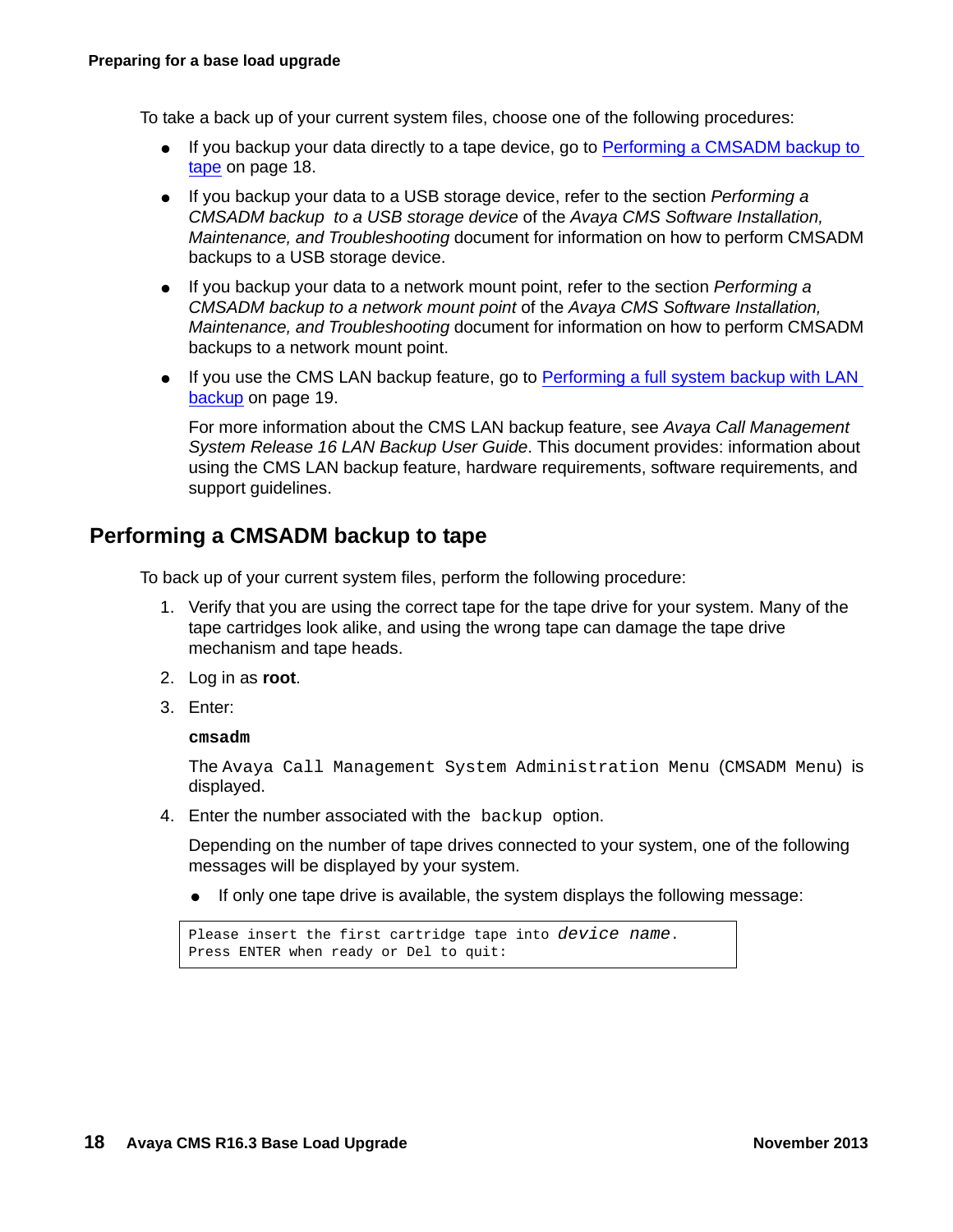● If more than one tape drive is available for use, the system displays a list of tape devices. Enter a tape drive selection from the displayed list.

An example of a tape device list is:

```
Select the tape drive:
  1) HP DAT-72 tape drive: /dev/rmt/0
   2) HP DAT-72 tape drive: /dev/rmt/1
Enter choice (1-2):
```
#### **Note:**

If the system fails to identify the tapes by manufacturer name, tape devices are displayed according to their system device names, such as " $/$ dev/ $r$ mt/0".

#### 5. Press **Enter**.

The backup process is initiated.

When the backup is complete, the system displays the following message:

```
xxxxxxx blocks
Tape Verification
xxxxxxx blocks
WARNING: A CMS Full Maintenance Backup in addition to this cmsadm 
backup must be done to have a complete backup of the system. . . 
. . 
Please label the backup tape(s) with the date and the current CMS 
version (xxxxx.x)
```
- 6. Write protect the tape and store the tape in a secure location until the next backup is performed.
- 7. Go to [Backing up your CMS data](#page-19-0) on page 20.

#### <span id="page-18-0"></span>**Performing a full system backup with LAN backup**

If you use the CMS LAN backup feature, perform the following procedure:

- 1. Log in as **root**.
- 2. Enter:

**/cms/LANbkup/bin/backup.tivoli 0**

3. Verify that the backup has completed successfully by entering:

```
cat /cms/install/logdir/backup.log
```
4. Go to [Backing up your CMS data](#page-19-0) on page 20.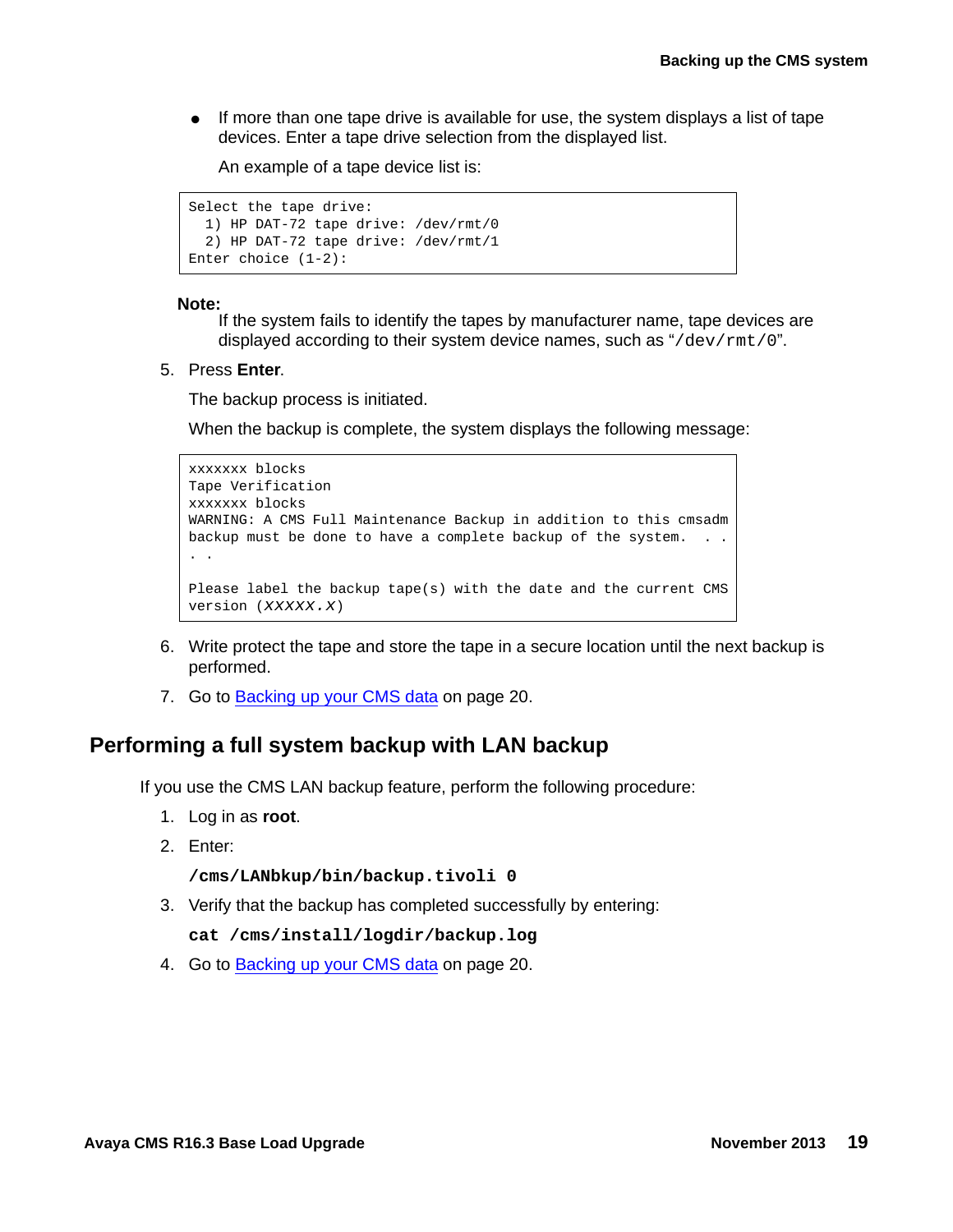### <span id="page-19-2"></span><span id="page-19-0"></span>**Backing up your CMS data**

Your CMS data must be backed up approximately one day before the CMS base load upgrade is performed.

To backup your CMS data, choose one of the following procedures:

- If you backup your data directly to a tape device, go to Performing a full data backup with a [tape device](#page-19-1) on page 20.
- If you backup your data to a USB storage device, refer to the section *Performing a CMS Maintenance Back Up of data to a USB storage device* of the *Avaya CMS Software Installation, Maintenance, and Troubleshooting* document for information on how to perform CMSADM backups to a USB storage device.
- If you backup your data to a network mount point, refer to the section *Performing a CMS Maintenance Back Up of data to a network mount point* of the *Avaya CMS Software Installation, Maintenance, and Troubleshooting* document for information on how to perform CMSADM backups to a network mount point.
- If you use the CMS LAN backup feature, go to Performing a full data backup with LAN backup [on page 21](#page-20-0).

For more information about the CMS LAN backup feature, see *Avaya Call Management System Release 16 LAN Backup User Guide*. This document provides: information about using the CMS LAN backup feature, hardware requirements, software requirements, and support guidelines.

### <span id="page-19-1"></span>**Performing a full data backup with a tape device**

To perform a full backup of CMS data:

- 1. Verify that you are using the correct tape for the tape drive for your system. Many of the tape cartridges look alike, and using the wrong tape can damage the tape drive mechanism and tape heads.
- 2. Verify that you are logged in as **cms**.
- 3. Enter **cms**.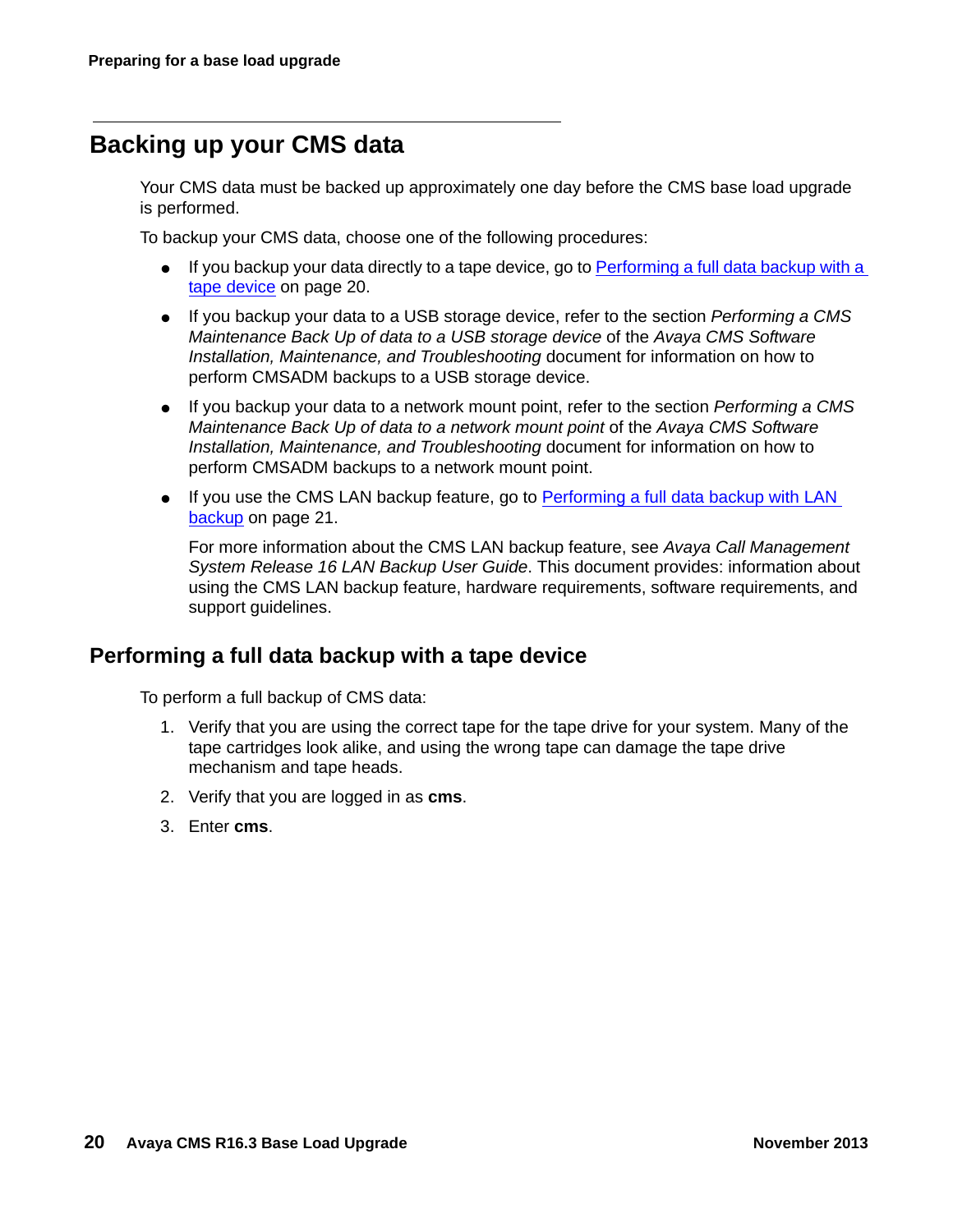4. From the main menu, select Maintenance > Back Up Data.

The system displays the Back Up Data window, as shown below. Do not change any of the default selections.

| 3/25/09 10:48 Avaya(TM) CMS<br>Maintenance: Backup Data                                                                                                                                                                                                                                                                                                                | Windows: 1 of 10        |                               | ~ww~<br>cmsdads9 |
|------------------------------------------------------------------------------------------------------------------------------------------------------------------------------------------------------------------------------------------------------------------------------------------------------------------------------------------------------------------------|-------------------------|-------------------------------|------------------|
| Backups completed today: 0<br>Status: Last backup failed 03/25/2009 00:30:16.<br>Errors: Device interface errors - see Error Log.<br>Device name: Default<br>Verify tape can be read after backup? (y,n): y<br>ACD(s) to back up (Select one):                                                                                                                         |                         | Cancel<br>List devices<br>Run | Select tables    |
| $\langle x \rangle$ All ACDs $\langle \rangle$ Current ACD<br>Data to back up (Select any you wish):<br>[x] Local system administration data<br>[x] CMS system administration data<br>[x] ACD-specific administration data<br>[x] Historical data,<br>Select one:<br>$\langle x \rangle$ Full $\langle \rangle$ Incremental<br>[x] Non-CMS data<br>[ ] Specific tables |                         |                               |                  |
| Window Commands<br>Keep<br>Exit<br>Help                                                                                                                                                                                                                                                                                                                                | Scroll Current MainMenu |                               |                  |

- 5. Press **Enter** to access the action list in the upper right corner of the window.
- 6. Select Run and press **Enter**.
- 7. Wait for the backup to complete. If the backup does not complete successfully, contact your Avaya CMS support representative.
- 8. Write protect the tape and store the tape in a secure location until the next backup is performed.
- 9. Go to [Backing up any new CMS data](#page-21-0) on page 22.

### <span id="page-20-0"></span>**Performing a full data backup with LAN backup**

If you use the CMS LAN backup feature, perform the following procedure:

- 1. Verify that you are logged in as **root**.
- 2. Enter:

**/cms/LANbkup/bin/onbar\_backup.tivoli 0**

3. Verify that the backup has completed successfully by entering the following commands:

**cat /cms/install/logdir/backup.log**

- **cat /cms/install/logdir/bar\_act.log**
- 4. Go to [Backing up any new CMS data](#page-21-0) on page 22.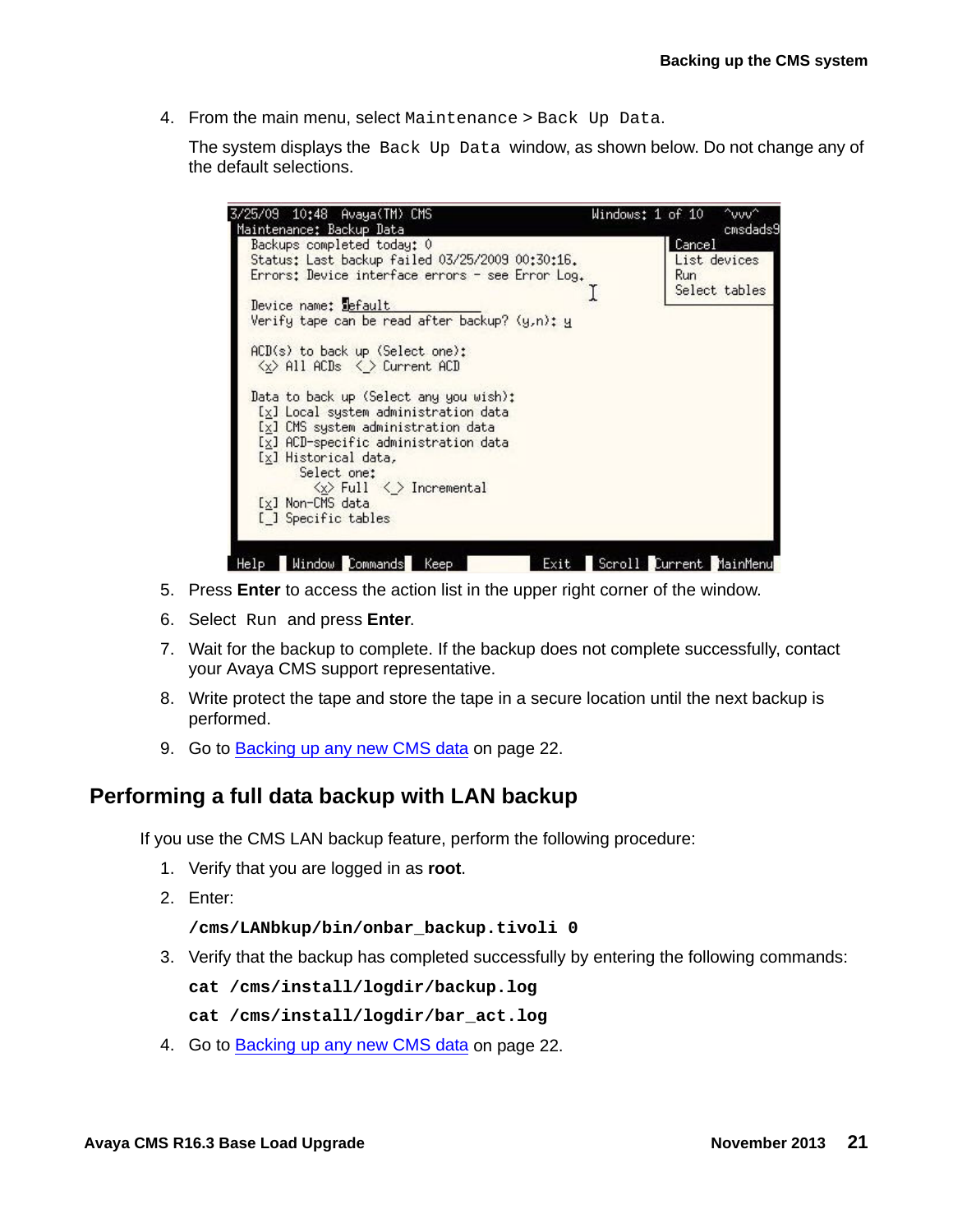### <span id="page-21-0"></span>**Backing up any new CMS data**

You must back up any CMS data that has been generated since your last CMS data backup. Choose one of the following options:

- If no new CMS data has been generated since your last CMS data backup, go to Updating [the Solaris operating system](#page-22-2) on page 23.
- If new CMS data has been generated since your last CMS data backup, perform one of the following procedures immediately before the upgrade:
	- [Performing a full data backup with a tape device](#page-19-1) on page 20
	- [Performing a full data backup with LAN backup](#page-20-0) on page 21

For more information about the CMS LAN backup feature, see Avaya Call Management System Release 16 LAN Backup User Guide. This document provides information about using the CMS LAN backup feature, hardware requirements, software requirements, and support guidelines.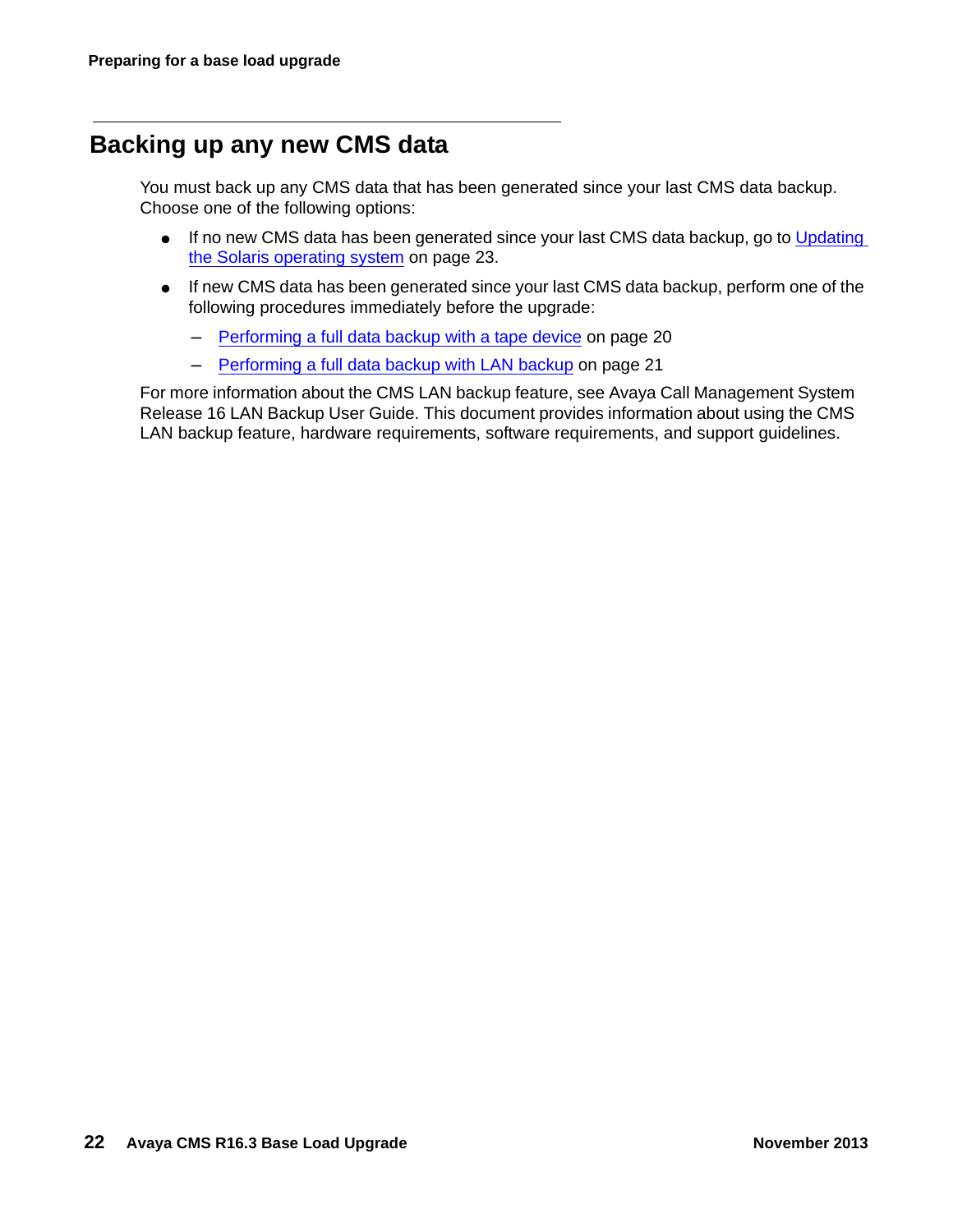# <span id="page-22-2"></span><span id="page-22-0"></span>**Updating the Solaris operating system**

This section contains procedures for updating your Solaris operating system. You must complete the procedures in this section before upgrading your CMS base load.

This section includes the following topics:

- [Prerequisites](#page-22-1) on page 23
- [Stopping the Avaya Visual Vectors server software](#page-23-0) on page 24
- [Stopping AOM](#page-24-0) on page 25
- [Stopping Avaya OA data forwarders](#page-24-1) on page 25
- [Installing Solaris patches](#page-24-2) on page 25
- [Installing the Avaya CMS security script](#page-29-0) on page 30

## <span id="page-22-1"></span>**Prerequisites**

Before you perform the procedures in this section, you must:

- Read the information in [Introduction](#page-4-2) on page 5
- Perform all of the required procedures in [Preparing for a base load upgrade](#page-8-2) on page 9
- Verify that you are logged in to the system as root.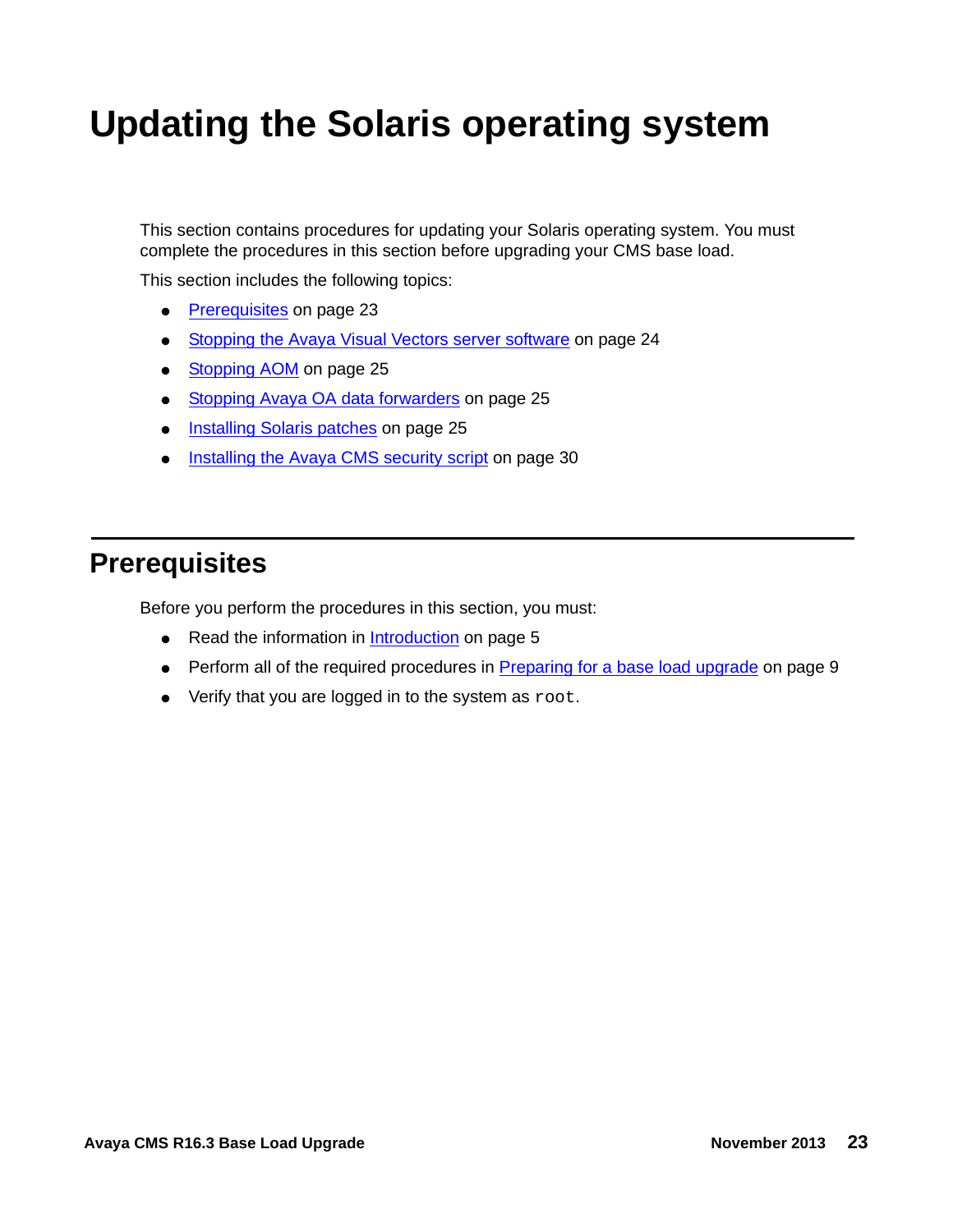## <span id="page-23-0"></span>**Stopping the Avaya Visual Vectors server software**

To stop the Avaya Visual Vectors server software:

- 1. Enter:
	- **setupaas**

The system displays the Avaya Visual Vectors Server System Services Menu, as shown in the following figure.

```
Avaya Visual Vectors Server System Services Menu
Select a command from the list below.
 1) init_vvs Setup the initial configuration
 2) run_vvs Turn VVS on or off
 3) auth_display Display simultaneous VVS logins
 4) auth_set Change simultaneous VVS logins
  5) backup Backup vector steps and layout files
  6) restore Restore vector steps and layout files
Enter choice (1-6) or q to quit:
```
2. Enter the number associated with the run\_vvs option.

The system displays the following message:

```
1) Turn VVS On
2) Turn VVS Off
Enter choice (1-2) or q to quit:
```
3. Enter the number associated with the Turn VVS Off option.

## <span id="page-23-1"></span>**Stopping CMS WebClient**

To stop the CMS WebClient, enter:

**cmsweb stop**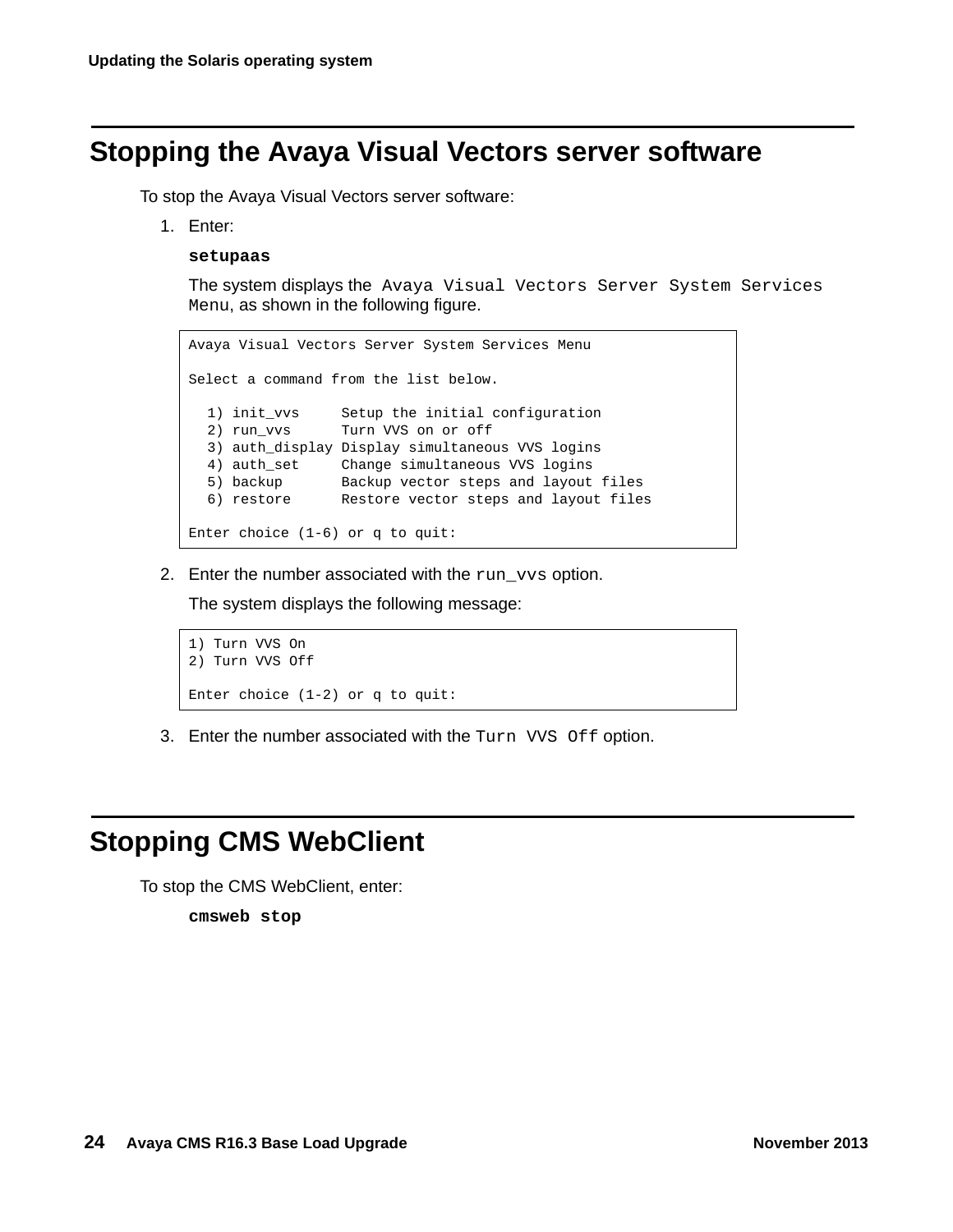## <span id="page-24-0"></span>**Stopping AOM**

To stop AOM, enter:

**aom stop**

## <span id="page-24-1"></span>**Stopping Avaya OA data forwarders**

If the CMS configuration includes data collection by Avaya OA, turn off all Avaya OA forwarders on the CMS server using the **pa stop all** command. For more information about Avaya OA forwarders, see *Avaya OA Maintenance and Troubleshooting*.

## <span id="page-24-2"></span>**Installing Solaris patches**

To install the Solaris patches:

- 1. Load the Avaya Call Management System software disc into the disc drive.
- 2. Enter:

#### **cmssvc**

The system displays the Avaya Call Management System Services Menu (CMSSVC Menu).

### $\triangle$  CAUTION:

CMS must be off in order to install the Solaris patches.

- 3. Enter the number associated with the run cms option.
- 4. Enter the number associated with the Turn off CMS but leave IDS running option.

The system returns to the command prompt.

- 5. Set the IDS environment by entering:
	- **. /opt/informix/bin/setenv**
- 6. Shutdown the Informix database server by running the following command:

**onmode -yuk**

7. Ignore any error messages.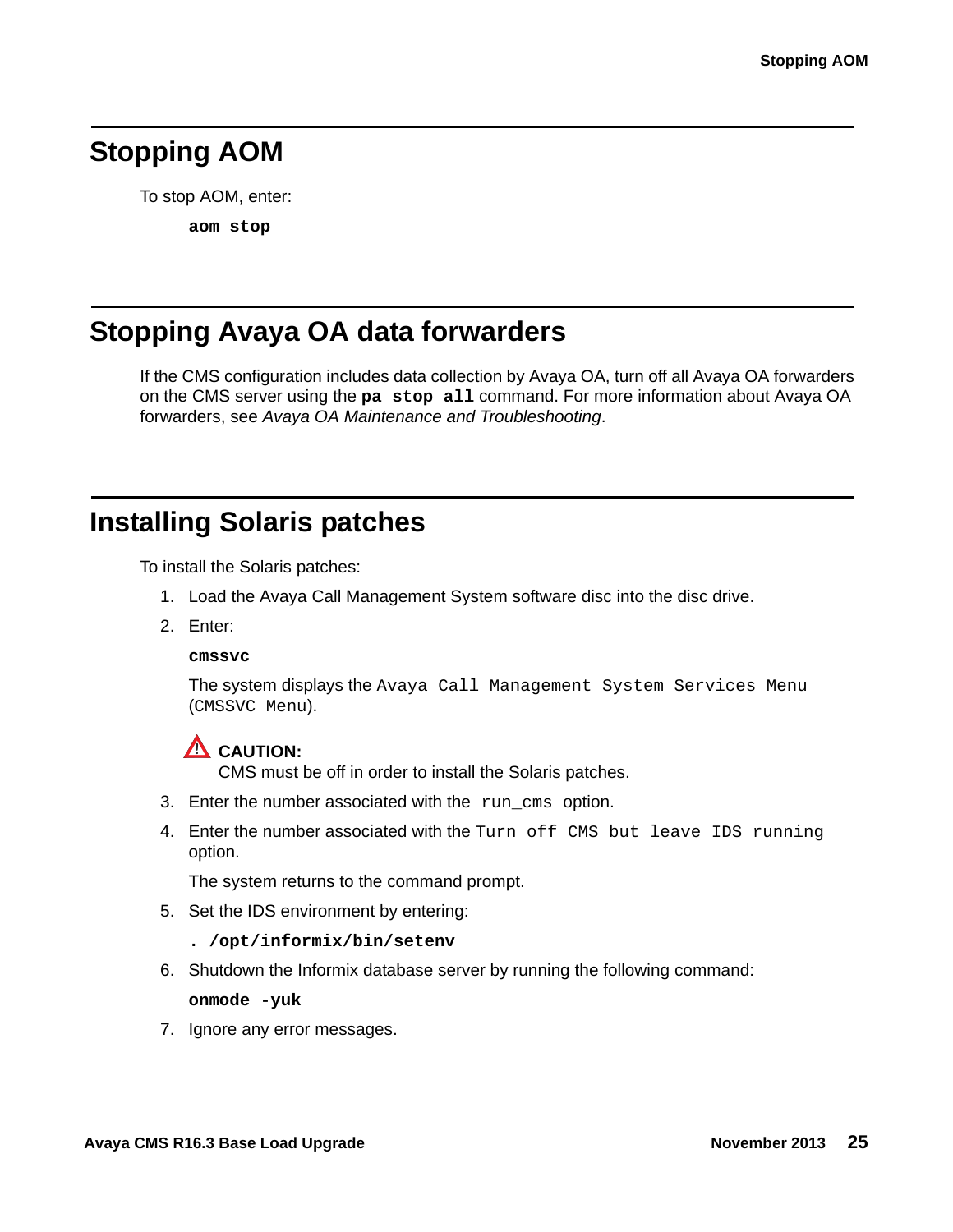8. Enter:

**/cdrom/cdrom0/spatches\_conf**

The system displays one of the following messages:

● If the system firmware needs to be updated, the system displays the following message:

```
WARNING: System FW must be updated to accept latest Solaris patches.
   The FW update can be installed now if you wish.
Respond to the below request with y if you wish to install FW now.
 This procedure will shutdown the system to apply the FW in ILOM and
could take 20 minutes to complete. After 20-30 minutes press the
Power button to restart the system. Will take ~15 mins. to come up
 WARNING!! Manually bypassing this check and installing the Spatches could
 leave your system unusable.
WARNING: Host will be powered down for automatic firmware update when download 
is completed.
Do you want to continue(yes/no)?
```
● If there are no system firmware updates but there are Solaris patches to install, the system displays the following message:

```
Warning: you must close all applications before running this script
...................
...................
...................
Solaris patches have been spooled to your machine. The patches will 
beinstalled after rebooting. During the installation of patches your
server will not be available.
The estimated time to install all patches is: 15 minutes
Ready to install Patches. Please leave the CD in the drive.
You will need to reboot the server for patches to install.
Do you want to reboot now? [y,n,?]
```
#### **A** Important:

The system displays the approximate amount of time needed to install the Solaris patches.

● If there are *no* system firmware updates or Solaris patches to install, the system displays the following message:

There are no Solaris patches to install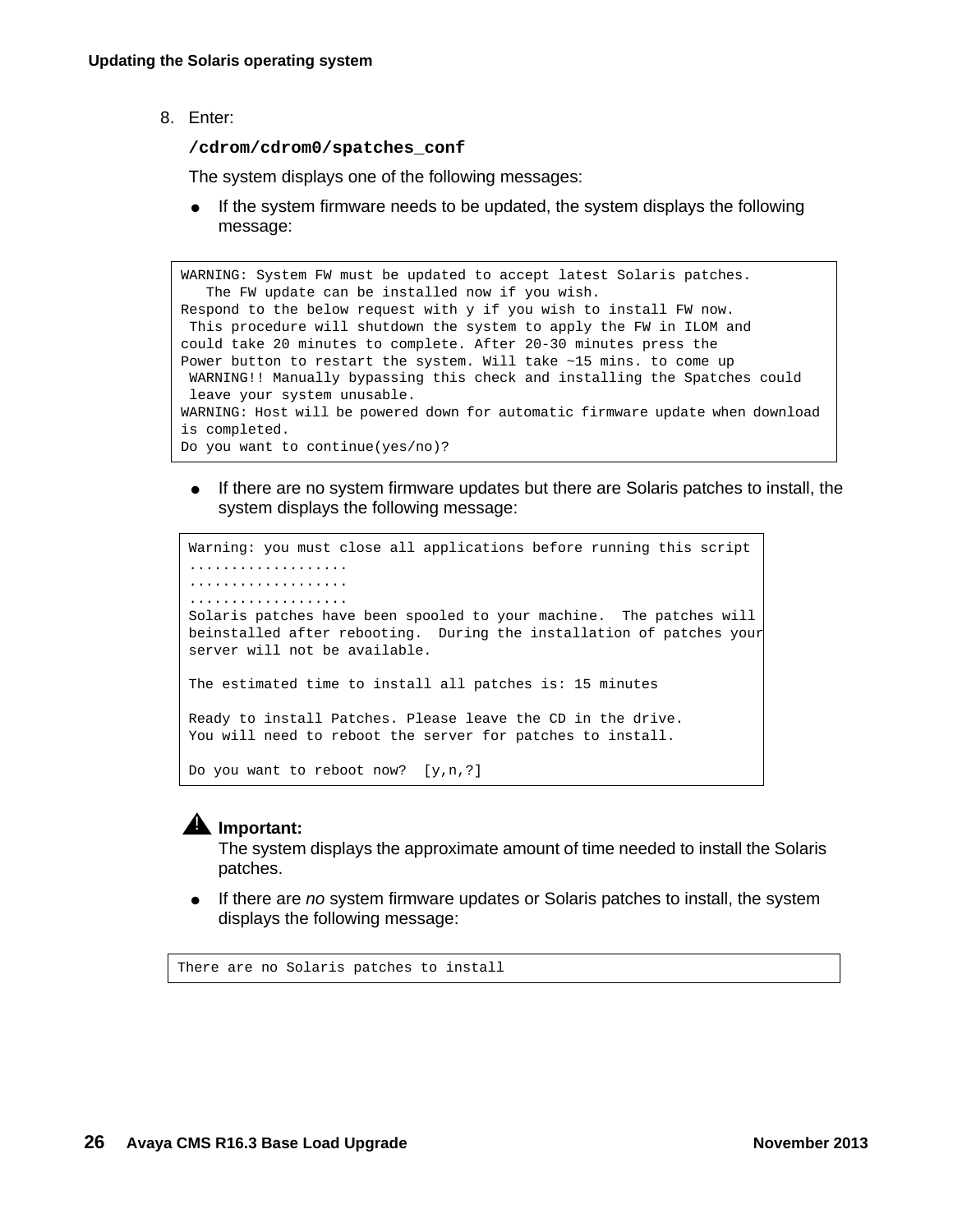### $\triangle$  Important:

You need to monitor the system during the Solaris patch installation process to ensure that the installation of the Solaris patches does not halt. Some Solaris patch updates cause the system to automatically reboot during the Solaris patch installation process. The Solaris patch installation process takes at least the amount of time that was estimated earlier in the procedure. It is possible that the system will power off as part of a Solaris patch installation. If the system powers off, you need to manually power on the system by pressing the power button. In some cases the system can power off before a Solaris patch is actually installed which means that the patch can install during boot up after you press the power button. The system can automatically power off again after the patch installs. If this occurs, you need to manually power on the system again. When the Solaris patch installation process completes, the system will automatically reboot into multiuser mode and the system displays the graphical login screen.

- 9. If there are no system firmware updates or Solaris patches to install, continue with Step [19.](#page-28-0)
- 10. If there are no system firmware updates but there are Solaris patches to install, continue with Step [15](#page-27-0).
- 11. Update the system firmware. Enter **yes**.

### $\triangle$  Important:

If you answer **yes** to updating the system firmware, only the system firmware is updated. Once the system firmware is updated, the user must re-run the spatches conf script to determine if any additional Solaris patches must be installed.

## $\triangle$  CAUTION:

Manually bypassing firmware updates and installing spatches can leave your system unusable. The system is powered down as part of the firmware update. Some Solaris platforms automatically power back on after the firmware updates are applied while other platfomrs do not. Allow 20-30 minutes for the firmware to be updated. If the system does not automatically power on, press the Power button to restart the system.

- 12. Monitor the system as the firmware is updated. If the system does not power on after 30 minutes, press the power button.
- 13. After the graphical console returns, log in to the system as  $root$ .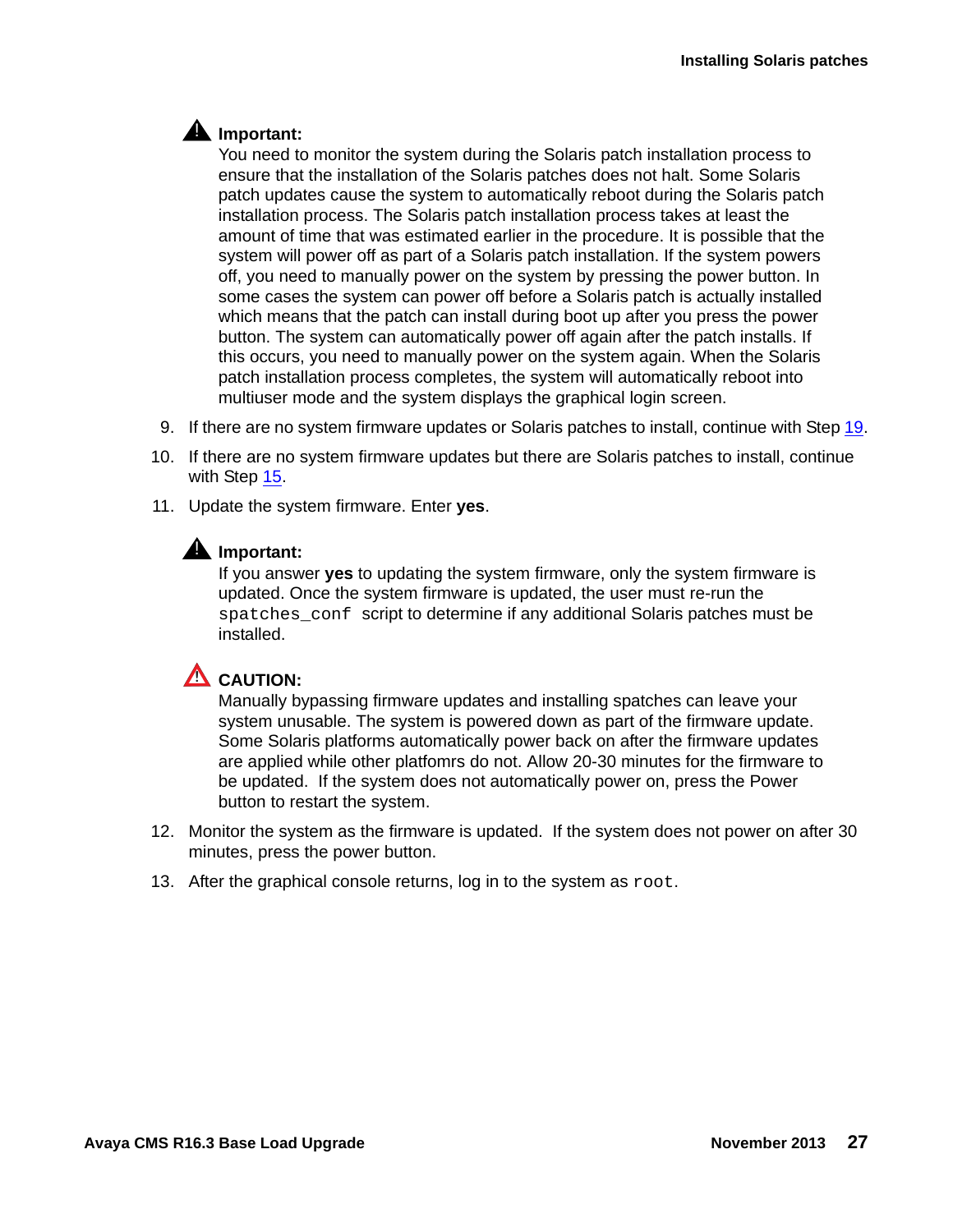14. Enter:

#### **/cdrom/cdrom0/spatches\_conf**

If there are Solaris patches to install, the system displays the following message:

```
Warning: you must close all applications before running this script
...................
...................
...................
Solaris patches have been spooled to your machine. The patches will 
be installed after rebooting. During the installation of patches 
your server will not be available.
The estimated time to install all patches is: 15 minutes
Ready to install Patches. Please leave the CD in the drive.
You will need to reboot the server for patches to install.
Do you want to reboot now? [y,n,?]
```
<span id="page-27-0"></span>15. Install the Solaris patches by entering: **y**

### $\triangle$  CAUTION:

If you cancel the installation of Solaris patches, you must install them before upgrading CMS. To cancel installation of the Solaris patches, enter **n**.

The system boots into single user mode and begins to install the Solaris patches. The Solaris patch installation takes at least the amount of time that was estimated earlier in the procedure. After the Solaris patches are installed, the system reboots into multiuser mode and displays a login prompt.

### **CAUTION:**

Solaris 10 does not display the Solaris patches on the console as they install. The display can become blank for at least the time the Spatches installer reports at the end of Step 10. Once the graphical console returns, the system has completed the Solaris patches installation. Do not halt the system.

- 16. Monitor the Solaris patch installation process to ensure that the system has not powered off as a result of the installation of a particular Solaris patch. If the system has powered off, press the power button to power the system back on. Refer to the Important message in step 9 for more information.
- 17. Log in to the system as **root**.
- 18. Verify that all of the Solaris patches have been installed by entering:

#### **tail -10 /var/cms/spatches/spatches.log**

The system displays the following message:

```
All patches installed successfully.
```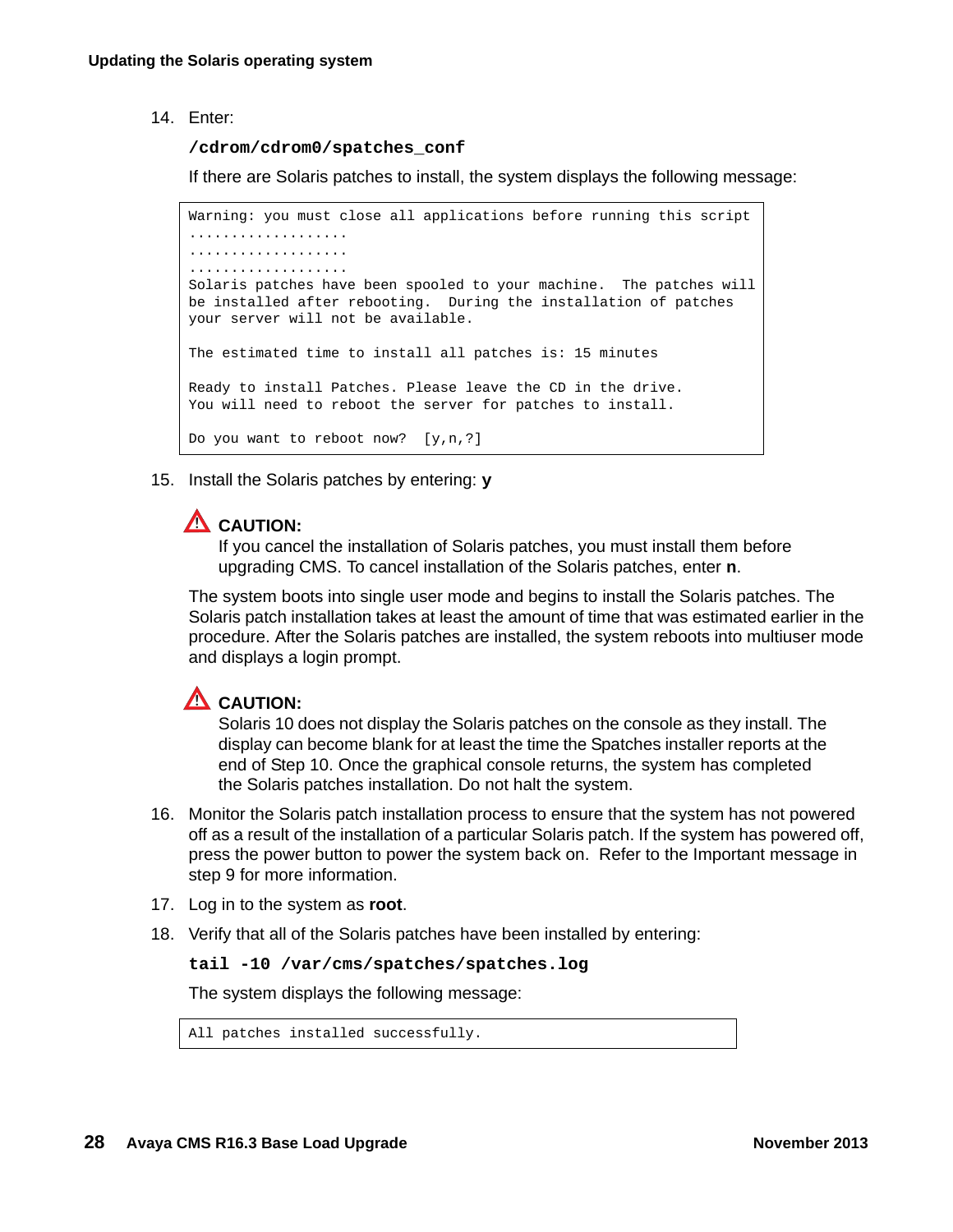**Note:**

If the installation procedure fails for any of the patches, the following message is displayed:

```
Installation failed for one or more Solaris patches.
- Customers in the US should call the CMS Technical Services 
Organization at 1-800-242-2121
- Customers outside the US should contact your Avaya 
representative or distributor.
Patch installation completed: Fri Jan 18 13:28:19 MST 2009
```
If the message shown above is displayed, continue with this procedure and the remaining CMS base load upgrade procedures. When the upgrade is complete, notify your Avaya CMS support organization as prompted by the system.

<span id="page-28-0"></span>19. Verify IDS is running with the following command:

#### Enter **cmssvc**

The system displays the CMSSVC menu. If the system first displays the following text, then IDS is not running and needs to be started.

```
cmssvc: Warning IDS off-line. IDS can be turned on with the run_ids 
command on the cmssvc menu
```
- a. If IDS is running, select **quit** and continue with Step 14.
- b. If IDS is not running, select the option **run\_ids**.
- c. Select option **Turn IDS on**.

The system starts IDS and returns to the command prompt.

20. If the cdrom is not recognized, restart the volfs service with the following command:

**svcadm disable svc:/system/filesystem/volfs**

**svcadm enable svc:/system/filesystem/volfs**

21. Go to [Installing the Avaya CMS security script](#page-29-0) on page 30.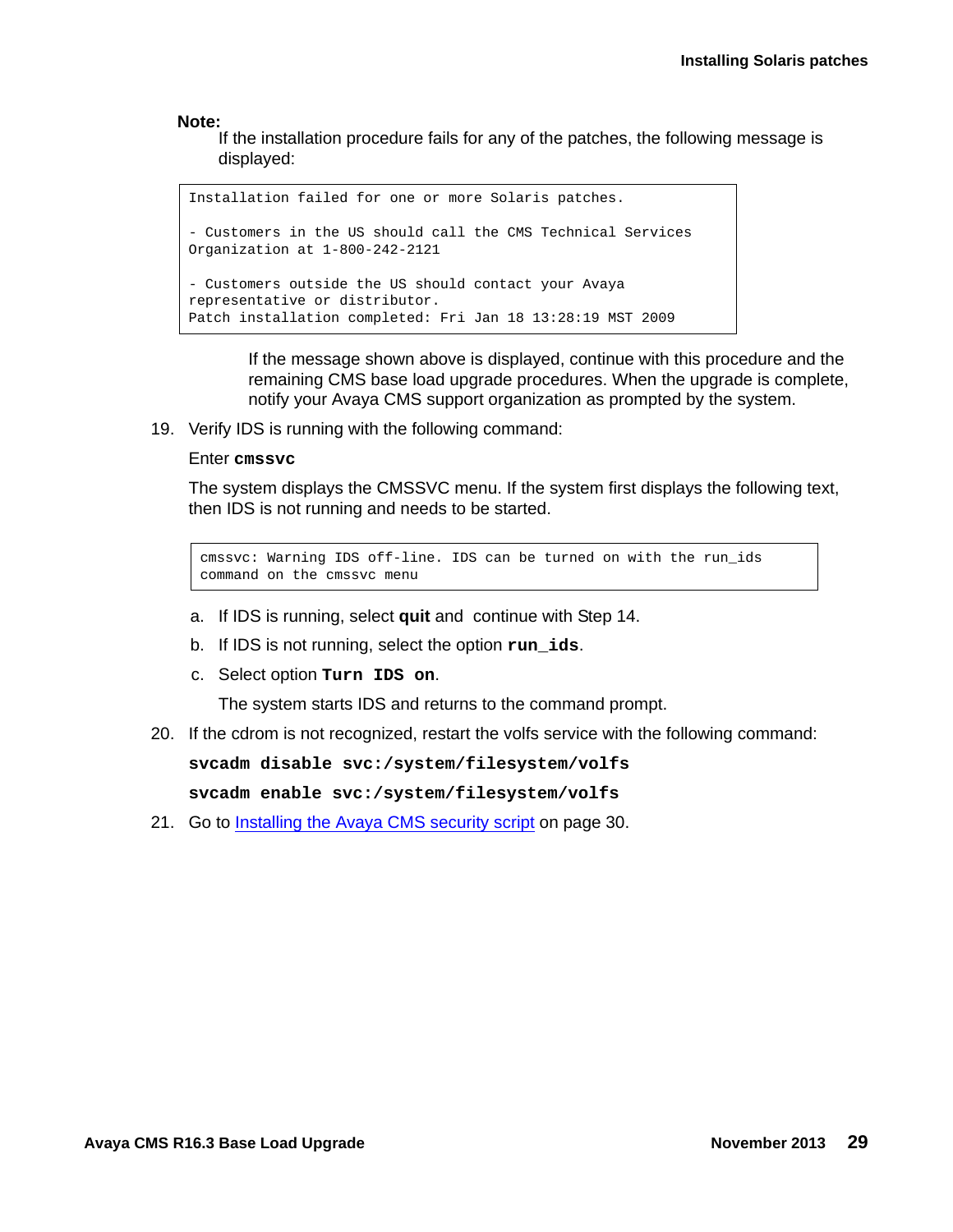## <span id="page-29-0"></span>**Installing the Avaya CMS security script**

To install the Avaya security script:



You will be able to log into the console only as **root** after you run the Avaya CMS security script. If you are logging into the system remotely, you will need to log in as another user and then **su** to root.

- 1. Verify that you are logged into the system as **root**.
- 2. Verify the current services running on the system, save the list for comparison against the listing after the security script run.

**Note:**

It is necessary to find out which services in the list of differences are used by the customer.

3. To capture the current services and preserve the output to a file, enter:

```
svcs -a > /tmp/current_svcs.txt
```
- 4. Verify the Avaya Call Management System software disc is in the disc drive.
- 5. Enter:

**cd /**

6. Enter:

```
/cdrom/cdrom0/security/cms_sec
```
The system configures your security settings. This process will take some time. The system displays the following message when the process is complete:

Avaya CMS security configuration completed: *date*

#### **Note:**

If the system displays a configuration failed message, contact your Avaya services representative.

7. To capture the new services and preserve the output to a different file, enter:

```
svcs -a > /tmp/new_svcs.txt
```
8. Run a diff against the two listings files and search for services that need to be re-enabled.

```
diff /tmp/current_svcs.txt /tmp/new_svcs.txt
```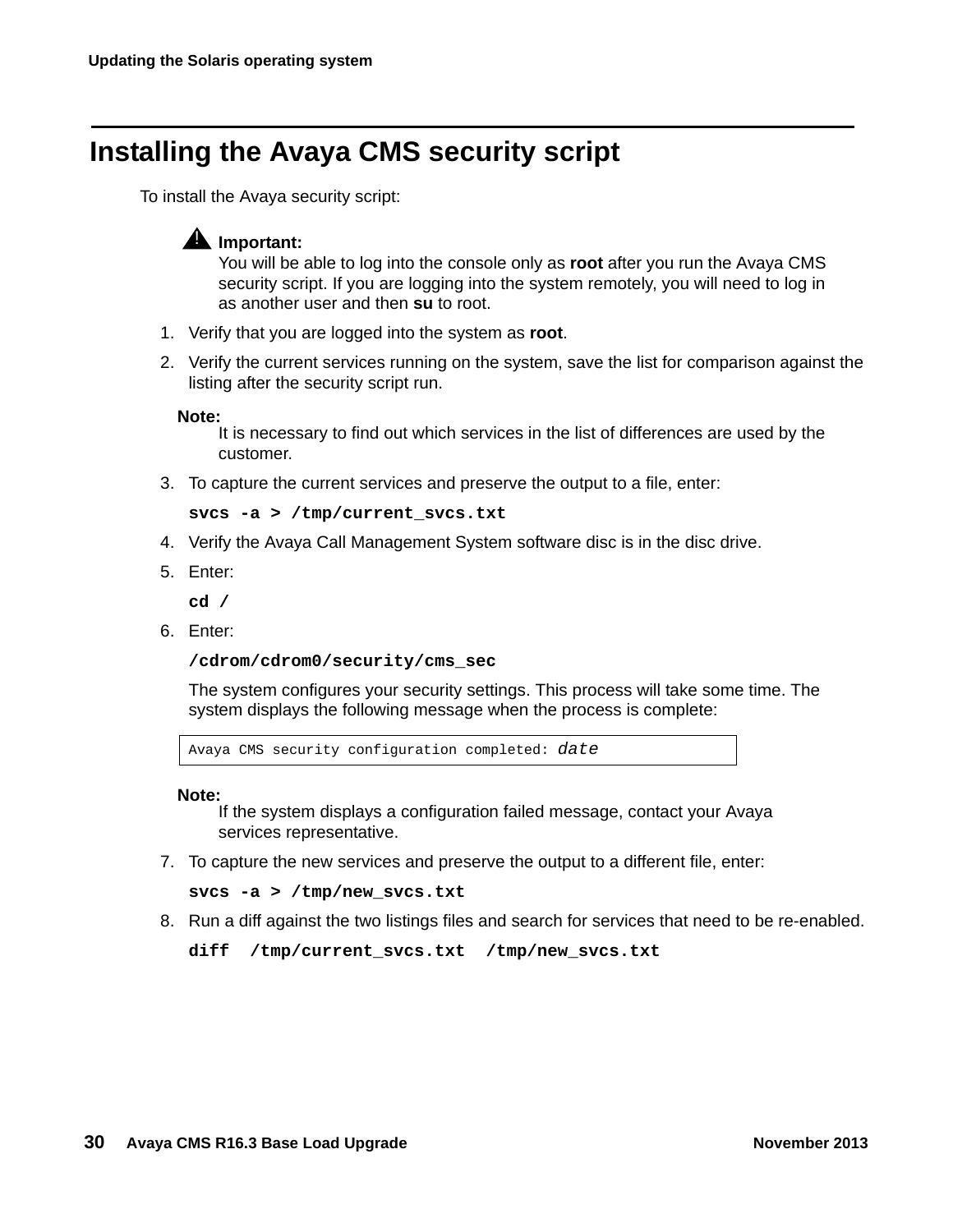9. View the output from the diff command and re-enable the services that are displayed. To re-enable any customer used services enter:

**svcadm enable <service name>**

Service name is the third column in your listing files. You do not typically need the ":default" at the end of the service name.

Example:

**svcadm enable svc:/network/rpc/bind**

**Note:**

The files in **/tmp** directory will not be saved during the reboot process. If you feel you need to keep a copy of the files, move them to another location that is not volatile during a reboot.

10. Reboot the system by entering:

**/usr/sbin/shutdown -y -i6 -g0**

Log into the system as **root**.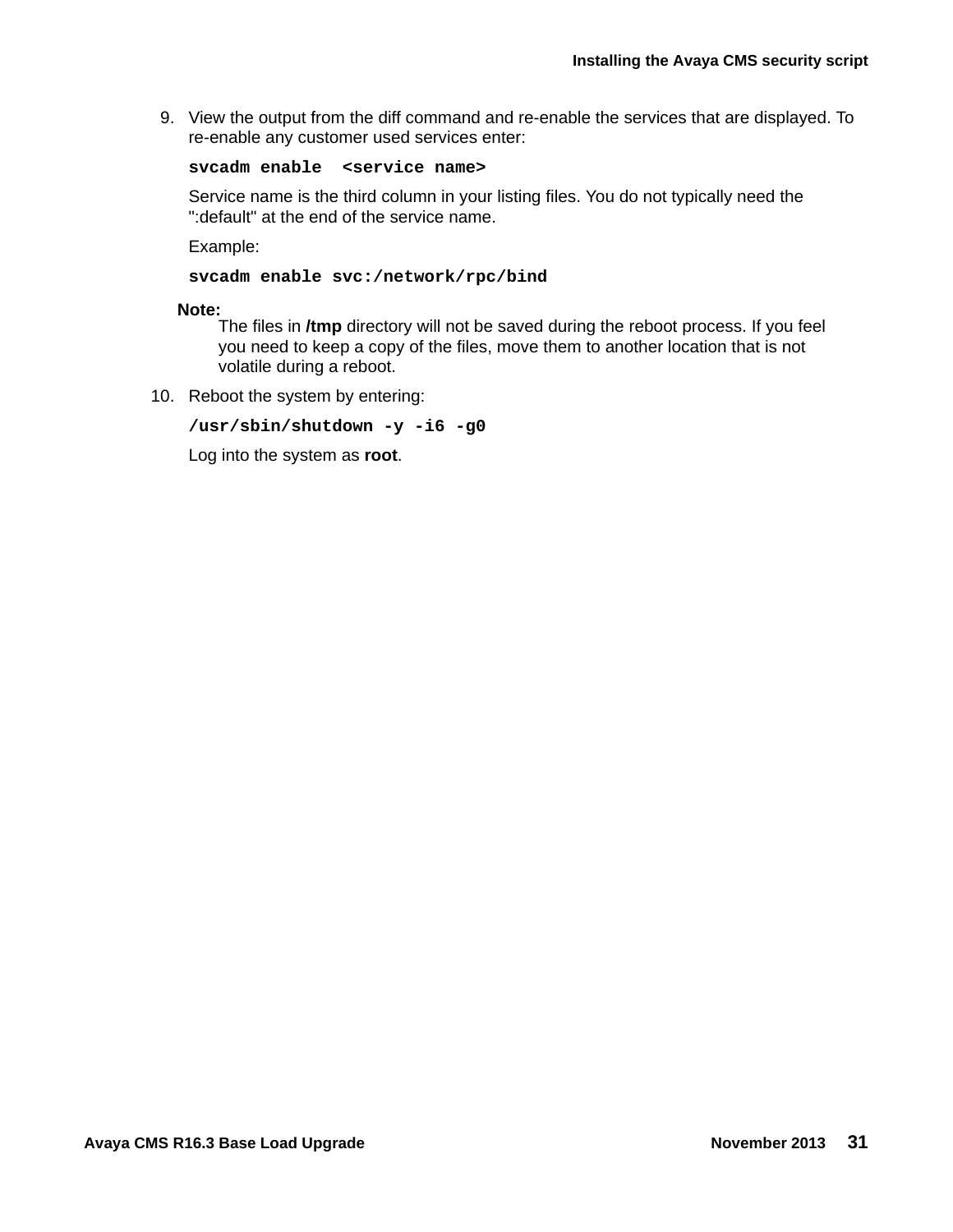**Updating the Solaris operating system**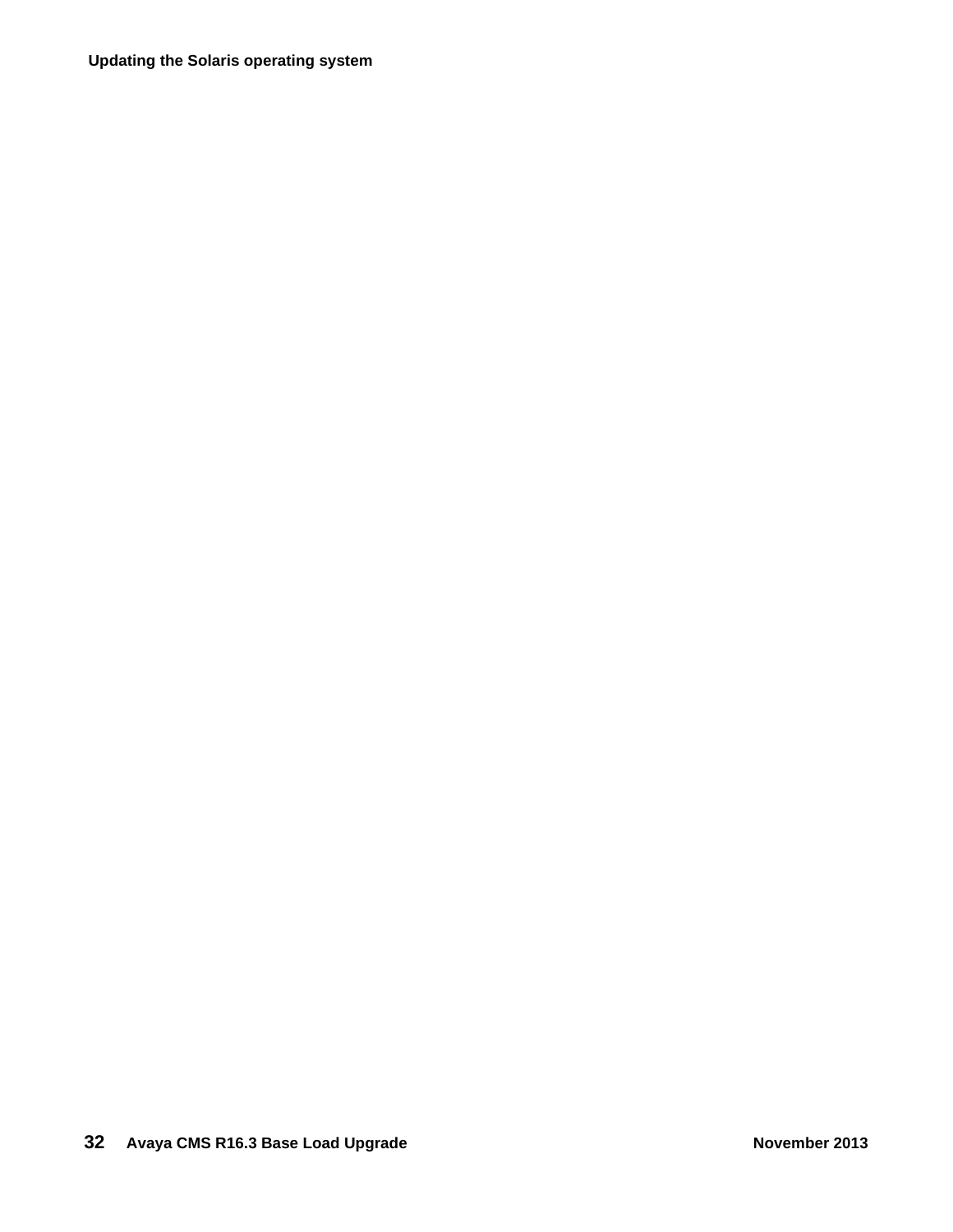# <span id="page-32-2"></span><span id="page-32-0"></span>**Upgrading the CMS base load**

You must complete the procedures in the previous sections before upgrading your CMS base load. Use the procedures in this section to upgrade an older CMS base load to a newer CMS base load.

This section includes the following topics:

- [Prerequisites](#page-32-1) on page 33
- [Upgrading CMS Supplemental Services](#page-33-0) on page 34
- [Removing CMS patches](#page-35-0) on page 36
- [Removing the current CMS load](#page-36-0) on page 37
- [Starting AOM](#page-39-0) on page 40
- [Installing the new CMS base load](#page-39-1) on page 40
- [Installing CMS patches](#page-41-0) on page 42
- [Upgrading Avaya CMS Supervisor Web](#page-42-0) on page 43
- [Turning on CMS](#page-44-0) on page 45
- [Starting Avaya OA data forwarders](#page-45-1) on page 46
- **[Preparing the Avaya Visual Vectors Server software](#page-45-2) on page 46**
- [Installing Access Security Gateway and the CMS Authentication File](#page-48-0) on page 49

## <span id="page-32-1"></span>**Prerequisites**

Before you perform the procedures in this section, you must:

- Read the information in [Introduction](#page-4-2) on page 5
- Perform all of the required procedures in [Preparing for a base load upgrade](#page-8-2) on page 9
- Perform all of the required procedures in [Updating the Solaris operating system](#page-22-2) on [page 23](#page-22-2)
- Verify that you are logged in to the system as root.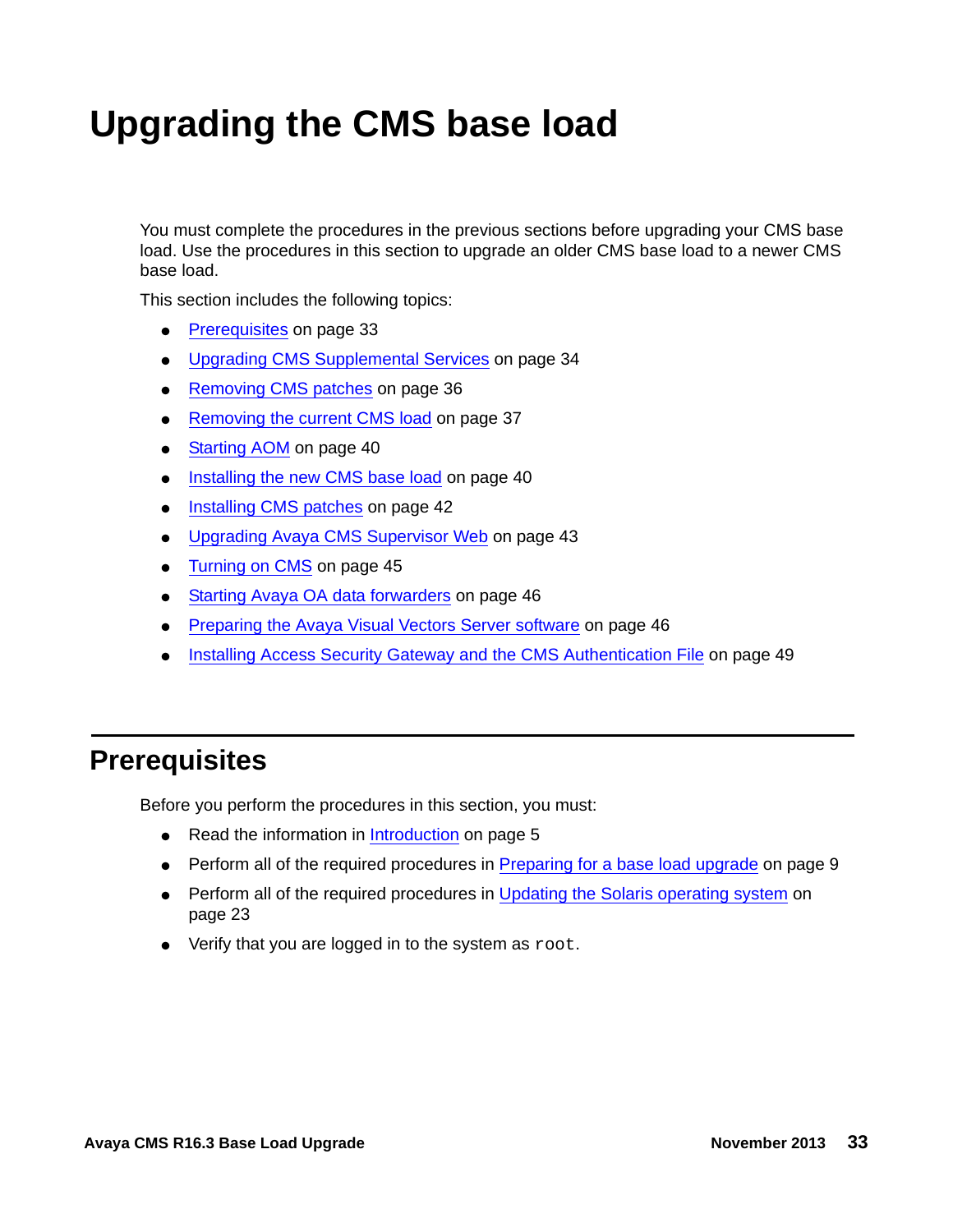## <span id="page-33-0"></span>**Upgrading CMS Supplemental Services**

Perform this procedure if the Supplemental Services load on the Avaya Call Management System software disc is newer than the Supplemental Services load on the CMS system.

1. To determine the current Supplemental Services load on the CMS system, enter:

```
pkginfo –x LUahl*
```
#### **Note:**

Two instances of LUahl may be displayed.

- 2. Load the software disc Avaya Call Management System for your specific platform architecture (SPARC or x86), into the disc drive.
- 3. To determine the Supplemental Services load on the Avaya Call Management System software disc, enter:

```
more /cdrom/cdrom0/LUahl/pkginfo | grep VERSION
```
- 4. Perform one of the following:
	- If the Supplemental Services load on the Avaya Call Management System disc is newer than any of the Supplemental Services loads on the CMS system, then you need to upgrade Supplemental Services, continue with Step [5](#page-33-1).
	- If the Supplemental Services load on the Avaya Call Management System disc is the same or older than any of the Supplemental Services loads on the CMS system, then you do not need to upgrade Supplemental Services, continue with [Removing CMS](#page-35-0)  patches [on page 36.](#page-35-0)
- <span id="page-33-1"></span>5. Record the version number printed on the software disc, for use later in this procedure.
- 6. Enter:

**pkgrm LUim**

The system displays the following message:

Do you want to remove this package?[y,n,?]

7. Enter: **y**

The system removes the **LUim** package.

8. Enter:

**/usr/sbin/pkgadd -d /cdrom/cdrom0 LUim**

The system loads the new **LUim** package.

9. Enter:

```
/opt/LUim/bin/install 2>&1 | tee -a /opt/LUim.log
```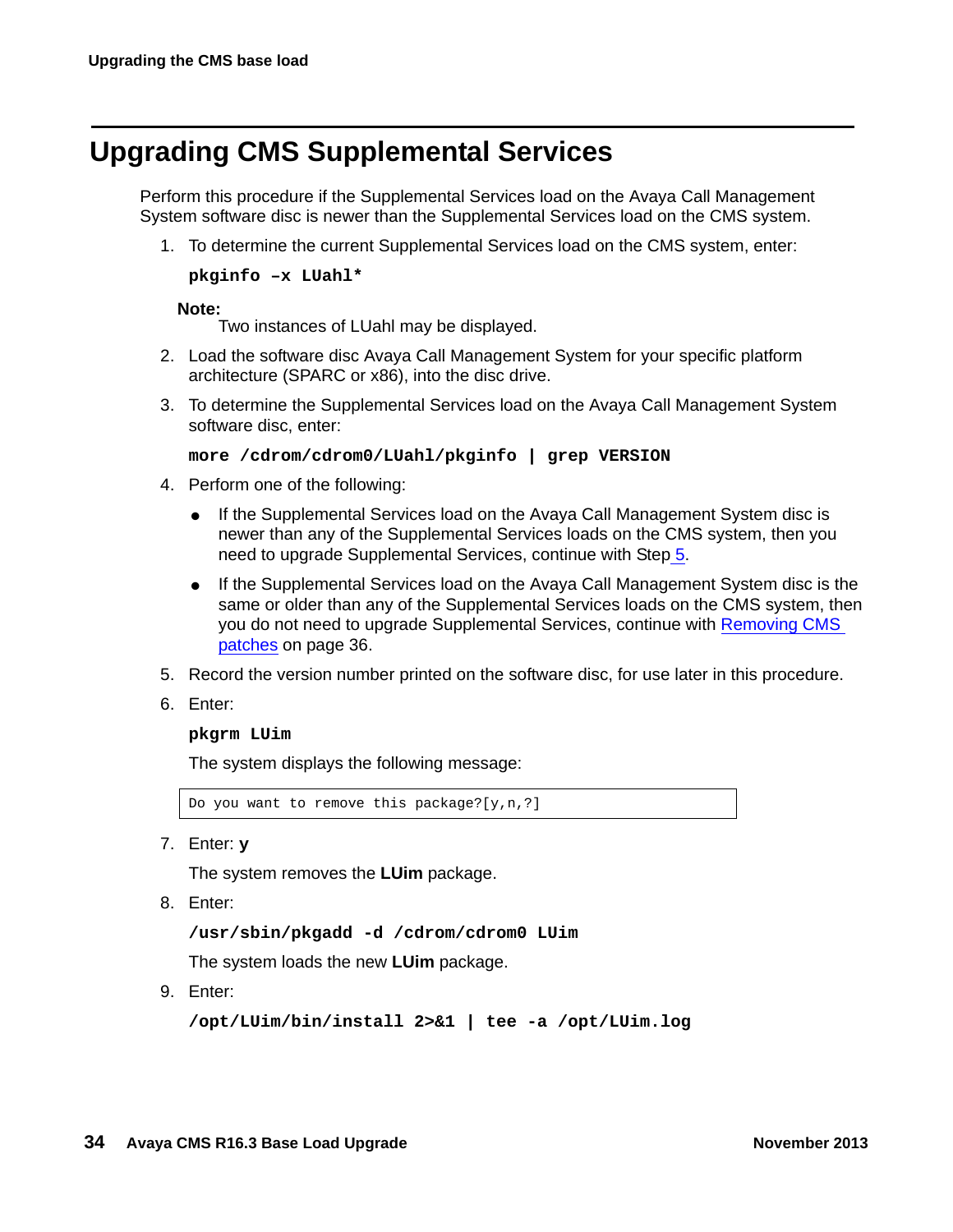**Note:**

If the system displays a series of questions about the SUNWexplo or sneep packages, accept the default answers when provided.

10. Enter:

**/opt/cc/install/ahl.cssrXXxx.x/bin/setup**

where *XX* is the release number and *xx.x* is the specific load.

The system displays one of the following messages:

If no previous version is in place, the system displays a message similar to the following:

```
No previous version is in place.
enable crontab entry...
set up output log configuration...
AHL setup completed successfully.
```
● If a previous version is in place, the system displays a message similar to the following:

```
Migrating previous version ahl.cssrXXxx.x
.............
.............
.............
AHL setup completed successfully.
```
11. Enter:

**/opt/cc/install/aot.cssrXXxx.x/bin/setup**

where *XX* is the release number and *xx.x* is the specific load.

The system displays one of the following messages:

● If no previous version is in place, the system displays a message similar to the following:

```
No previous version is in place.
copy previous log files...
no log files exist for tag "LAN_Admin_Log"
linking new version...
registering server with Orbix daemon
.............
.............
.............
[786: New Connection (cms3,IT_daemon,*,root,pid=645,optimised) ]
AOM setup completed successfully.
```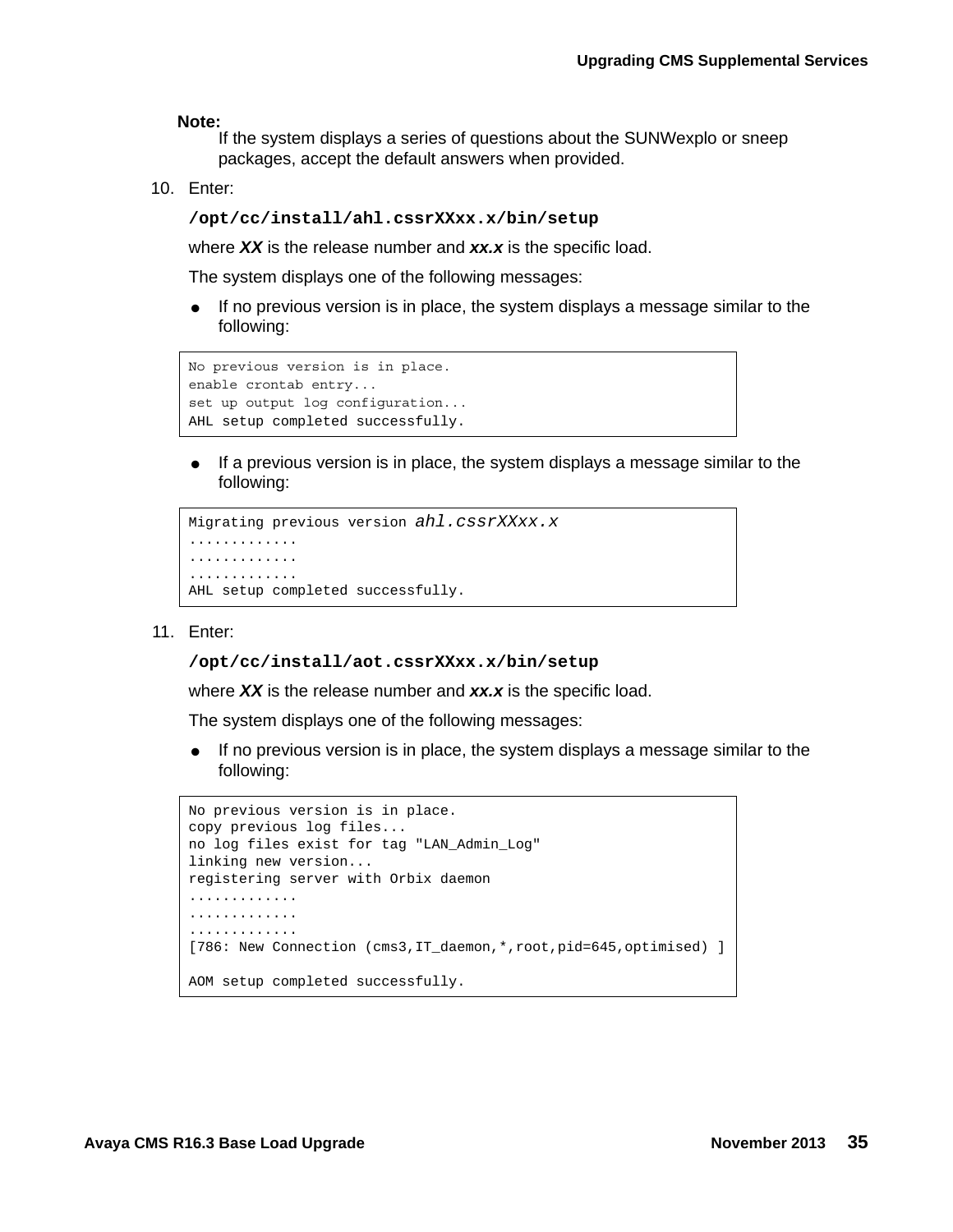● If a previous version is in place, the system displays a message similar to the following:

```
Migrating previous version aot.cssrXXxx.x
.............
.............
.............
linking new version...
```
## <span id="page-35-0"></span>**Removing CMS patches**

To remove CMS patches from the system:

1. Enter:

cmssvc

- If the system displays the CMSSVC Menu, go to Step 5.
- If the system displays a warning message that IDS is off-line, continue with Step 2.

The system then displays the CMSSVC Menu.

2. Enter the number associated with the run ids option.

The system displays the following message:

```
Select one of the following
  1) Turn on IDS
   2) Turn off IDS
Enter choice (1-2):
```
3. Enter:1

The system starts IDS and returns to the command prompt.

4. Enter:

**cmssvc**

The system displays the CMSSVC Menu.

5. Enter the number associated with the back\_all option.

The system displays one of the following messages, depending on whether CMS patches are present:

● If no patches are present, the system displays a "No CMS patches" message.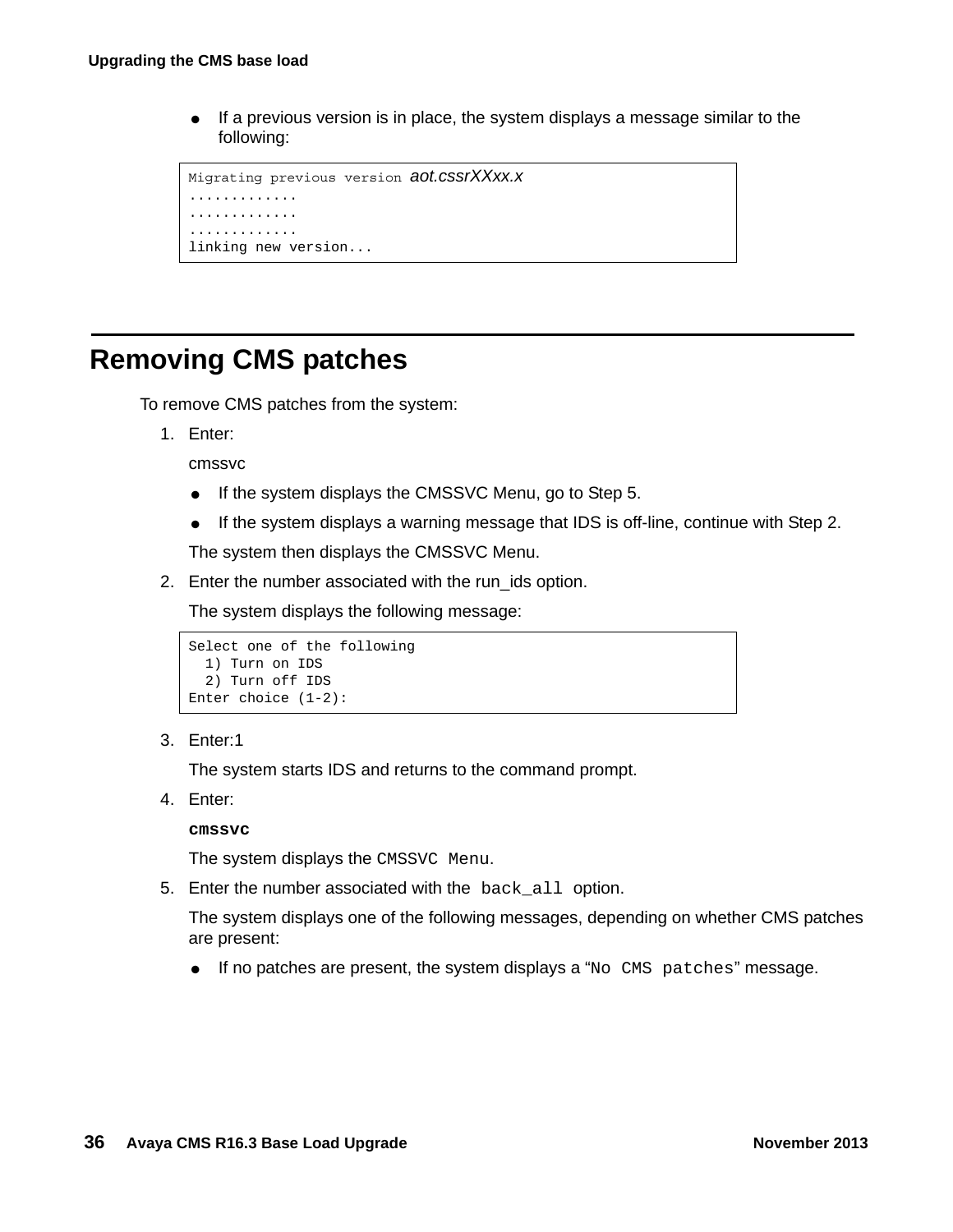● If patches are present, the system displays the following message:

```
The following patches are installed on this machine:
   .
   .
   .
Are you sure you wish to remove all these patches? (y|n)
```
#### **Note:**

Some CMS patches might require additional steps for installation or removal. If additional steps are required, the system will display a message describing the steps you must perform. The patch installation or removal will fail until you perform the required steps. For example, a patch might require both CMS and IDS to be off.

- 6. Perform one of the following actions:
	- If no patches are present, go to [Removing the current CMS load](#page-36-0) on page 37.
	- If patches are present, enter: **y**

The system removes the patches. For each patch removed, the system displays messages similar to the following:

```
Removing patch package for cmspx-s:
Patch x has been backed out.
```
When all patches have been removed, the system returns to the prompt.

## <span id="page-36-0"></span>**Removing the current CMS load**

To remove the current CMS base package:

- 1. Load the Avaya Call Management System software disc into the disc drive.
- 2. Enter:

#### **pkgrm cms**

The system checks the package and displays the following message:

```
The following package is currently installed: cms Avaya 
Call Management System
(sparc) rxxxxx.x
Do you want to remove this package?
```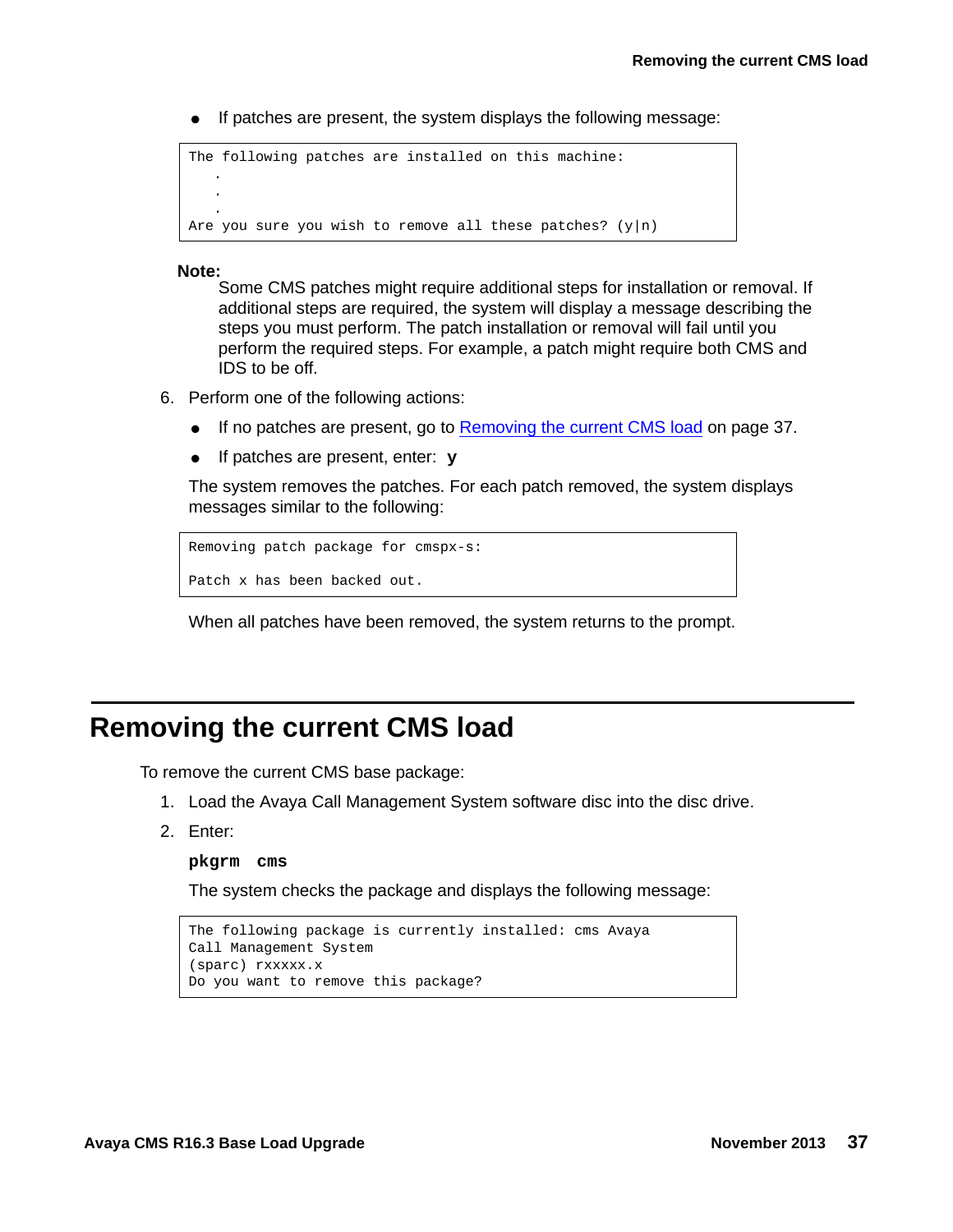3. Enter: **y**

```
Removing installed package instance <cms> 
. . . 
WARNING: This package contains scripts which will be executed with 
super-user permission during the process of removing the package. 
Do you want to continue with the removal of this package [y,n,?,q]
```
#### 4. Enter: **y**

The system displays the following message:

```
Removing installed package instance <cms>
...
WARNING:
The <LUfaas> package depends on the package currently being 
removed.
WARNING:
    The <cmsweb> package depends on the package currently
    being removed.
Dependency checking failed.
Do you want to continue with the removal of this package [y,n,?,q]
```
#### **Note:**

The <LUfaas> package message will only appear if Visual Vectors is installed on the system. The <cmsweb> package message will only appear if CMS WebClient is installed on the system.

5. Enter: **y**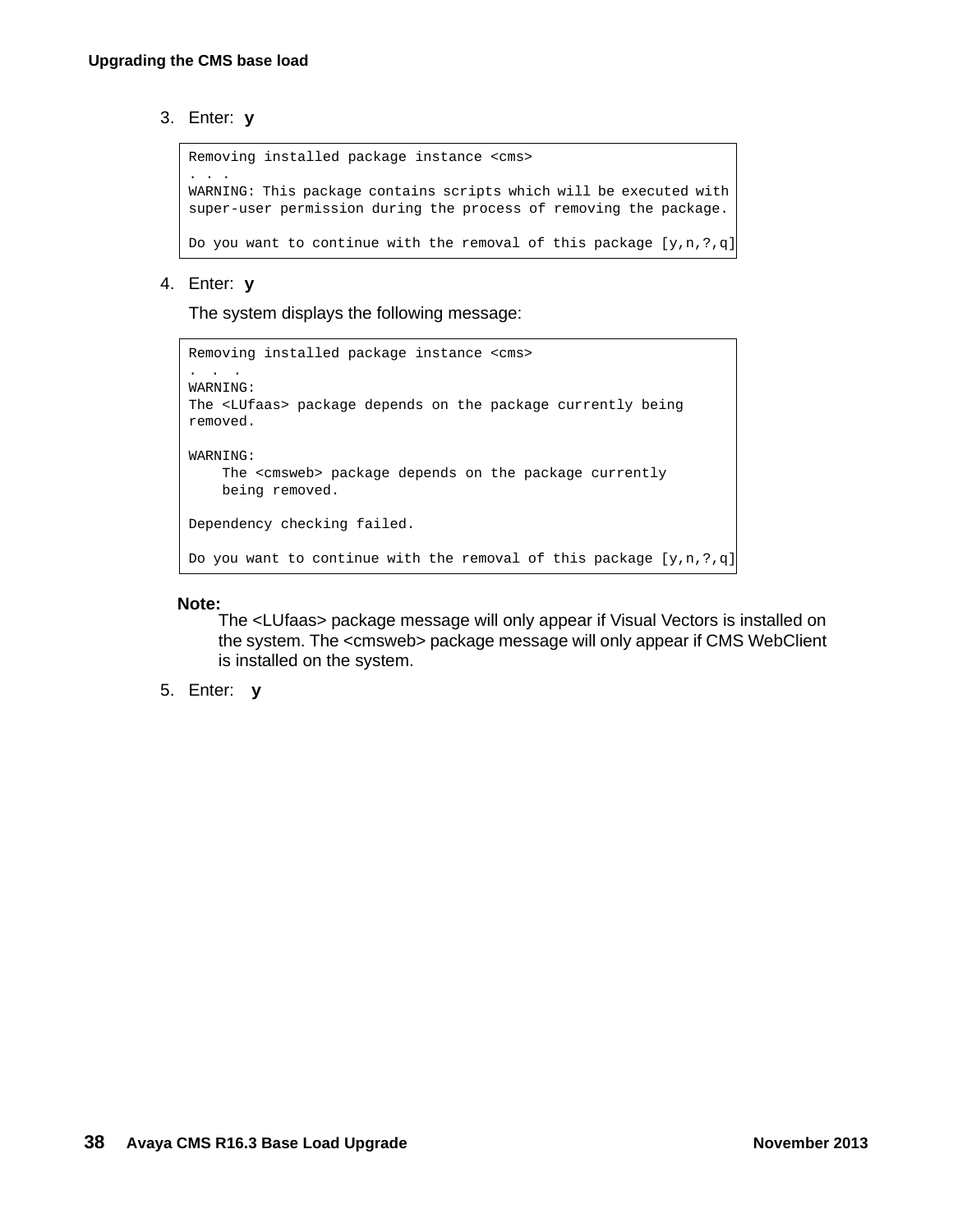The system displays the following message:

```
Verifying package dependencies.
Processing package information.
Executing preremove script
Do you want to preserve CMS data [y,n,?]
```
### ! **WARNING: !**

Before continuing, verify you have taken a maintenance backup of the system data. If you fail to verify your data backup and respond incorrectly to the next question in the CMS package removal process, it can lead to extensive loss of data.



Make sure you answer **y** to this prompted question or else you have the danger of losing all your CMS data.

6. Enter: **y**

The system displays the following message:

```
CMS will be removed from this machine; the data will be preserved.
Are you sure this is correct [y,n,?]
```
7. Enter: **y**

The system displays the following message:

```
Have you backed up the file systems [y,n,?]
```
8. Enter: **y**

If CMS has not been turned off, the system displays the following message:

CMS must be turned off in order to remove software. Do you want to turn off CMS now?

9. Enter: **y**

The system removes the current CMS load and displays the following message:

```
Turning off CMS, please wait.
.................
Removal of <cms> was successful.
```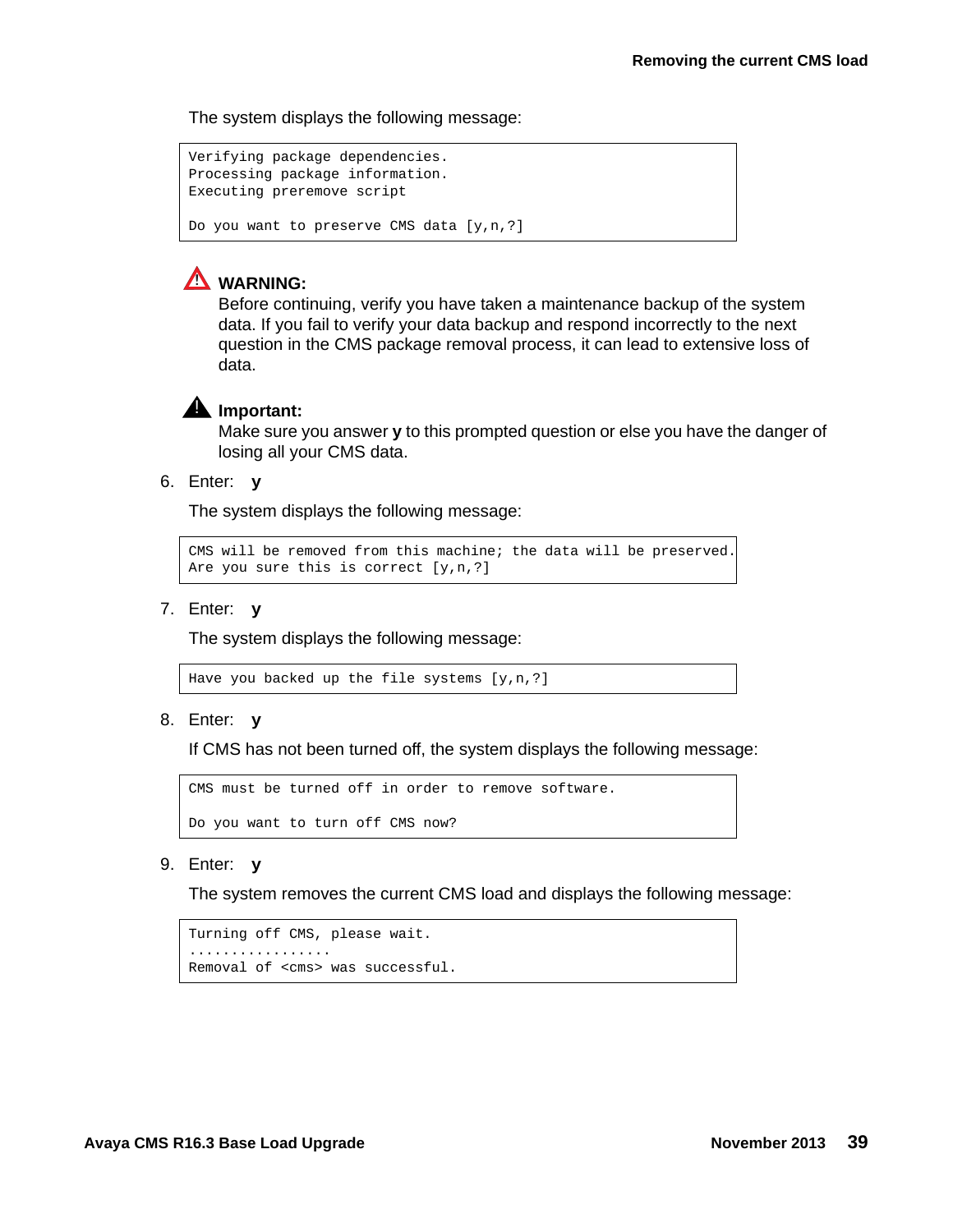## <span id="page-39-0"></span>**Starting AOM**

To start AOM, enter:

**aom start**

**Note:**

If AOM was started automatically by the system, the system will display a message stating AOM is already on.

## <span id="page-39-1"></span>**Installing the new CMS base load**

To install the new CMS base load:

- 1. Verify the Avaya Call Management System software disc is in the disc drive.
- 2. Enter the following command to update the CMS related Informix files.

**/cdrom/cdrom0/update\_ids**

3. Enter:

**pkgadd -d /cdrom/cdrom0 cms**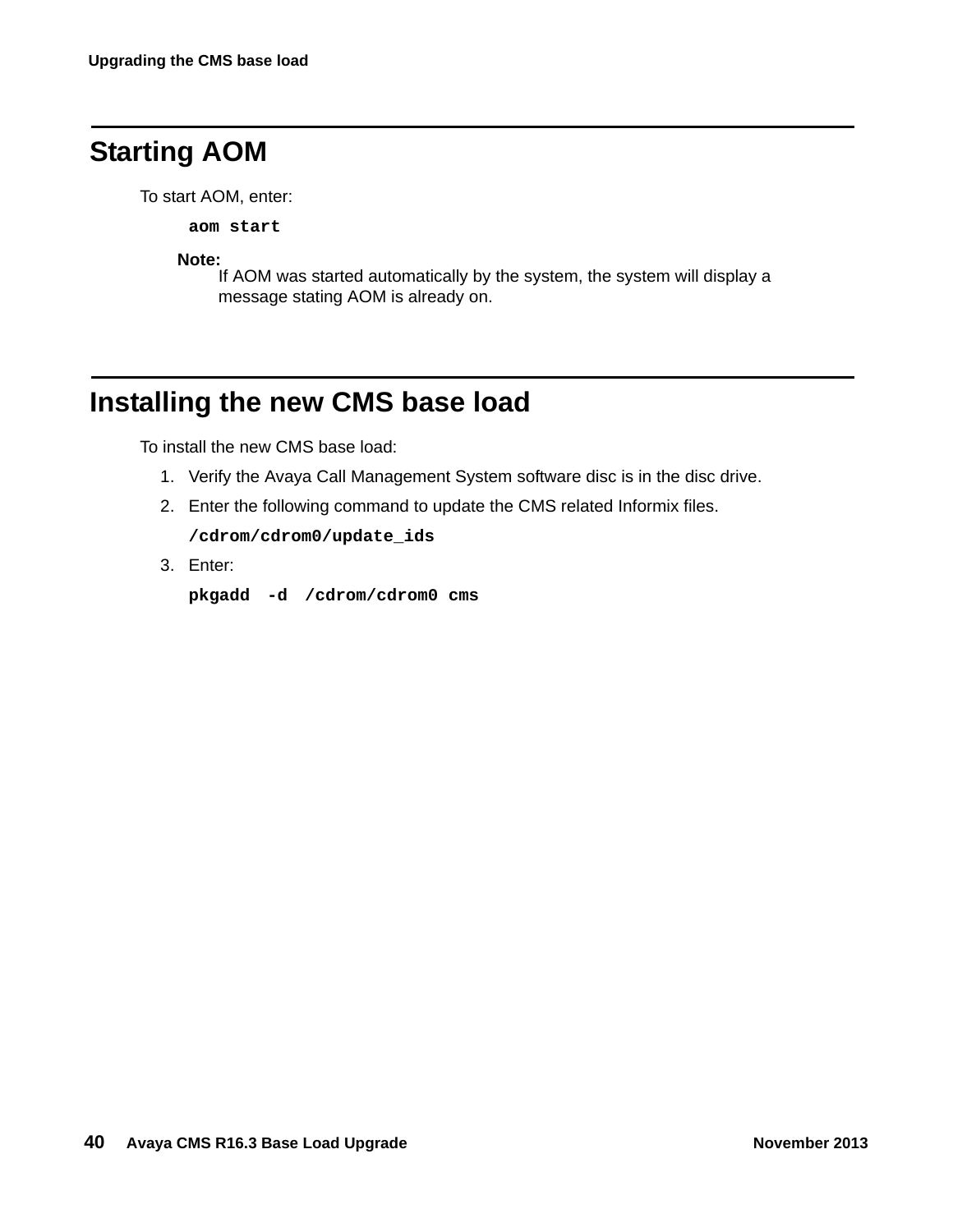**Note:**

It may be necessary to enter **y** several times to continue the CMS software installation. You can ignore any messages about conflicting files.

The system installs the CMS software and displays a message similar to the following:

```
## Upgrading Customer CMS data . . .
Customer CMS data successfully upgraded 
Setting UNIX system tunable parameters for CMS.
No changes to tunable parameters were required.
copying zmodem executables to /usr/bin
*** IMPORTANT NOTICE ***
This machine must now be rebooted in order to insure sane 
operation. Execute
shutdown -y -i6 -g0 
and wait for the Console Login: prompt.
If CMS was installed by choosing cms from the pkgadd menu, type q 
and press return to exit.
If cms was installed using pkgadd -d /cdrom/cdrom0 cms, press 
return.
       Installation of <cms> was successful.
```
#### **Note:**

If the installation procedure fails for any reason, the system displays the following message:

```
- Customers in the US should call the CMS Technical Services 
Organization at 1-800-242-2121
- Customers outside the US should contact your Avaya 
representative or distributor.
```
If the message shown above is displayed, notify your Avaya CMS support organization as prompted by the system.

#### 4. Press the **Enter** key.

The system returns to the command prompt.

5. The system prompts you to reboot the system. Enter:

**/usr/sbin/shutdown –y –i6 –g0**

The system reboots.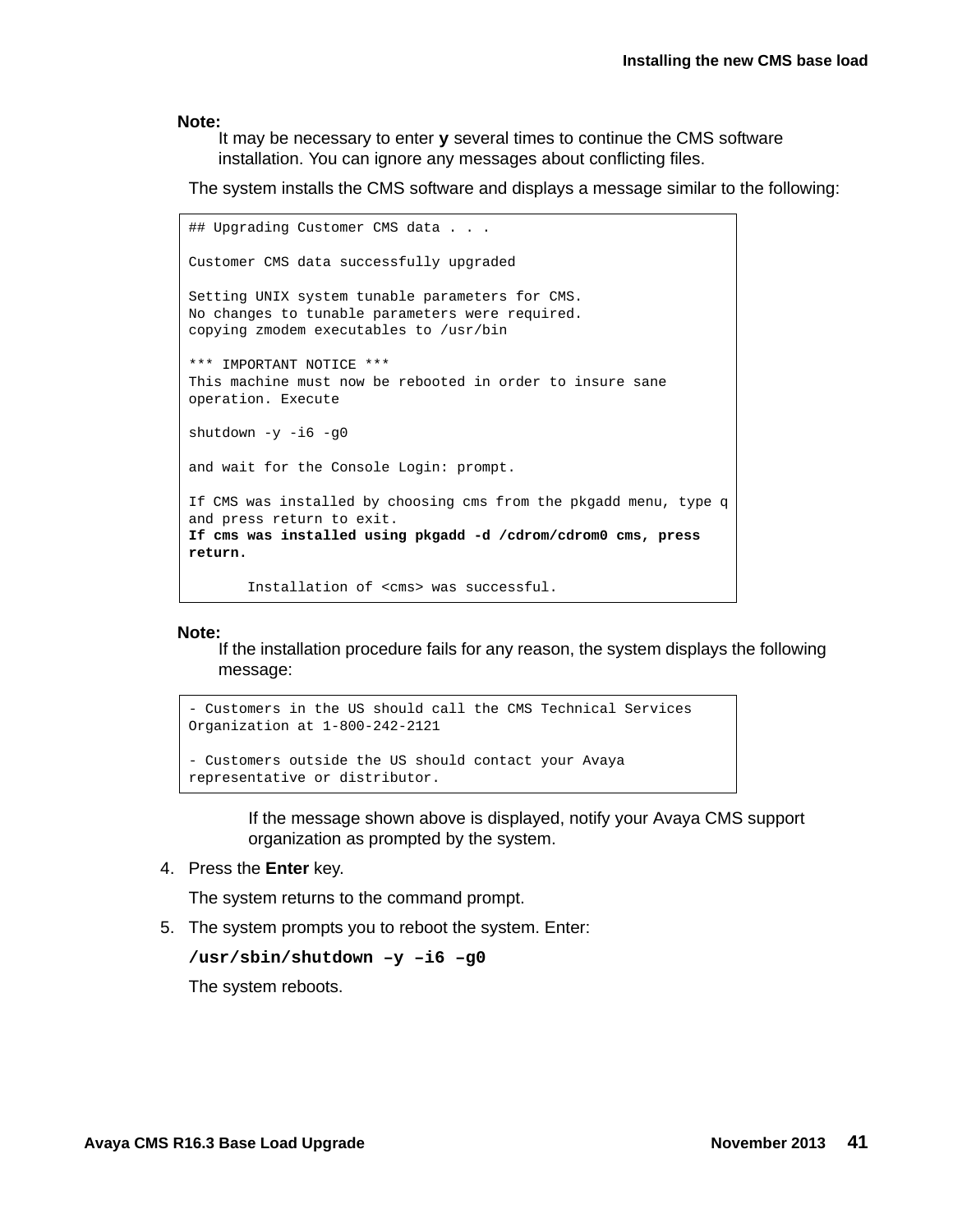6. To check the contents and/or attributes of the installed CMS files, run the following command:

**pkgchk -n cms**

If the software installation was successful, the system prompt returns to the screen after a few seconds. If you receive any error messages, call the Avaya Technical Services Organization, 1-800-242-2121, or your product distributor.

**Note:**

Ignore any messages about sqlhost users and groups.

7. Enter:

**cat /cms/install/logdir/admin.log |pg**

The system displays part of the CMS administration log.

- 8. Verify that there were no errors during the installation.
- 9. Press **Enter** to continue the display. It might be necessary to repeat this step several times.

## <span id="page-41-0"></span>**Installing CMS patches**

To install the CMS patches:

1. Enter:

**cmssvc**

The system displays the CMSSVC Menu.

2. Enter the number associated with the load all option.

Depending on the availability of CMS patches one of the following events occurs:

- If there are no patches to be installed, the system displays a message to that effect and returns to the system prompt.
- If there are patches to be installed, the system displays the following message:

```
Are you sure you want to install all these patches? (y|n)
```
**Note:**

Some CMS patches might require additional steps for installation or removal. If additional steps are required, the system will display a message describing the steps you must perform. The patch installation or removal will fail until you perform the required steps. For example, a patch might require both CMS and IDS to be off.

3. Choose one of the following actions: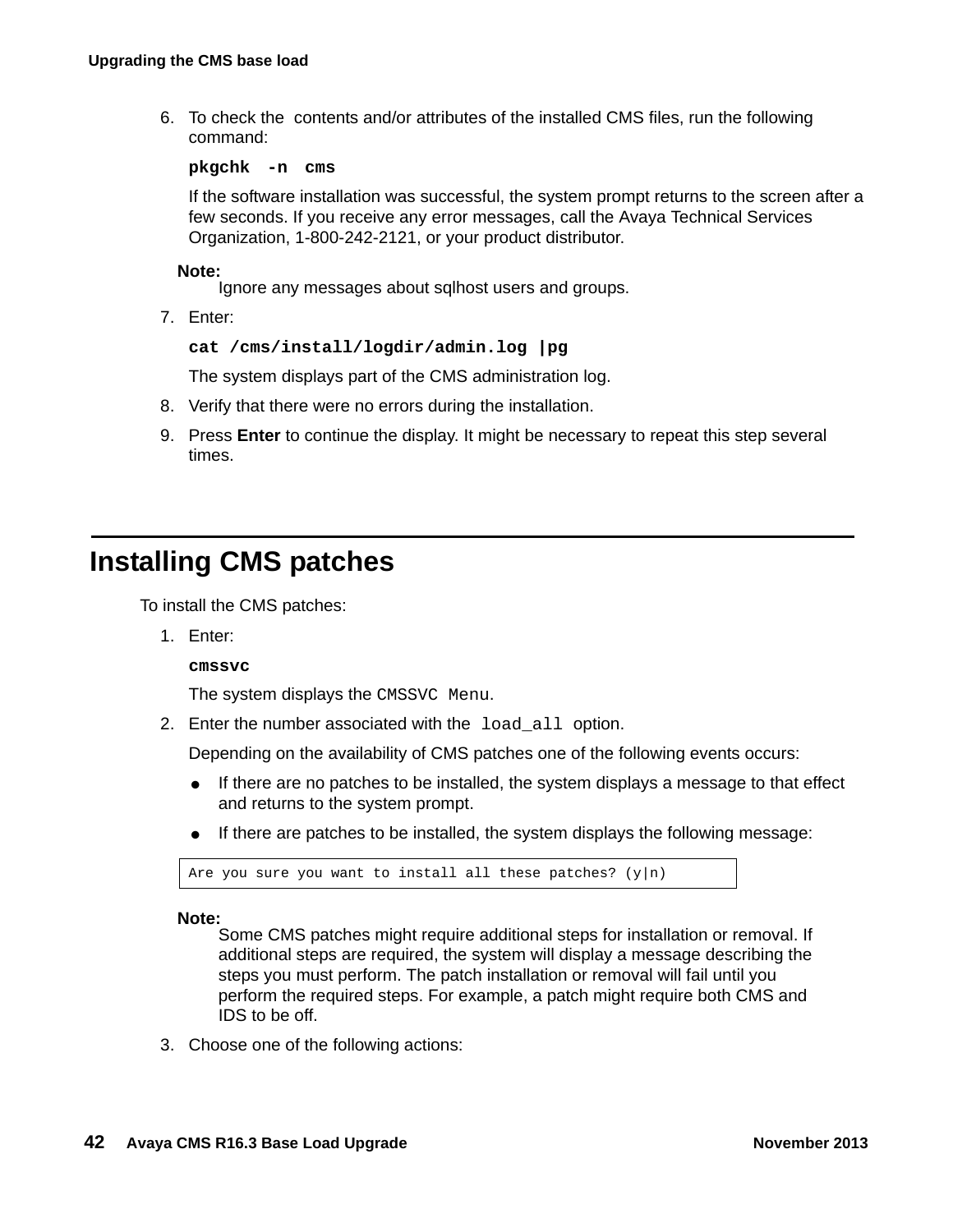- If there are no patches to be installed, continue with [Turning on CMS](#page-44-0) on page 45.
- If there are patches to be installed, enter: **y**

The system installs the CMS patches. As the installation proceeds, the system keeps you informed of its progress, as shown in the following message:

```
Generating list of files to be patched...
    ...
Patch installation completed.
```
## <span id="page-42-0"></span>**Upgrading Avaya CMS Supervisor Web**

Perform this procedure to upgrade CMS WebClient.

- 1. Verify the Avaya Call Management System software disc for your specific platform architecture (SPARC or x86), is loaded in the disc drive.
- 2. To determine if CMS WebClient is installed on the system, enter:

```
pkginfo -x cmsweb
```
The system displays messages similar to the following if CMS WebClient is installed on the system:

```
# pkginfo -x cmsweb
cmsweb CMS Web Interface
        (sparc/x86) web16.Xxx.x
```
3. To determine the CMS WebClient version on the Avaya Call Management System software disc, enter:

```
more /cdrom/cdrom0/cmsweb/pkginfo | grep VERSION
```
- If the CMS WebClient version on the Avaya Call Management System disc is newer than the CMS WebClient version on the CMS system, then you need to upgrade CMS WebClient, continue with Step [4](#page-42-1).
- If the CMS WebClient version on the Avaya Call Management System disc is same or older than the CMS WebClient version on the CMS system, then you do not need to upgrade CMS WebClient, continue with [Turning on CMS](#page-44-0) on page 45.
- <span id="page-42-1"></span>4. To stop the CMS WebClient, enter:

**cmsweb stop**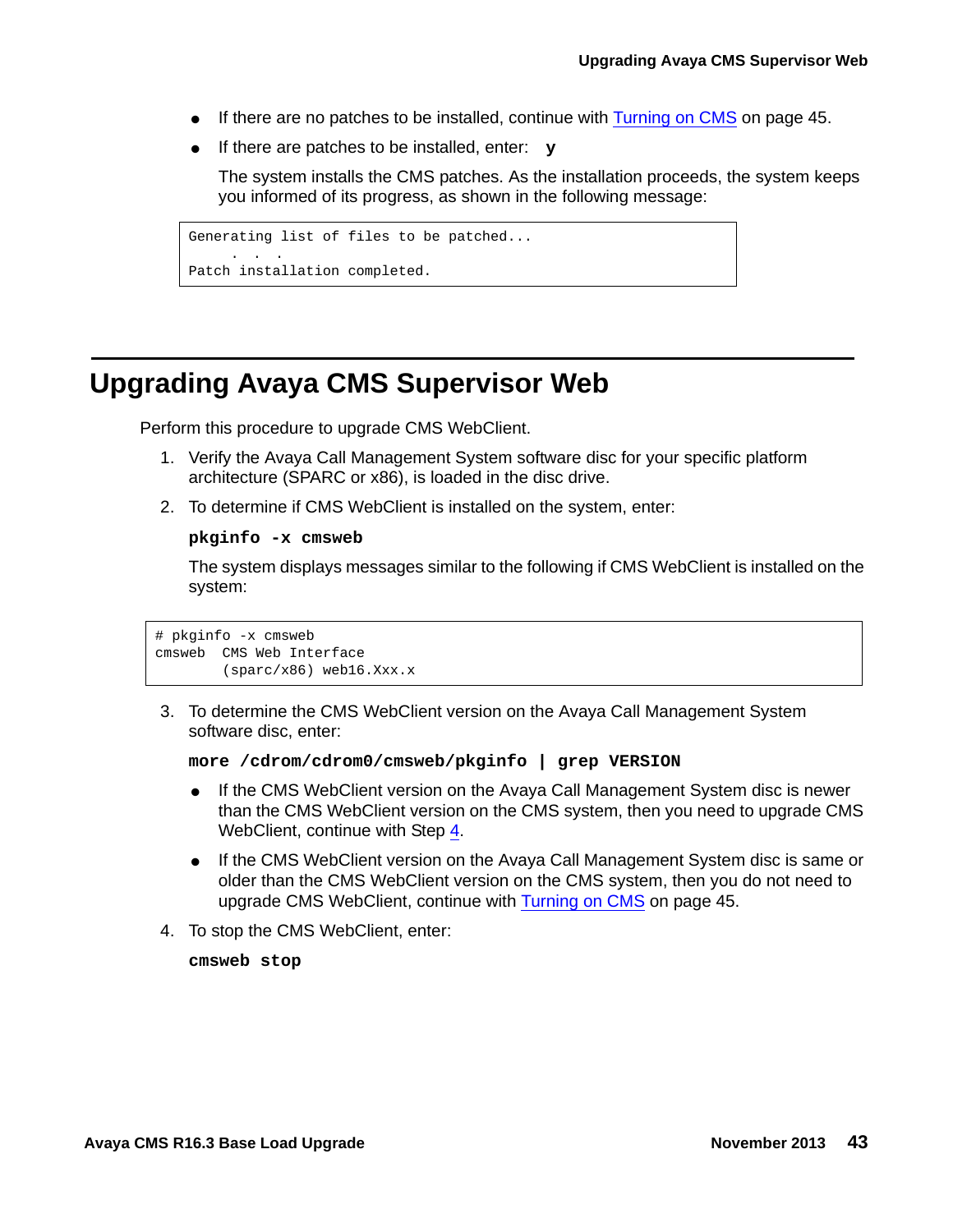5. To remove the current CMS WebClient package, enter:

**pkgrm cmsweb**

Do you want to remove this package?[y,n,?]

6. Enter: **y**

The system displays the following messages:

```
## Removing installed package instance <cmsweb>
This package contains scripts which will be executed with super-user
permission during the process of removing this package.
Do you want to continue with the removal of this package [y,n,?,q]
```


Do not start CMS Supervisor Web if the customer does not plan on using CMS Supervisor Web to access CMS reports. Starting CMS Supervisor Web opens ports that the customer may not want opened.

7. Enter: **y**

The system removes the CMS WebClient package.

8. To install the CMS WebClient package, enter:

**/usr/sbin/pkgadd -d /cdrom/cdrom0 cmsweb**

The system displays messages similar to the following:

```
Processing package instance <cmsweb> from </cdrom/cms_<platformtype_XX.xxxx.g>
CMS Web Interface(sparc/x86) webXX.xx.x
Copyright (c) 2011 Avaya Inc.
All Rights Reserved
The selected base directory </opt/cmsweb> must exist before installation is
attempted.
Do you want this directory created now [y,n,?,q]
```
9. Enter: **y**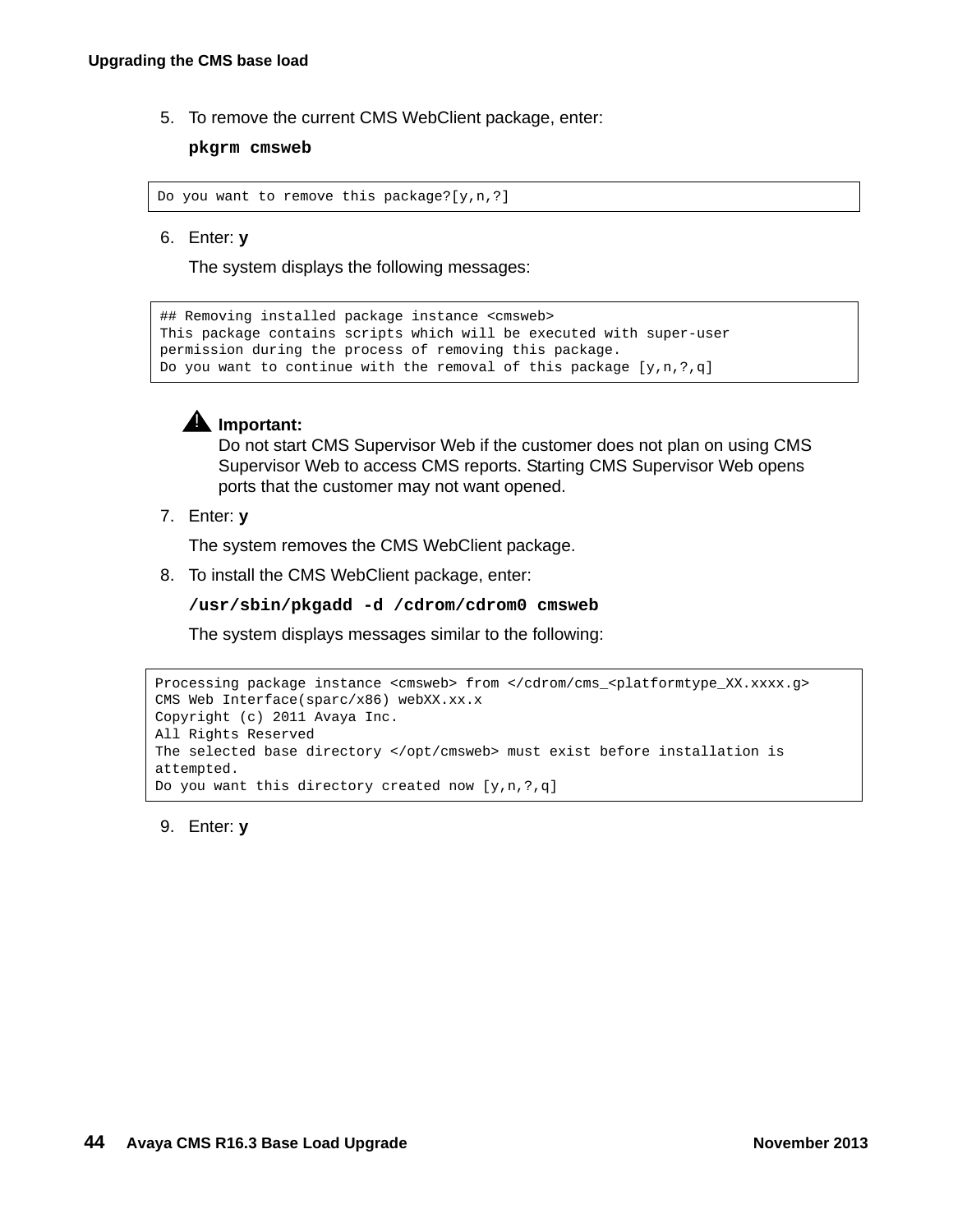**Note:**

The prompt to create the /opt/cmsweb directory only occurs the first time CMS WebClient is installed on the system.

The system displays messages similar to the following:

```
Using </opt/cmsweb> as the package base directory.
## Processing package information.
## Processing system information.
   1 package pathname is already properly installed.
## Verifying package dependencies.
## Verifying disk space requirements.
## Checking for conflicts with packages already installed.
## Checking for setuid/setgid programs.
This package contains scripts which will be executed with super-user
permission during the process of installing this package.
Do you want to continue with the installation of <cmsweb> [y,n,?)
```
10. Enter: **y**

The system installs the new CMS WebClient package.

11. Continue with [Turning on CMS](#page-44-0) on page 45.

## <span id="page-44-0"></span>**Turning on CMS**

To turn on CMS:

1. Enter:

**cmsadm**

The system displays the CMSADM Menu.

2. Enter the number associated with the run\_cms option.

The system displays the following message:

```
Select one of the following
  1) Turn on CMS
   2) Turn off CMS but leave IDS Running
  3) Turn off CMS 
Enter choice (1-3):
```
3. Enter: **1**

The system starts CMS and returns to the command prompt.

4. Restart CMS data collection if data collection was turned off at the beginning of the upgrade.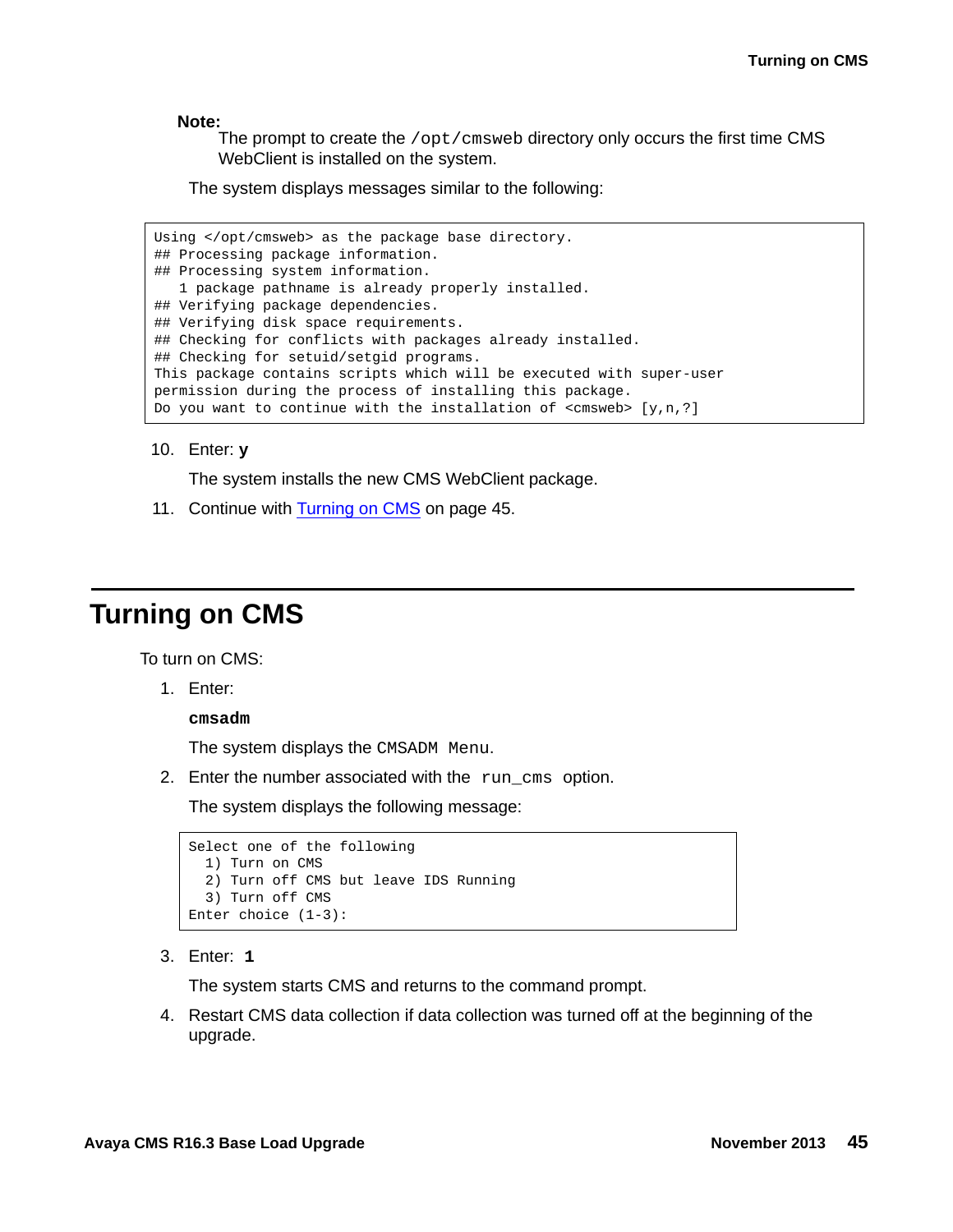5. Manually run the appropriate Archiver from System Setup if CMS was off during the time your Archiver normally runs.

## <span id="page-45-0"></span>**Starting CMS WebClient**

To start the CMS WebClient, enter:

**cmsweb start**

## <span id="page-45-1"></span>**Starting Avaya OA data forwarders**

If the CMS configuration includes data collection by Avaya OA, turn on all Avaya OA forwarders on the CMS server using the **pa start all** command. For more information about Avaya OA forwarders, see *Avaya OA Maintenance and Troubleshooting*.

## <span id="page-45-2"></span>**Preparing the Avaya Visual Vectors Server software**

If you are not using Visual Vectors, go to [Completing the base load upgrade process](#page-52-3) on [page 53.](#page-52-3)

Choose one of the following options:

1. To determine the current Supplemental Services load on the CMS system, enter:

```
pkginfo -x LUfaas
```
2. To determine the Supplemental Services load on the Avaya Call Management System software disc, enter:

```
more /cdrom/cdrom0/LUfaas/pkginfo | grep VERSION
```
- 3. Perform one of the following:
- If the Supplemental Services load on the Avaya Call Management System disc is newer than the Visual Vectors Server load on the CMS system, then you need to upgrade Visual Vectors Server, go to [Removing the Avaya Visual Vectors Server software](#page-46-0) on page 47.
- If the Supplemental Services load on the Avaya Call Management System disc is the same or older than the Visual Vectors Server load on the CMS system, then you do not need to upgrade Visual Vectors Server, continue with [Turning on Avaya Visual Vectors](#page-47-0) on [page 48.](#page-47-0)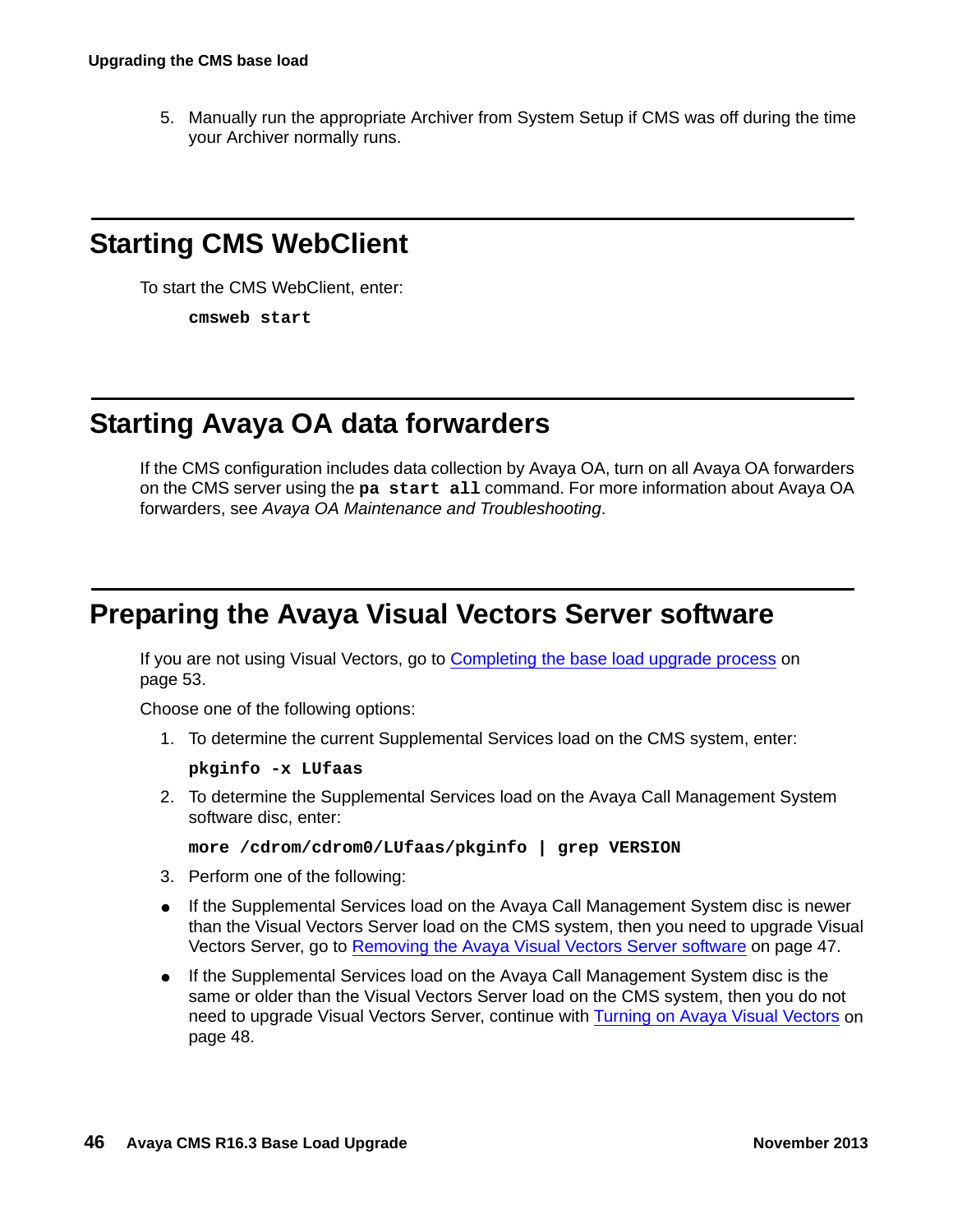### <span id="page-46-0"></span>**Removing the Avaya Visual Vectors Server software**

To remove the Avaya Visual Vectors Server software:

- 1. Verify the Avaya Call Management System software disc is in the disc drive.
- 2. Enter:

#### **pkgrm LUfaas**

For each package, the system will display at least two messages asking for confirmation to continue the removal.

- 3. Enter **y** each time you receive messages asking for confirmation to continue the removal. When the last package is removed, the system returns to the command prompt.
- 4. Go to [Installing the Avaya Visual Vectors Server software](#page-46-1) on page 47.

### <span id="page-46-1"></span>**Installing the Avaya Visual Vectors Server software**

To install or upgrade the Avaya Visual Vectors Server software:

1. Enter:

**aom stop**

- 2. Verify the Avaya Call Management System software disc is in the disc drive.
- 3. Enter:

**pkgadd -d /cdrom/cdrom0 LUfaas**

The system displays the following message:

```
Processing package instance <LUfaas> from </cdrom/untitled>
Visual Vectors Server Software
(sparc) vvsXX.X
.........
.........
.........
Do you want to continue with the installation of \text{LUfaas} > [y,n,?]
```
#### **Note:**

You might receive messages about installing conflicting files. Enter y to install the files and continue with the installation.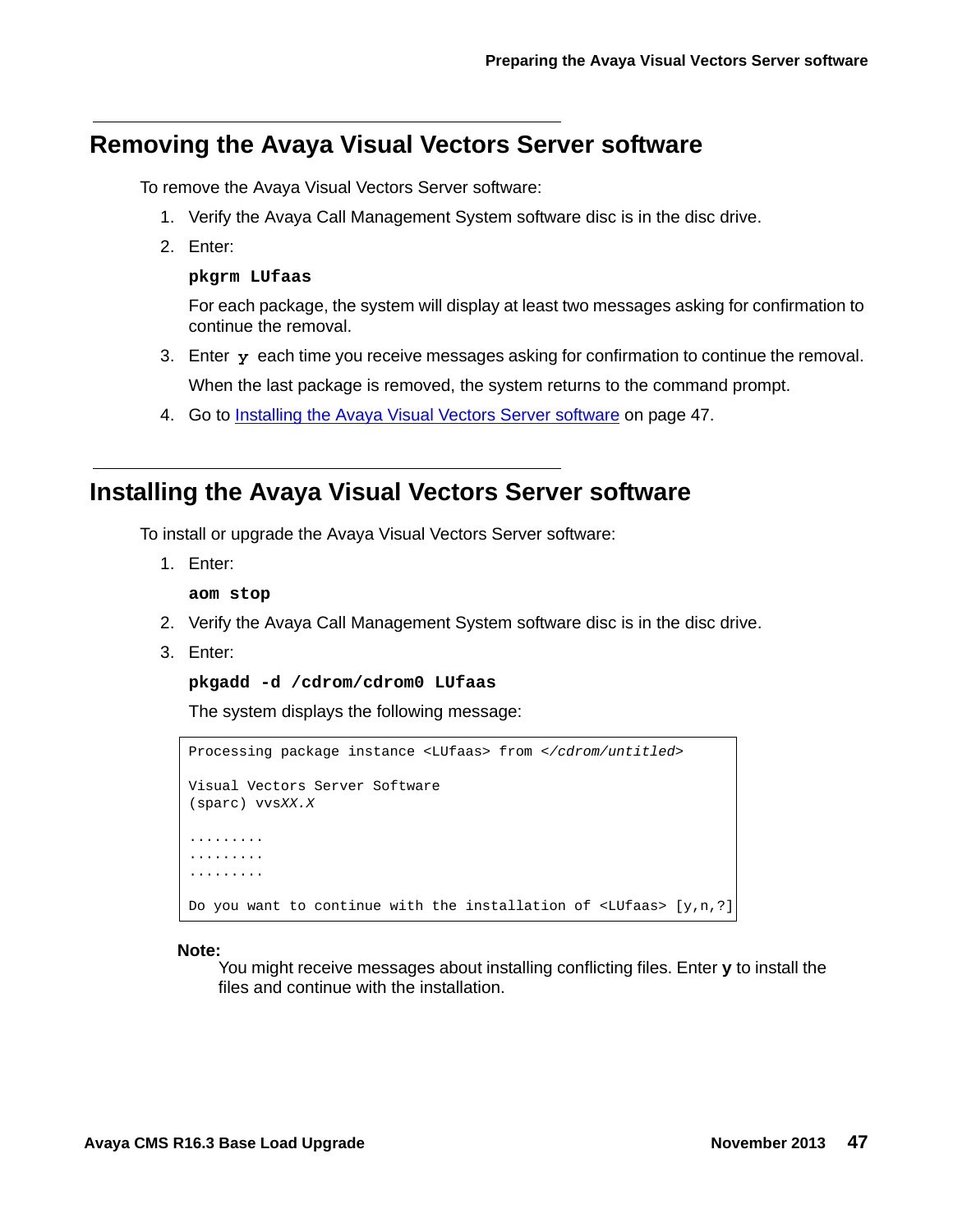4. Enter: **y**

The system displays the following message:

```
Installing Visual Vectors Server Software as <LUfaas>
..........
..........
..........
Installation of <LUfaas> was successful.
```
5. Enter:

**aom start**

6. Go to [Turning on Avaya Visual Vectors](#page-47-0) on page 48.

### <span id="page-47-0"></span>**Turning on Avaya Visual Vectors**

To turn on the Avaya Visual Vectors software:

1. Enter:

#### **setupaas**

The system displays the Avaya Visual Vectors Server System Services Menu.

- 2. Enter the number associated with the run vvs option.
- 3. Enter the number associated with the Turn VVS On option.
- 4. Enter:

**eject cdrom**

- 5. Verify that AOM is on. For more information, see [Starting AOM](#page-39-0) on page 40
- 6. Go to [Authorizing ODBC Connections](#page-47-1) on page 48.

### <span id="page-47-1"></span>**Authorizing ODBC Connections**

Beginning with R16.2, CMS ODBC connections must be authorized using the auth\_set command. The customer purchase order will be needed to determine the number of ODBC connections authorized.

1. Use the customer purchase order to determine the number of ODBC connections authorized.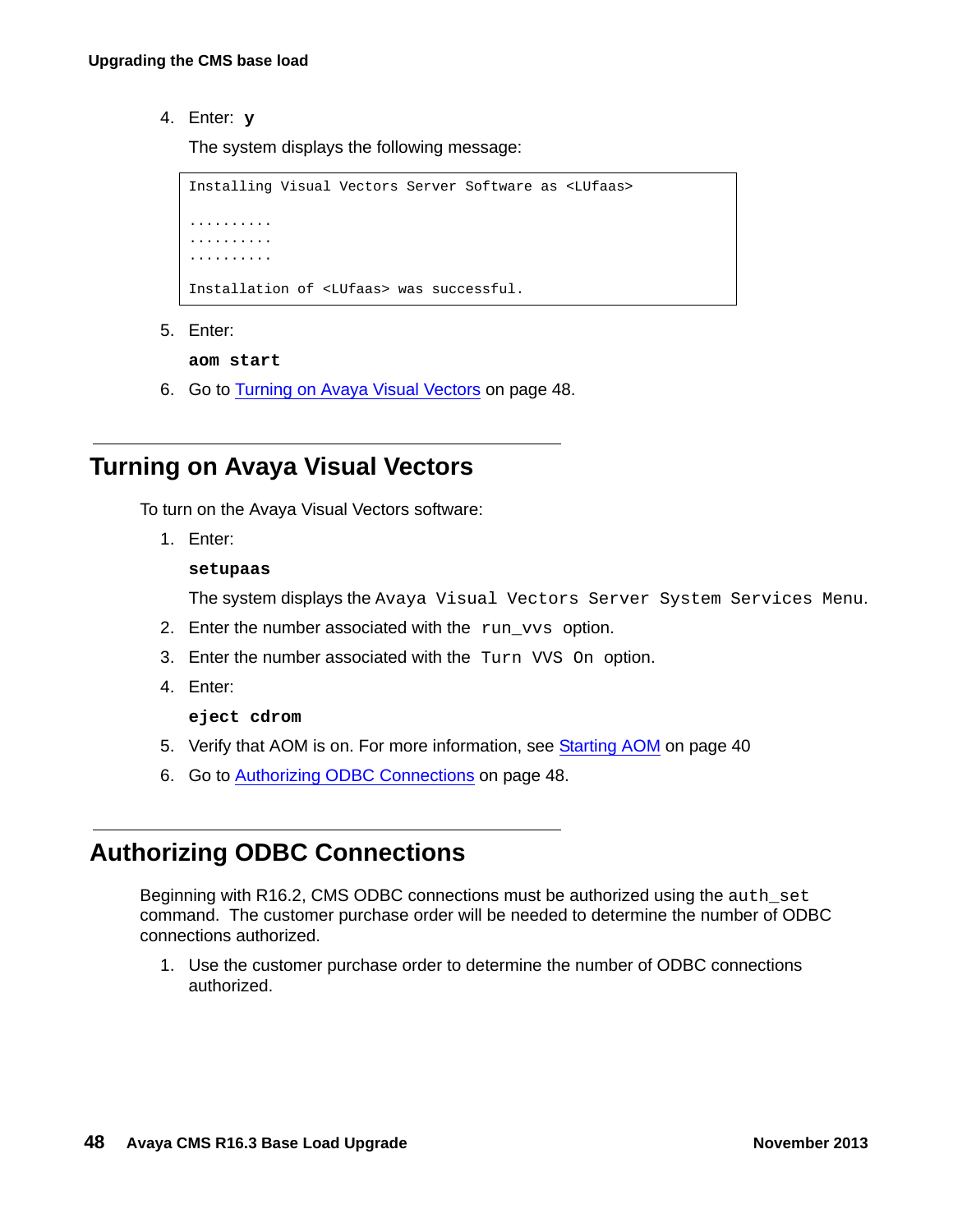2. Enter:

#### **cmssvc**

The system displays the CMSSVC menu.

3. Enter the number for the auth set option.

The system displays the following message:

Password:

4. Enter the appropriate password.

#### **Note:**

This password is available only to authorized personnel.

- 5. The current authorization for each CMS feature will be displayed, press Enter to accept the current value.
- 6. Repeat Step 5 until the ODBC connection feature is displayed, as shown below:

Enter the number of authorized ODBC connection  $(0-10)$ : (default: 0)

7. Enter the number of ODBC connections purchased by the customer, from Step 1. The system displays the command prompt.

#### **Note:**

You can verify the authorizations by using the auth\_display option of the **cmssvc** command.

8. Go to [Installing Access Security Gateway and the CMS Authentication File](#page-48-0) on page 49.

### <span id="page-48-0"></span>**Installing Access Security Gateway and the CMS Authentication File**

Access Security Gateway (ASG) is an authentication interface used to protect the system logins associated with Avaya CMS. ASG uses a challenge and response protocol to validate the user and reduce unauthorized access.

To install ASG on your CMS server, perform the following steps:

**Note:**

System in the following steps refers to the CMS server.

1. Log in as root.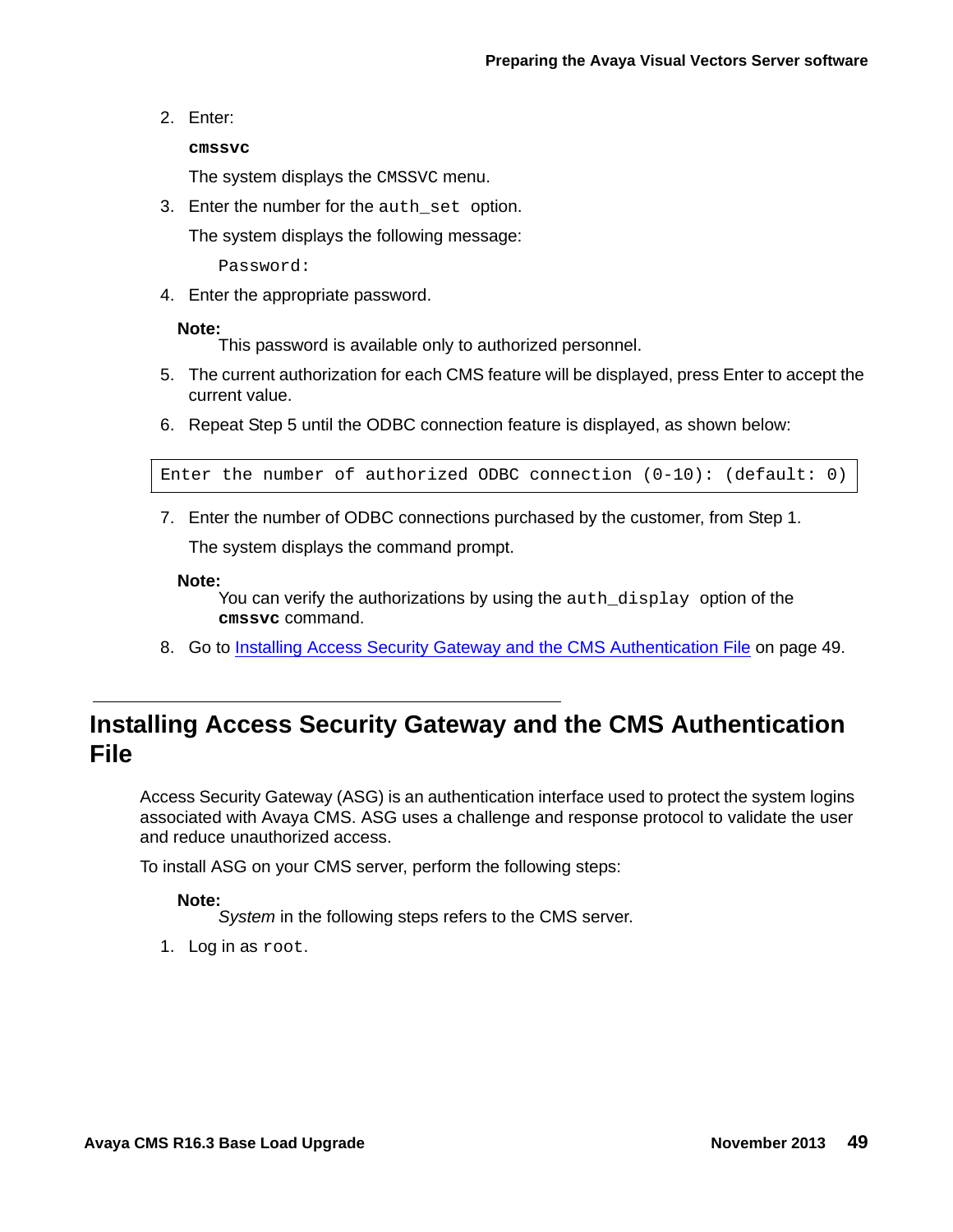2. Verify that CMS is installed on the system. Enter:

```
pkginfo -x cms
```
If CMS is installed, the system displays the following:

```
cms Avaya(TM) Call Management System
      (sparc) r16.Xxx.y
```
- 3. Insert the Avaya Call Management System disc into the disk drive.
- 4. To install the ASG package, enter:

#### **/cdrom/cdrom0/cmssolasg.bin**

The system displays a list of status messages at the time of installation. It takes less than a minute to install the ASG package.

● If the system successfully installs the ASG package, the system displays the following message at the end of the installation process:

```
INFO:Install ASG on CMS complete.
Review output on screen above
```
- If the system does not install the ASG package successfully, the system displays the error on the screen and at the end of the installation, the installer displays a message to review the output on the screen.
- 5. From your PC, go to the following URL:

<https://rfa.avaya.com/rfa-docs/index.jsp>

- 6. Click on the **Start the AFS Application** button to access the Authentication File System (AFS) application.
- 7. Select **Avaya CMS** as the product and then select the appropriate release from the drop down list.
- 8. Navigate to the download page by following the instructions in the intermediate pages and pressing **Next**.
- 9. Download the CMS Authentication File (AF) file to your PC.

**Note:**

You can download the AF file to your PC prior to CMS installation.

10. Transfer the AF file from your PC to the CMS server.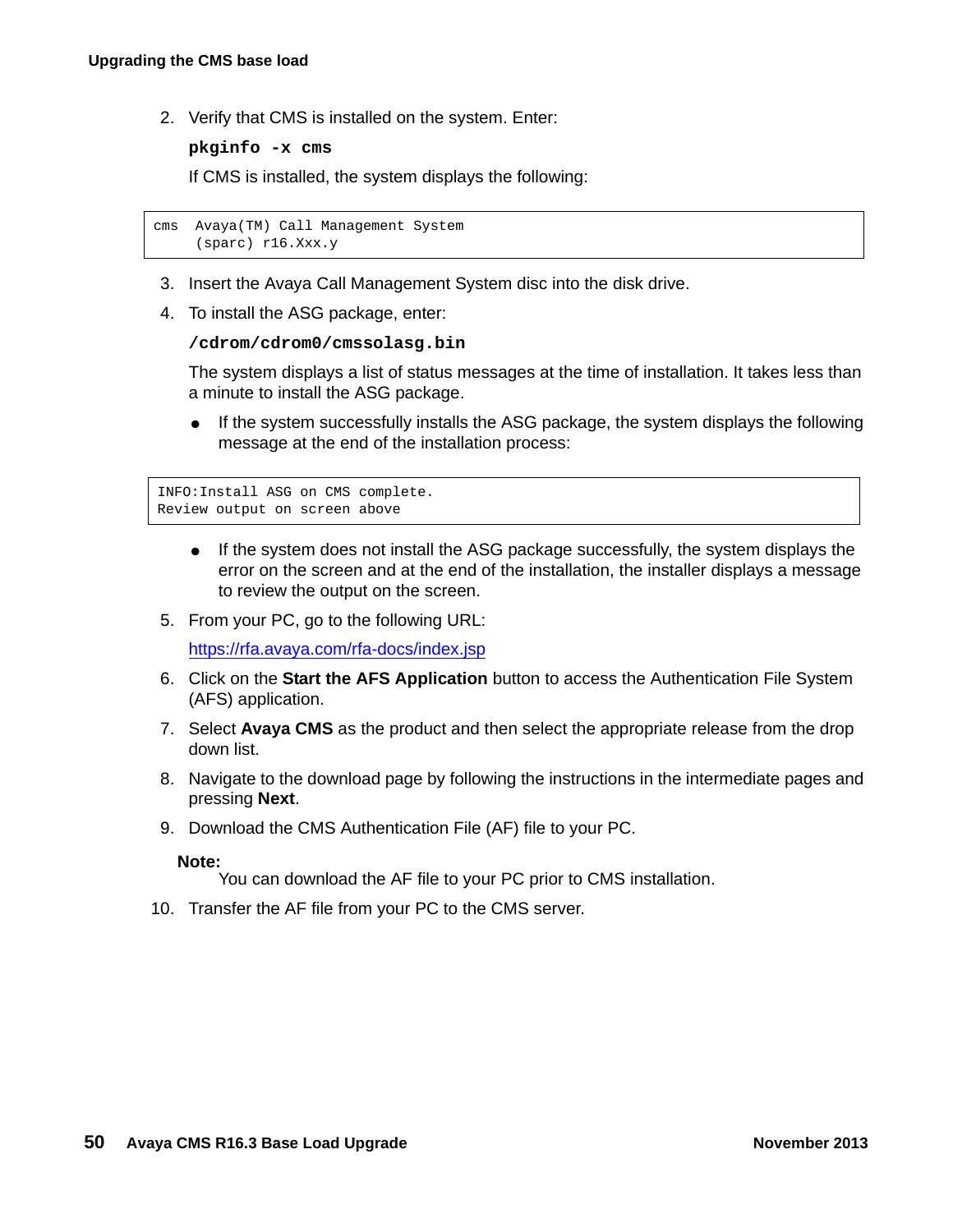11. Install the AF file. If you transferred the AF file from your PC to the /tmp directory of the CMS server, run the following command to install the AF file:

```
/opt/cmsasg/usr/local/bin/loadauth -af -l /tmp/
 AF-7000009669-11.xml
```
Replace /tmp in this example with the actual location of the AF file. Replace the AF file name in this example with the name that corresponds to the AF file that was transferred to the CMS server. Each AF file has a unique name.The **-l** option in the loadauth command is a lower case L.

12. Go to [Completing the base load upgrade process](#page-52-3) on page 53.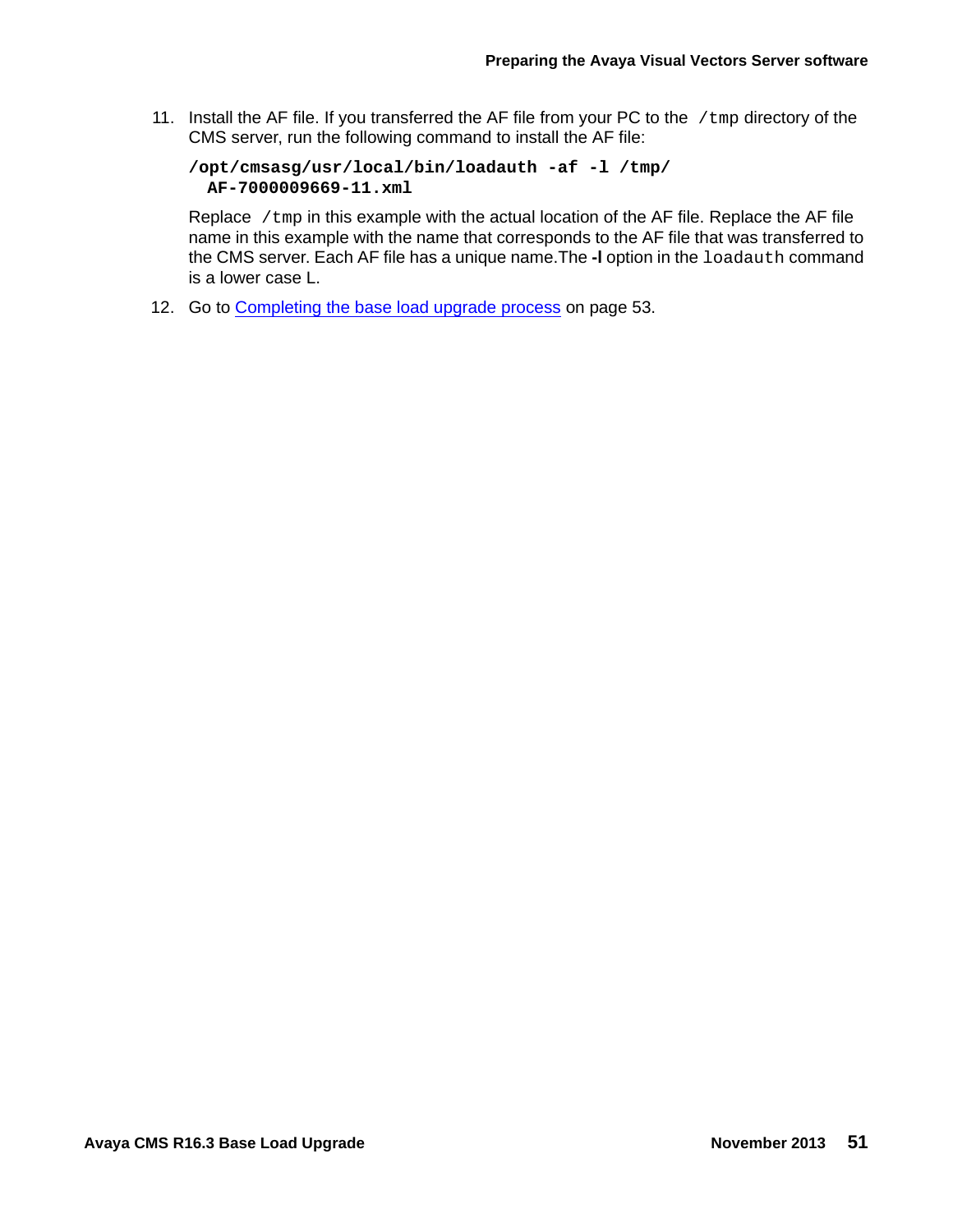**Upgrading the CMS base load**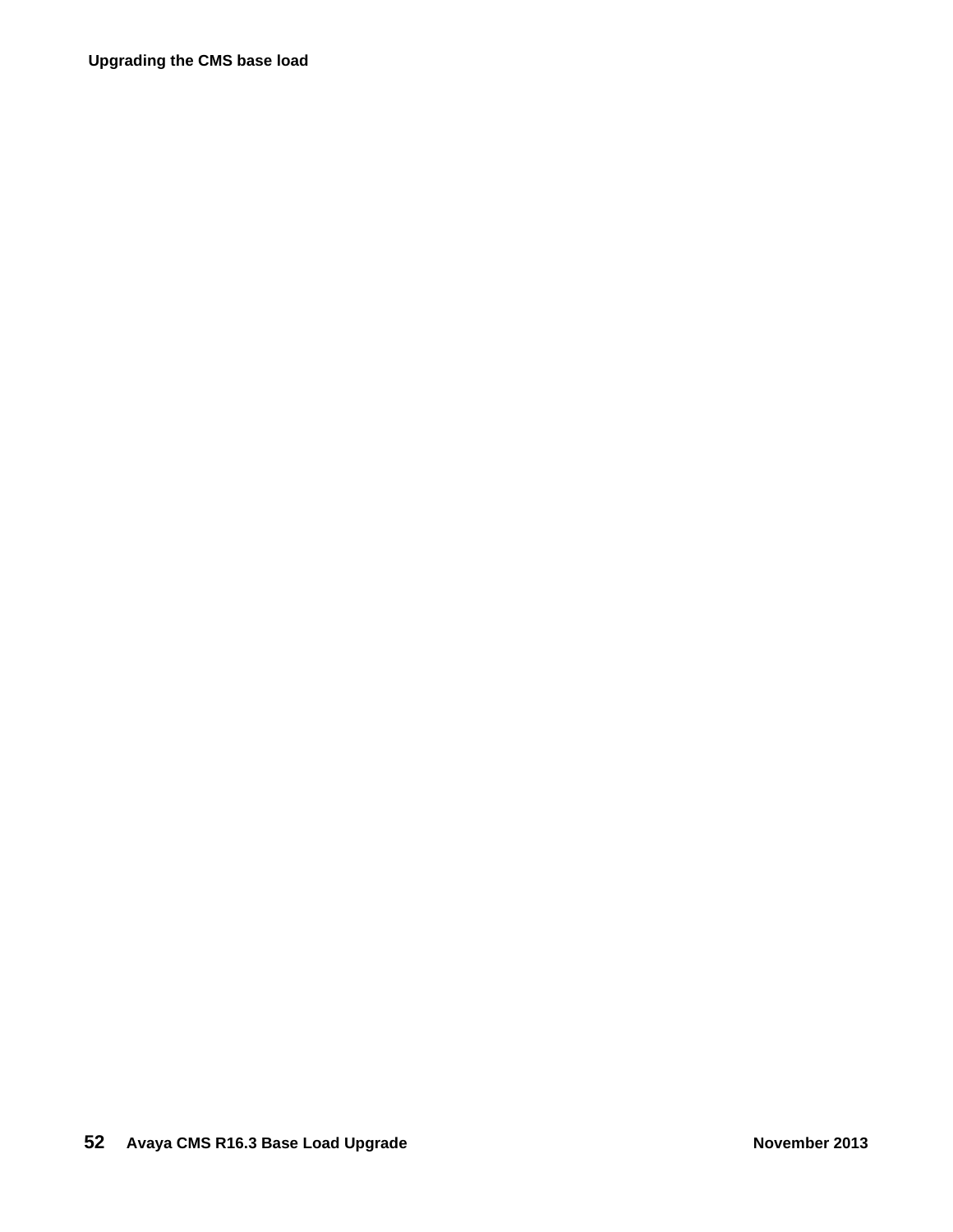# <span id="page-52-3"></span><span id="page-52-0"></span>**Completing the base load upgrade process**

You must perform the procedures in this section to complete the CMS base load upgrade process.

This section includes the following procedures:

- [Prerequisites](#page-52-1) on page 53
- [Returning to the Common Desktop Environment](#page-52-2) on page 53
- [Performing a backup of the system files](#page-53-0) on page 54
- **[Performing a backup of the CMS data](#page-53-1) on page 54**

### <span id="page-52-1"></span>**Prerequisites**

Before you perform the procedures in this section, you must:

- Read the information in [Introduction](#page-4-2) on page 5
- Perform all of the required procedures in [Preparing for a base load upgrade](#page-8-2) on page 9
- Perform all of the required procedures in [Updating the Solaris operating system](#page-22-2) on [page 23](#page-22-2)
- Perform all of the required procedures in [Upgrading the CMS base load](#page-32-2) on page 33

### <span id="page-52-2"></span>**Returning to the Common Desktop Environment**

To return to the Common Desktop Environment (CDE) interface:

1. At the command prompt, enter:

**exit**

The system displays the following message:

console login: